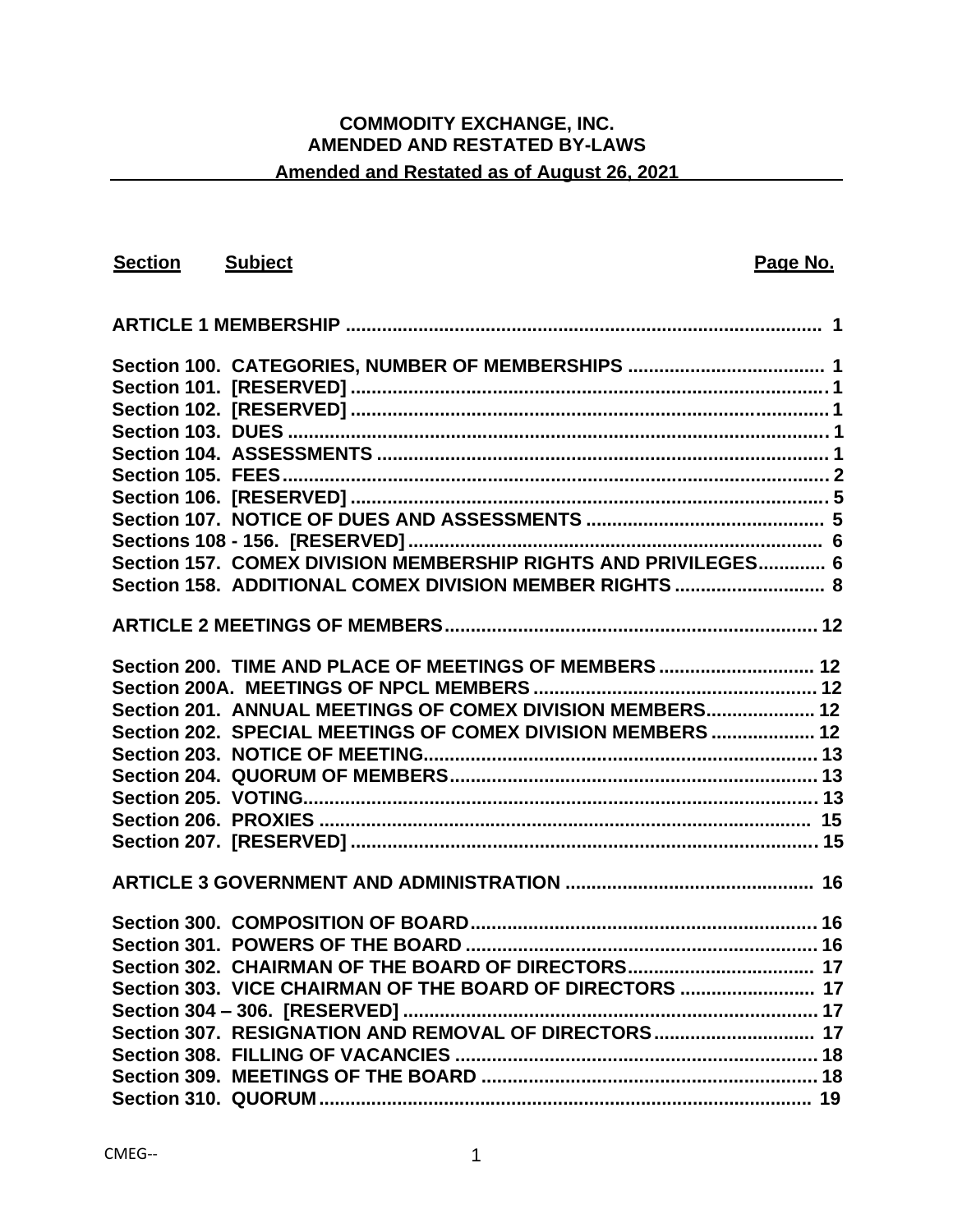| ARTICLE 4A COMEX GOVERNORS COMMITTEE AND COMEX DIVISION       |  |
|---------------------------------------------------------------|--|
|                                                               |  |
|                                                               |  |
| Section 400A. POWERS AND COMPOSITION OF THE COMEX             |  |
| Section 401A. DELEGATION OF THE COMEX GOVERNORS COMMITTEE  24 |  |
| Section 402A. MEETINGS OF THE COMEX GOVERNORS COMMITTEE  24   |  |
| Section 403A. RESIGNATION, SUSPENSION, REMOVAL AND RECALL OF  |  |
|                                                               |  |
| Section 404A. TENURE OF OFFICE OF COMEX GOVERNORS COMMITTEE   |  |
|                                                               |  |
|                                                               |  |
| Section 406A. CHAIRMAN OF THE COMEX GOVERNORS COMMITTEE  29   |  |
| Section 407A. VICE CHAIRMAN OF THE COMEX GOVERNORS            |  |
|                                                               |  |
|                                                               |  |
|                                                               |  |
|                                                               |  |
|                                                               |  |
|                                                               |  |
|                                                               |  |
| Section 416A. PETITIONS FOR ELECTION TO THE COMEX GOVERNORS   |  |
|                                                               |  |
|                                                               |  |
|                                                               |  |
|                                                               |  |
|                                                               |  |
| Section 502. AMENDMENTS AFFECTING EXISTING CONTRACTS  31      |  |
|                                                               |  |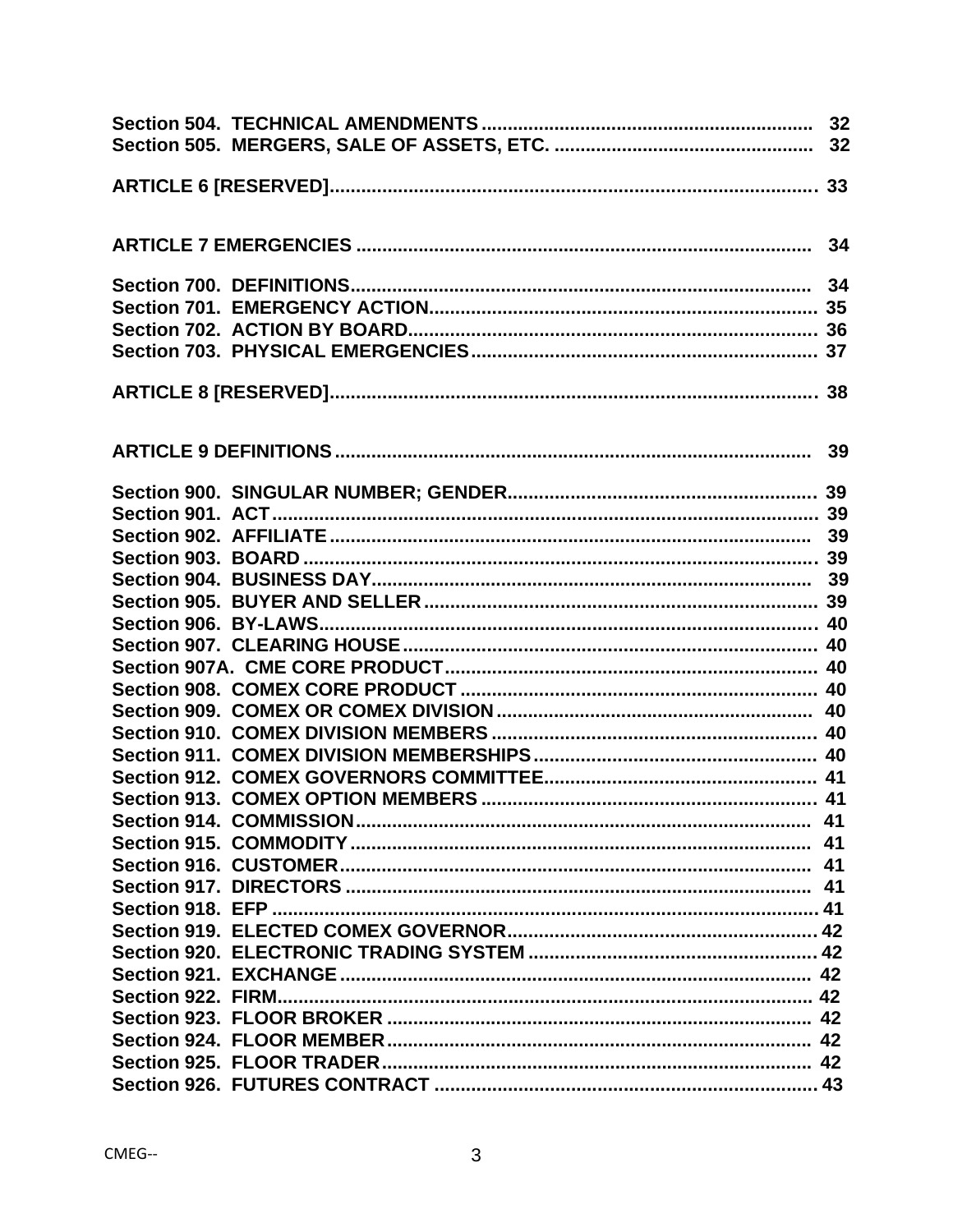|  | 43 |
|--|----|
|  |    |
|  |    |
|  |    |
|  |    |
|  |    |
|  |    |
|  |    |
|  |    |
|  |    |
|  |    |
|  |    |
|  |    |
|  |    |
|  |    |
|  |    |
|  |    |
|  | 45 |
|  |    |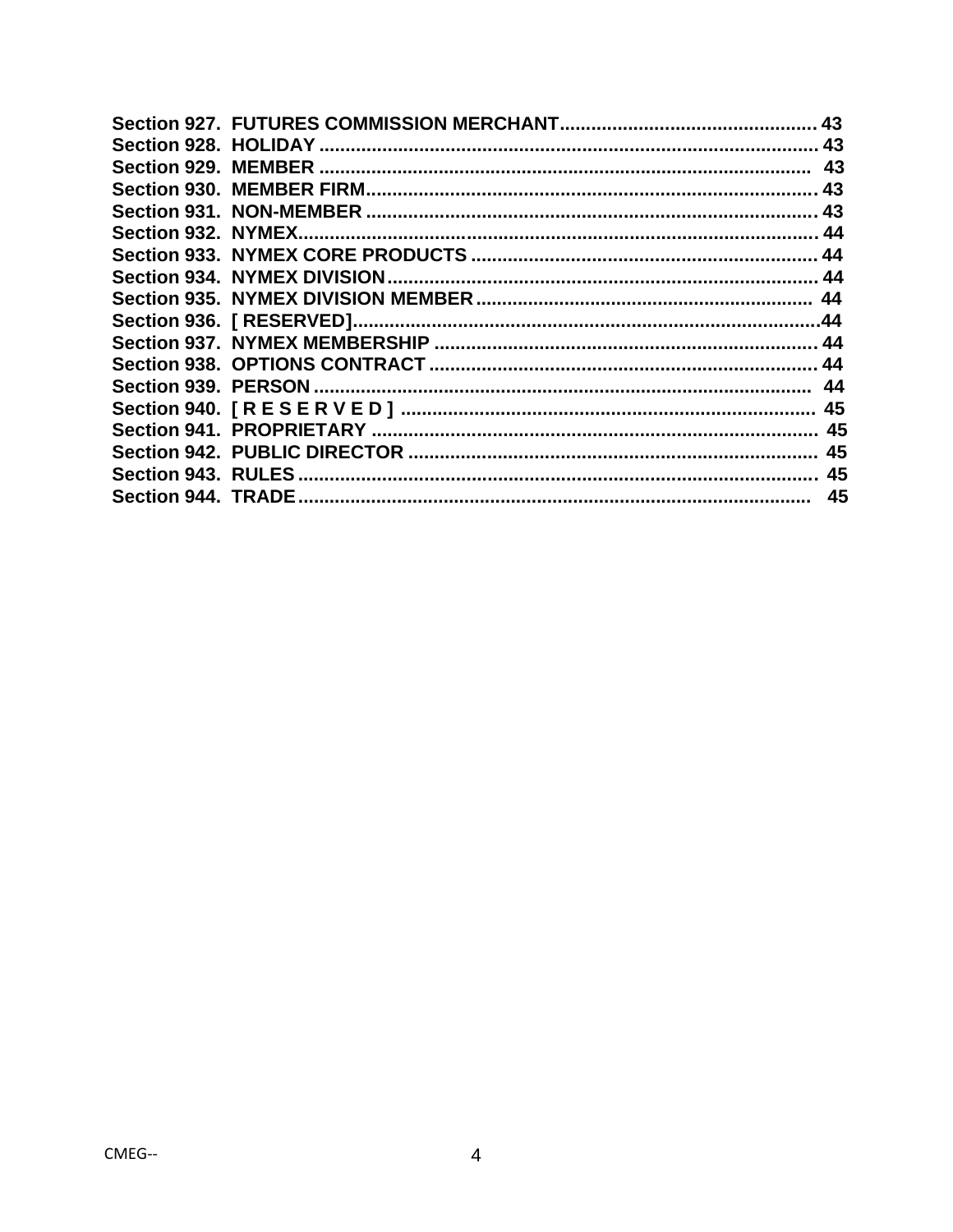# **ARTICLE 1 MEMBERSHIP**

#### **Section 100. CATEGORIES, NUMBER OF MEMBERSHIPS**

(A) There will be two categories of membership in COMEX: the NYMEX Membership (of which only one will be issued) and COMEX Division Memberships. Only NYMEX shall have the voting, liquidation and the other rights and privileges of a member under the New York Not-For-Profit Corporation Law (the "NPCL"), such power to be exercised pursuant to the terms of these By-Laws.

(B) The number of COMEX Division Memberships is limited to 772. Holders of the COMEX Division Memberships will not have any ownership or other rights under the NPCL but will have the rights contained in these By-Laws. Except as expressly provided in these By-Laws, the holders of COMEX Division Memberships, in their capacity as such, shall have no voting rights.

**Section 101. [RESERVED]** 

**Section 102. [RESERVED]** 

#### **Section 103. DUES**

The Board may assess such dues upon each owner of a COMEX Division Membership as it determines, but in no greater amount than those dues imposed on each owner of a NYMEX Division Membership. The Board may also, in its discretion, waive the payment of dues by owners of COMEX Division Memberships. Dues assessed on COMEX Division Members shall be applied pro rata among all owners of COMEX Division Memberships on the basis of the number of regular memberships held, including, for these purposes, regular memberships held by the Exchange or its Affiliates, and are payable by the owner of the COMEX Division Membership in whose name the membership is registered.

#### **Section 104. ASSESSMENTS**

(A) The Board may levy such assessments upon each owner of a COMEX Division Membership as it determines, but in no greater amount than those imposed on each owner of a NYMEX Division Membership. The Board may also, in its discretion, waive the payment of such assessments by owners of COMEX Division Memberships.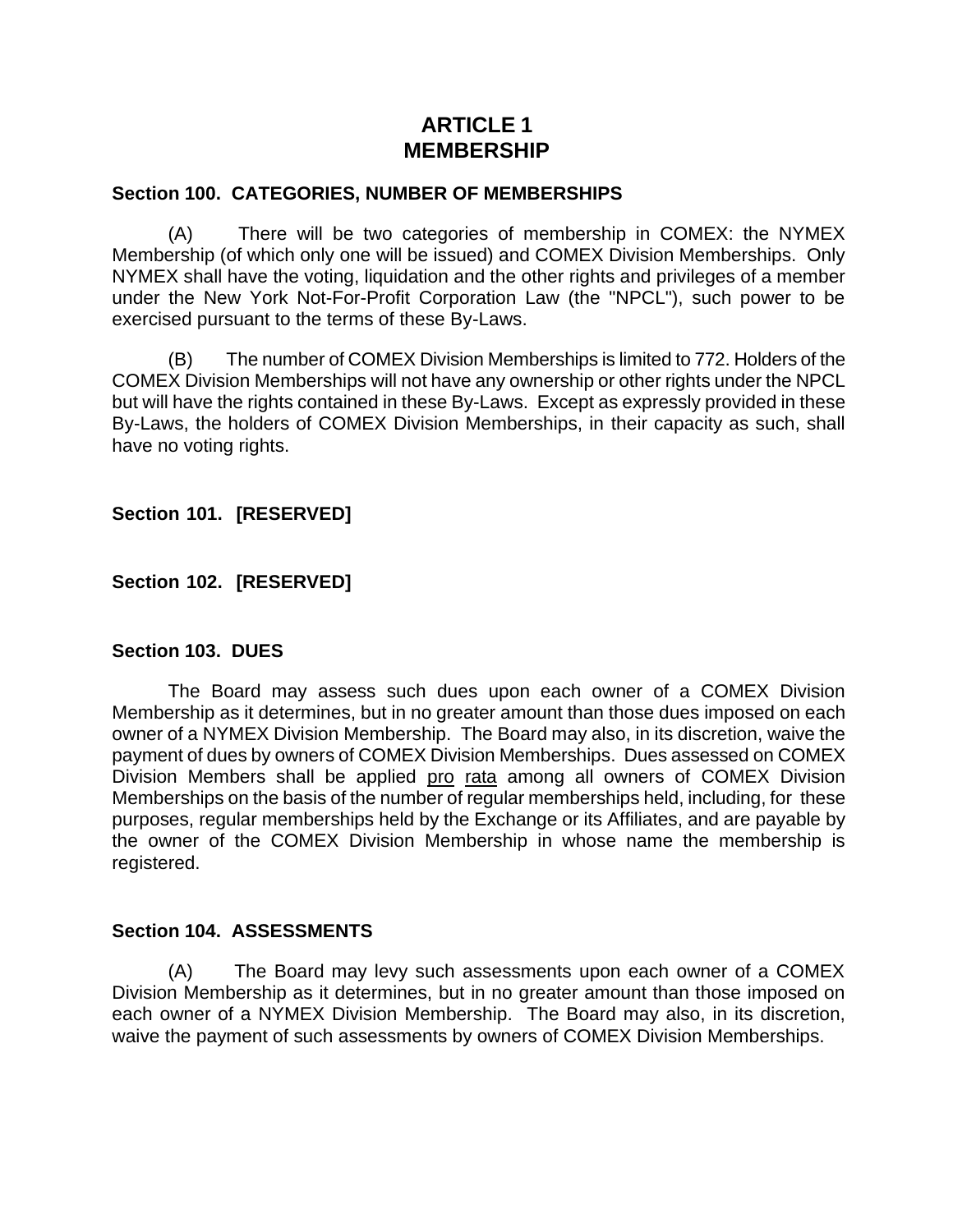(B) From time to time the COMEX Governors Committee may levy such assessments upon the COMEX Division Memberships as it determines to be necessary in its sole discretion to fund the costs and expenses of independent legal or other professional services to protect the COMEX Members' interests. Notwithstanding Section 104(C), such assessments shall be due and payable at such time as the COMEX Governors Committee may determine.

(C) All assessments are due and payable at such time as the Board may determine. All assessments on COMEX Division Members will be applied pro rata among all owners of COMEX Division Memberships based on the number of COMEX Division Memberships owned, including, for these purposes, regular memberships held by the Exchange or its Affiliates, and will be payable by the owner of the COMEX Division Membership in whose name the membership is registered.

# **Section 105. FEES**

(A) Subject to the limitations set forth in these By-Laws, from time to time the Board may establish fees, in such amounts as it determines, on contracts traded on the COMEX Division. For the purposes of Sections 105(B) – (H) below, the term "fees" shall mean trade execution charges and related surcharges, of any kind or type (except for any lessee or licensee surcharges), as opposed to administrative fees set forth in Section 105(J).

(B) Open outcry fees for COMEX Division Members and non-members trading COMEX Division contracts shall not exceed electronic fees for the same or substantially equivalent products, including miNYs; provided, however, that when comparing fees, contracts must be compared as if they were of equivalent contract size. For instance, the fee for an open outcry traded 100 oz. Gold future could not exceed the fees for two electronic 50 oz. Gold miNY contracts.

(C) (1) Subject to subsections (2) and (3) below, fees charged to owners of COMEX Division memberships ("COMEX Division Member Rates") with respect to any COMEX Core Products or any New Metals Contracts (traded electronically or by open outcry) (a) shall be at least 50% lower than the respective fees charged to participants in the next highest tier of such fees (each, a "COMEX Fee Differential", and collectively, the "COMEX Fee Differentials") and (b) shall be the lowest tier with respect to such fees.

(2) In the event that the average member/non-member Fee Differential for all CME Core Products (on a weighted average per contract basis) becomes less than 50% ("Fee Differential Reduction"), the COMEX Fee Differential may be decreased below the 50% level to the same extent that such a decrease has occurred with respect to such Fee Differential Reduction. For example, if the average member/non-member Fee Differential for all CME Core Products is reduced to 40% (on a weighted average per contract basis), the COMEX Fee Differential may be decreased to 40%. Moreover, the COMEX Fee Differential may be reduced to the extent necessary to meet competitive conditions with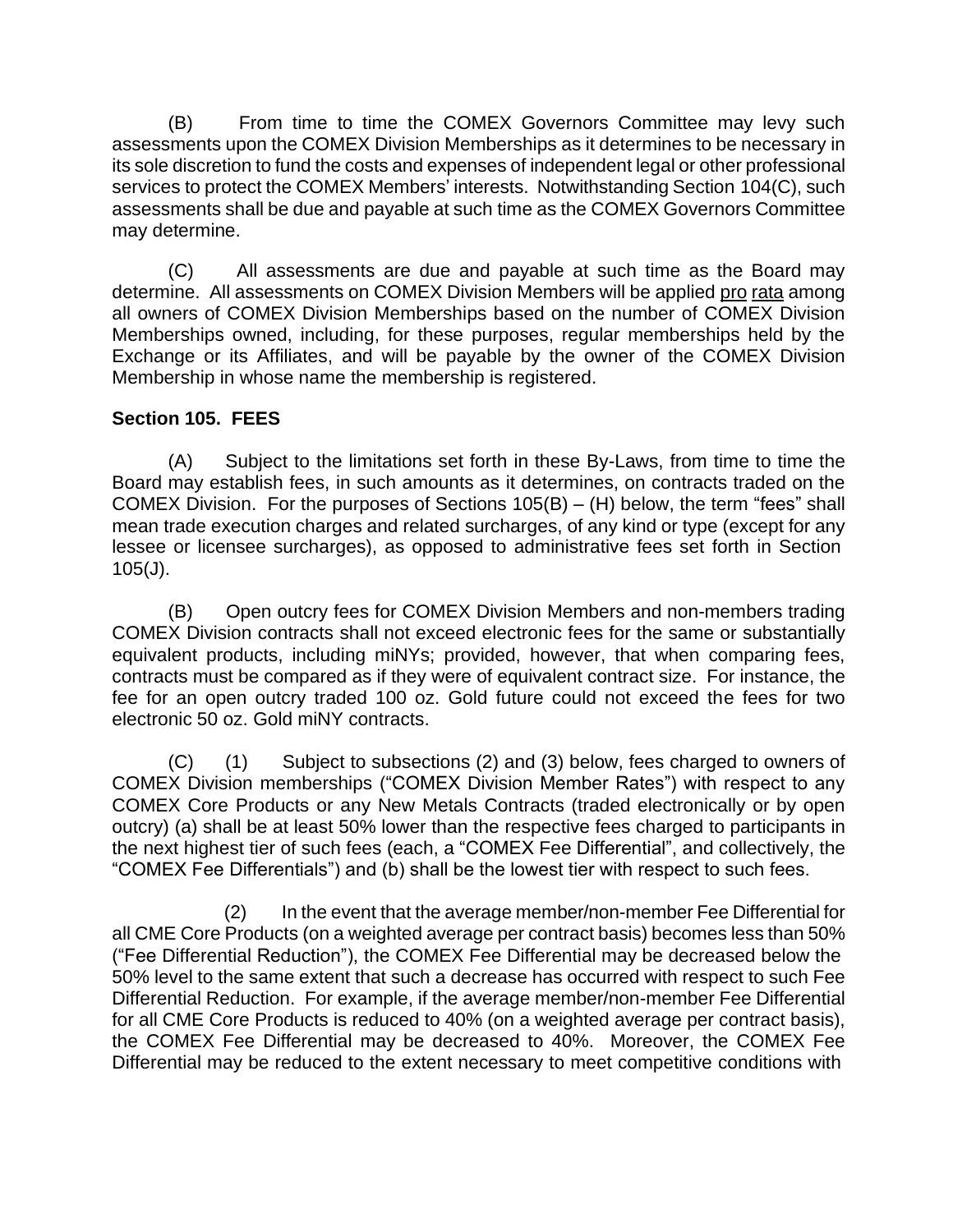respect to COMEX Core Products and New Metals Contracts with the prior consent of the COMEX Governors Committee.

(3) The following fees are excluded from the term "next highest tier of fees" as set forth in subsection (1):

- (a) Fee waivers (as set forth in subsection (D) below),
- (b) Cross-Divisional Trading Fees (as set forth in subsection (E) below),
- (c) Market Maker Fees (as set forth in subsections (F) below), and

(d) Volume discount and targeted incentive fees. The volume discount fees are discounted non-member fees applicable to specified contracts (with respect to commodity, geographic region or such other descriptive criteria) once certain volume thresholds are met, which such volume thresholds shall be set at a commercially reasonable level such that they are designed to apply to no more than 20% of total nonmember volume with respect to such contracts. The targeted incentive fees are discounted non-member fees applicable to specified contracts (with respect to commodity, geographic region or such other descriptive criteria) to customers satisfying such incentive program's eligibility criteria, which such criteria shall be determined such that they are designed to apply to no more than 20% of total non-member volume with respect to such contracts. The discounted non-member fee must be at least 25% greater than the applicable COMEX Division member fee at all times. For instance, if the member fee were \$.40, then the discounted non-member rate would not be less than \$.50. NYMEX will review these fees on at least a quarterly basis to determine whether the applicable 20% caps are being met and will use commercially reasonable efforts to readjust the volume thresholds in order to achieve such 20% caps.

(e) Permittee fees for permits established in accordance with Section 157(H), provided, however, that no permittee fee shall be lower than the applicable COMEX Division member fees.

(f) Fees charged to COMEX Division Lessees or Licensees and COMEX Option Members.

(D) Fee Waivers. NYMEX may institute fee waivers for any COMEX contract, for up to a six-month period with extension for additional six-month periods after prior reasonable consultation with (but not requiring the approval of) the COMEX Governors Committee. In the event that fee waivers are provided to non-COMEX Division Members for any COMEX contract, fees for that contract must also be waived for COMEX Division Members.

(E) Cross-Divisional Trading (1) Until December 31, 2014, the fees charged with respect to open outcry trading of NYMEX Division contracts by COMEX Division Members (or COMEX Division contracts by NYMEX Division Members), who are natural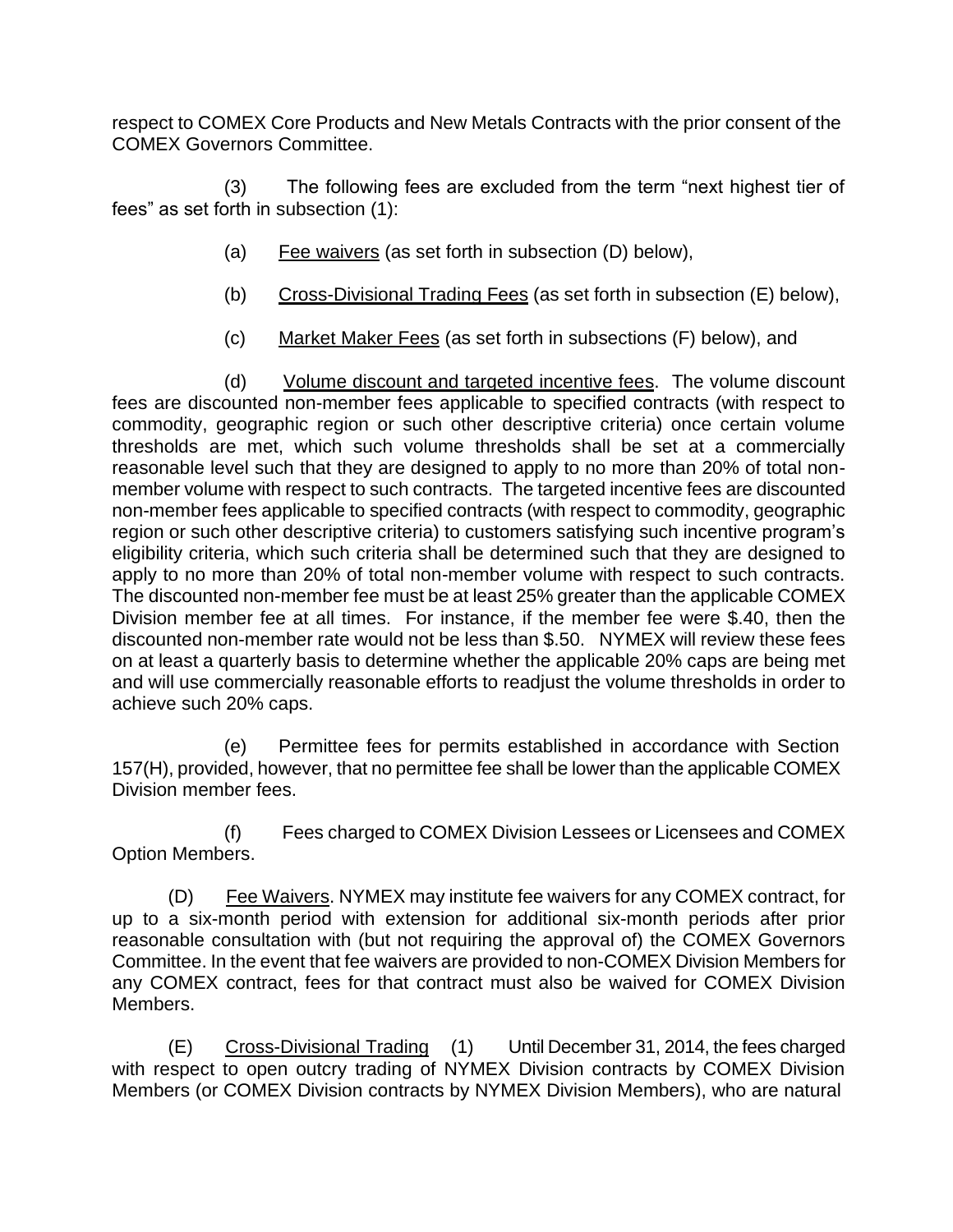persons who own the relevant membership and are not persons who lease or license memberships, as customers from off the floor for their own accounts (but not for the account of a Member Firm or any other business association) shall be established by the Board and shall be equal to the mean between the lowest fees charged to owners of COMEX Division memberships for open outcry contracts traded on the COMEX Division and the highest tier of fees charged to non-members for open outcry contracts traded on the COMEX Division; provided, however, that in no event shall fees charged to COMEX Division Members trading NYMEX Division contracts be less than fees charged to NYMEX Division Members trading NYMEX Division contracts.

(2) Until December 31, 2014, with respect to cross-divisional trading of contracts traded on an Electronic Trading System with respect to COMEX Division or NYMEX Division Members, as applicable, who are natural persons who own the relevant membership and not persons who lease or license memberships, as customers for their own accounts (but not for the account of a Member Firm or any other business association) shall be established by the Board and shall be equal to, on a per contract basis:

(i) for COMEX Division Members trading NYMEX Division products: the mean between the lowest such fees charged to owners of NYMEX Division memberships and the highest tier of fees charged to non-members for such contracts traded on the NYMEX Division; and

(ii) for NYMEX Division Members trading COMEX Division products: the mean between the lowest such fees charged to owners of COMEX Division memberships and the highest tier of fees charged to non-members for such contracts traded on the COMEX Division.

(3) After December 31, 2014, the Board, in its sole discretion, shall determine whether to permit cross-divisional trading at discounted fees and to determine any fees relative to cross-divisional trading; provided, however, that in the event NYMEX Division Members are provided discounted fees for trading COMEX Division contracts, COMEX Division members shall be provided discounted fees on an equivalent basis for trading NYMEX Division contracts.

(F) Market Makers. NYMEX may appoint in its sole discretion individuals and firms to act as "market makers" for each COMEX Division product traded electronically in order to promote market liquidity. NYMEX will make reasonable efforts to identify COMEX Division Members for market-maker positions and to consult with members of the COMEX Governors Committee prior to the establishment of a market-maker program.

(G) Except as set forth in this subsection (G), the provisions of Section 105 shall not apply to products listed for clearing only (which are currently listed on NYMEX ClearPort<sup>®</sup> Clearing). For NYMEX ClearPort<sup>®</sup> Clearing products where metals are the underlying commodity, if NYMEX Division Members are provided a member fee for NYMEX ClearPort® Clearing products where NYMEX Core Products are the underlying commodity,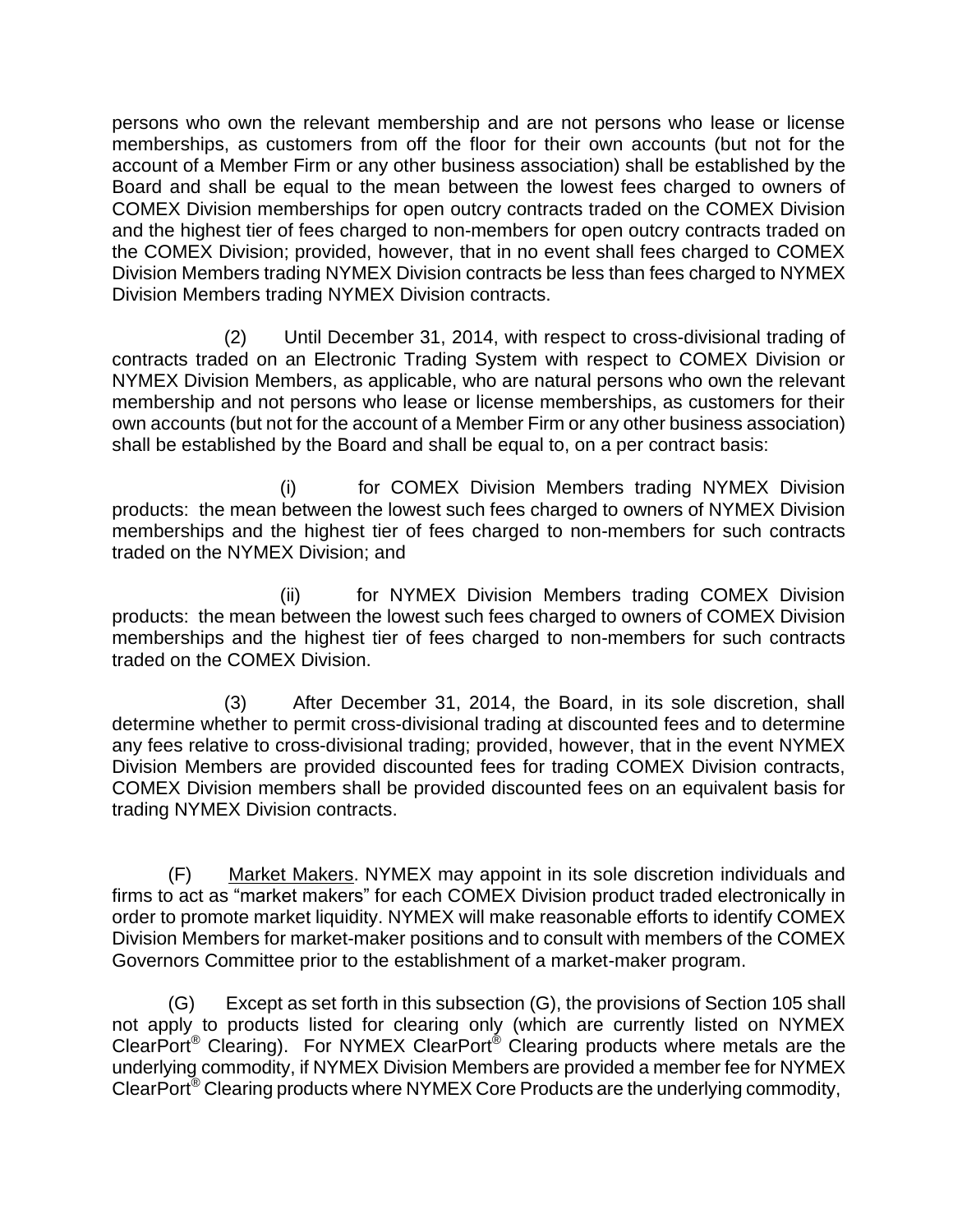COMEX Members will receive a member fee on a per product basis not greater than seventy percent (70%) of the fee charged from time-to-time to non-members for trading such metals products provided that the applicable COMEX Division Members meet the regulatory requirements set by the CFTC and NYMEX for such trading.

(H) If NYMEX obtains the right for NYMEX Division Members to trade on another exchange any (i) COMEX Core Products contracts, or (ii) New Metals Contracts, or (iii) any contracts that are competitive with NYMEX Core Products, at a percentage discount from what would be charged to members of the public for trading such contracts, and if that other exchange lists COMEX Core Products contracts or New Metals Contracts of any kind, then NYMEX shall obtain for the COMEX Division Members the right to trade each of such Contracts at the same percentage discount.

(I) The current surcharge charged to lessees or licensees of COMEX Division Memberships may not be decreased below current levels as of November 20, 2006 without the prior consent of the COMEX Governors Committee in its sole discretion.

(J) NYMEX may impose administrative fees, such as booth, telephone, electronic terminal, bandwidth or similar fees, on the COMEX Division Members on a uniform basis as a class; provided, however, that such fees shall be reasonably related to actual expense increases faced by NYMEX and such fees charged to COMEX Division Members may not exceed those charged to NYMEX Division Members.

(K) COMEX Division Members shall be entitled to COMEX Division Member Rates on all contracts for which the underlying commodity is one or more metals or alloys, other than platinum or palladium, if such contracts are listed for trading on the Chicago Board of Trade or the Chicago Mercantile Exchange.

# **Section 106. [RESERVED]**

# **Section 107. NOTICE OF DUES AND ASSESSMENTS**

(A) Notice of all dues and assessments shall be published by the Exchange and shall be given: personally by delivery to a postal box located on the Exchange premises; or, by first class mail, postage prepaid and addressed to the Member at the address such member has filed with the Exchange. Notice, when mailed in accordance with this Section 107, shall be effective when mailed.

(B) Non-receipt of the notice shall not operate to relieve the Member from payment, to extend the time for payment or to relieve any Member from the imposition of penalties for failing to pay dues and assessments.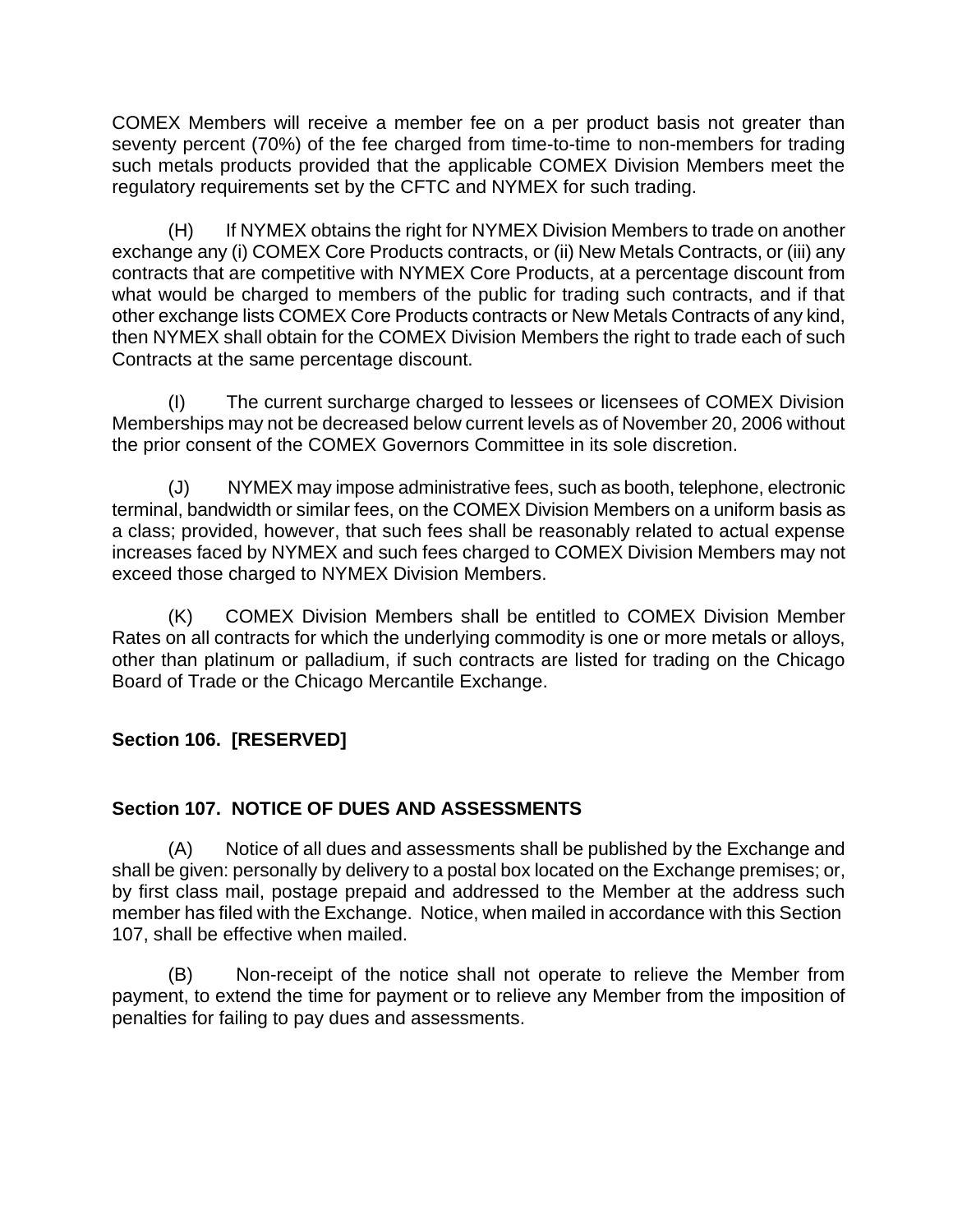# **Sections 108-156. [RESERVED]**

# **Section 157. COMEX DIVISION MEMBERSHIP RIGHTS AND PRIVILEGES**

(A) COMEX Division Members shall have the following rights and privileges:

(1) Trading in the gold, silver, copper and Eurotop 100 futures and option contracts that were traded on Commodity Exchange, Inc. immediately prior to August 3, 1994 and any replacement contracts for such contracts ("COMEX Division Replacement Contracts"), regardless of size, including trading such contracts through an Electronic Trading System, if such contracts are listed thereon for trading;

(2) Trading all "New Metals Contracts," defined as all contracts approved for trading after August 3, 1994 on any part of the Exchange, other than COMEX Division Replacement Contracts, for which the underlying commodity is one or more metals or alloys, other than platinum, palladium or an alloy containing one or more of those metals approved for trading on the Exchange at any time ("Platinum/Palladium Contracts"), including trading such contracts through an Electronic Trading System, if such contracts are listed thereon for trading;

(3) Proprietary trading in each contract approved for trading on any part of the Exchange after August 3, 1994, including through an Electronic Trading System if such contract is listed thereon for trading, for which the underlying commodity is a hydrocarbon, fossil fuel or other energy source or other energy source derived from another energy source ("New Energy Contract") for a period of two years (unless extended by the Board in its sole discretion) after the date such contract commences trading on the Exchange, provided that for this purpose "New Energy Contracts" does not include contracts introduced as replacements for other contracts previously traded on the Exchange ("Replacement Contracts") regardless of whether permit programs on such contracts are implemented;

(4) Trading in each contract approved for trading on any part of the Exchange, after August 3, 1994, including through an Electronic Trading System if such contract is listed thereon for trading, which is not a New Energy Contract, a Replacement Contract or a New Metals Contract ("New Contract"), for period of two years after the date the contract commences trading on the Exchange;

(5) Proprietary trading in each New Contract approved for trading on any part of the Exchange, after August 3, 1994, including through an Electronic Trading System if such contract is listed thereon for trading, which is not a New Energy Contract, a Replacement Contract or a New Metals Contract, provided that such limited trading privileges will be non-transferable and will be available as to any particular contract only to a COMEX Division Member who is an individual owner of COMEX Division Memberships as of the date six months prior to the date trading in that contract commences, and will continue as to that contract only for so long as such COMEX Division Member continues to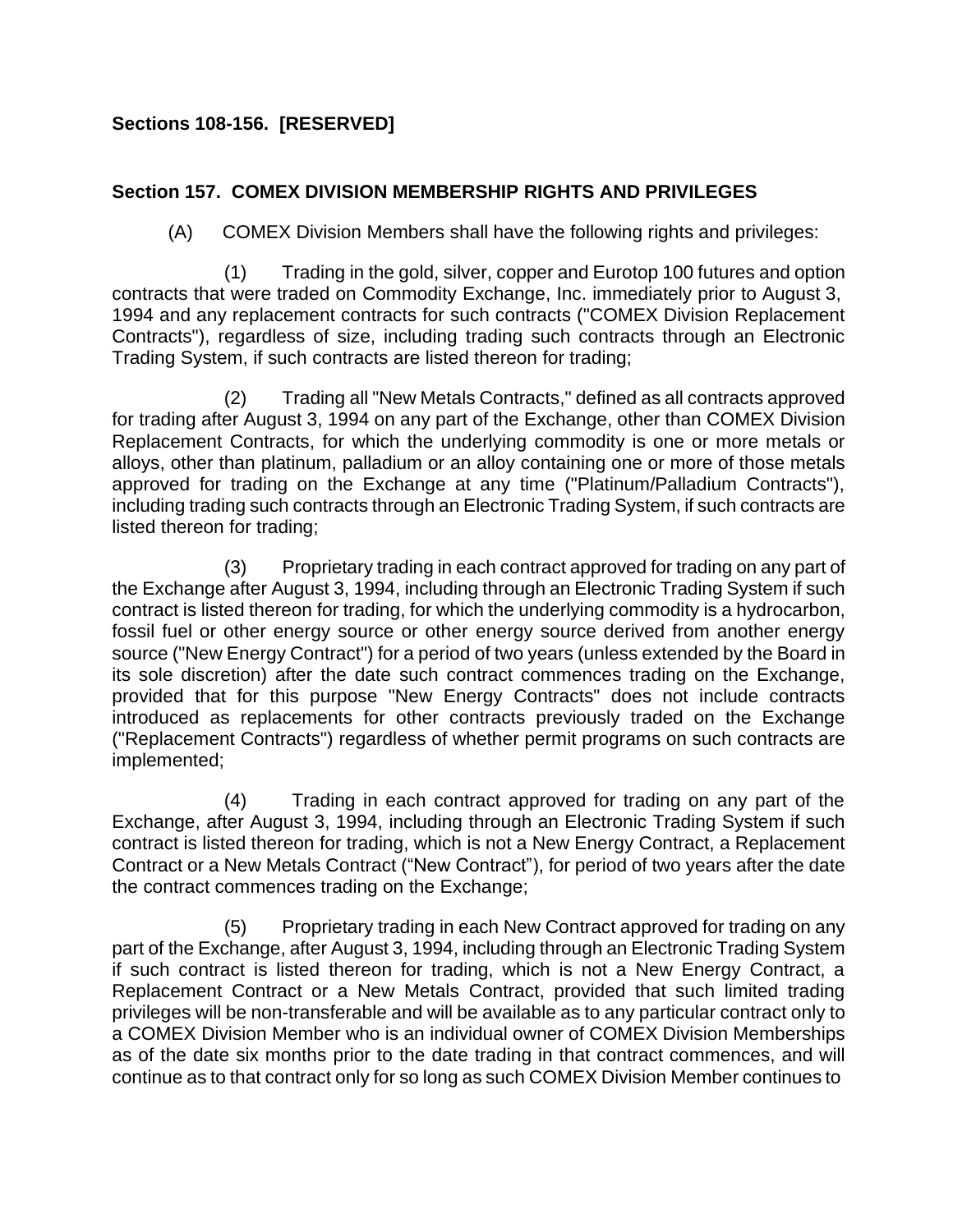own a COMEX Division Membership;

(6) Proprietary trading in Platinum/Palladium Contracts, including through an Electronic Trading System if such contract is listed thereon for trading; and

(7) Proprietary trading until November 20, 2011 (unless such privileges are extended in accordance with Section 105(F)) of contracts traded on the NYMEX Division, through an Electronic Trading System, on terms set forth in Section 105(F).

(B) NYMEX Division Members shall have the following trading rights on the COMEX Division (in the case of clauses (3) and (4) below) and the NYMEX Division (in the case of clauses (1) and (2) below) in addition to their other trading rights and privileges on the NYMEX Division:

(1) trading in Platinum/Palladium Contracts;

contracts; (2) trading in New Energy Contracts and new non-metals, non-energy

(3) Proprietary trading in Eurotop 100 futures and options contracts and New Metals Contracts including through an Electronic Trading System if such contract is listed thereon for trading; and

(4) Proprietary trading until November 20, 2011 (unless such privileges are extended in accordance with Section 105(F)) of contracts traded on the COMEX Division, executed through an Electronic Trading System, on terms set forth in Section 105(F).

(C) The rights and privileges set forth in Section 157(A)(3), (5), (6) and (7) shall be exercisable only by COMEX Division Members who are natural persons and not by persons who lease or license memberships, and the rights and privileges set forth in Section 157(A)(4) shall be exercisable only by COMEX Division Members who are natural persons or COMEX Division Member Firms and not by persons who lease or license their memberships. In the case of the NYMEX Division Members, the provisions set forth in Section 157(B)(3) and (4) shall be exercisable only by NYMEX Division Members who are natural persons and not by persons who lease or license memberships.

(D) COMEX Division Members shall have the rights and privileges to continue dual trading in contracts traded on the COMEX Division (to the extent permitted by law) on terms no more restrictive than those imposed for contracts traded on the NYMEX Division.

(E) If the Exchange at any time acquires, is acquired by or merges with or into or otherwise consolidates with, another entity (or sells substantially all of its assets to or acquires substantially all of the assets of any such entity) (i) COMEX Division Members shall retain in the surviving or resulting entity all of their existing rights and privileges under these By-Laws (to the extent that such rights have not expired in accordance with their terms) except that COMEX Division Members will not have trading rights on the surviving or resulting entity under Sections 157(A)(4) and (5) (except those rights that were in existence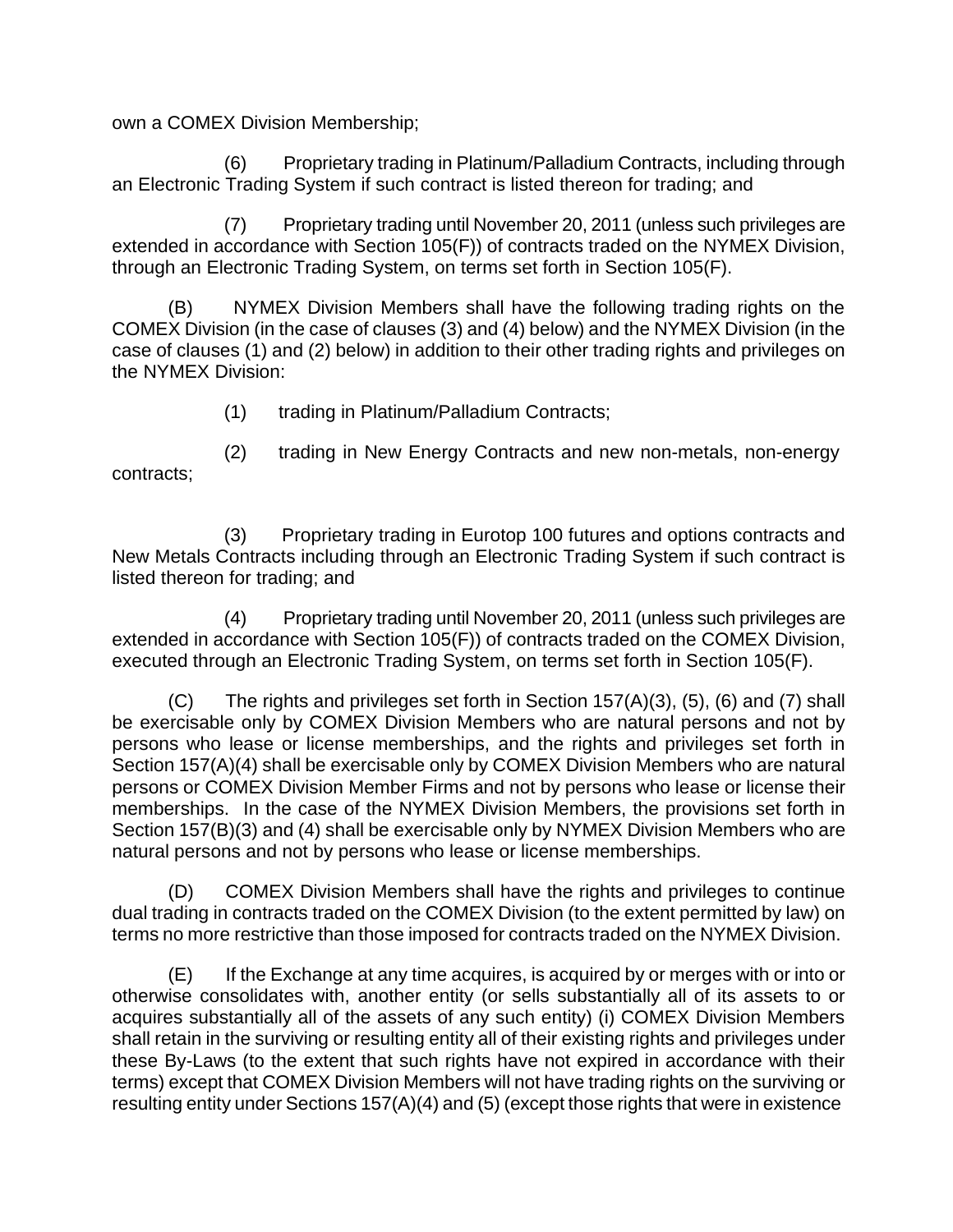with respect to contracts being traded at the time of the merger, acquisition, consolidation or sale of assets) and (ii) NYMEX shall use commercially reasonable efforts to obtain trading rights in the surviving or resulting entity for subsequent New Contracts.

(F) [RESERVED]

(G) Trading privileges and other rights appurtenant to membership in the COMEX Division will be transferable (by sale, lease, license or otherwise). Any right appurtenant to membership to trade through an Electronic Trading System may only be transferred through a sale, lease or license of the entire membership; provided, however, that if NYMEX Division Members are given the right to separately lease or license the right to trade electronically at member fees, COMEX Division Members will also be granted this right.

(H) NYMEX will not issue trading permits to trade any COMEX Core Products (or COMEX Division Replacement Contracts), regardless of size, by open outcry. NYMEX may issue trading permits to trade any New Metals product by open outcry for a period not to exceed two years after the commencement of trading of such New Metals product.

(I) For the purposes of this Section 157, contracts in jet fuel will be considered New Energy Contracts; contracts in aluminum will be considered New Metals Contracts; and contracts in sour crude oil and platinum and palladium will not be deemed included in the contracts described in Section 157(A)(1).

# **Section 158. ADDITIONAL COMEX DIVISION MEMBER RIGHTS**

In addition to the privileges set forth in Section 157 and any other rights contained in these By-Laws, COMEX Division Members shall also have the following member rights:

(A) Open Outcry. Until November 20, 2011, NYMEX will not eliminate, suspend or restrict open outcry trading of any COMEX Core Product (regardless of size) or any COMEX Division Replacement Contract. After November 20, 2011, the Board may eliminate, suspend or restrict open outcry trading of any COMEX Core Product or any COMEX Division Replacement Contract in its sole discretion.

(1) For as long as open outcry exists on the COMEX Division, the COMEX Division Members shall have the exclusive right to trade COMEX Core Products (regardless of size), and any COMEX Division Replacement Contracts, on the floor via open outcry. This right includes the trading of futures and options on COMEX Core Products and COMEX Division Replacement Contracts and the ability to post EFPs for such contracts on the floor of the Exchange; provided, however, that nothing in this Section shall affect the rights of COMEX Option Members to trade pursuant to the Rules.

(2) Trading Hours. NYMEX will consult with (but will not be required to obtain the approval of) the COMEX Governors Committee before proposing any change to open outcry trading hours for any COMEX Division contracts traded via open outcry. In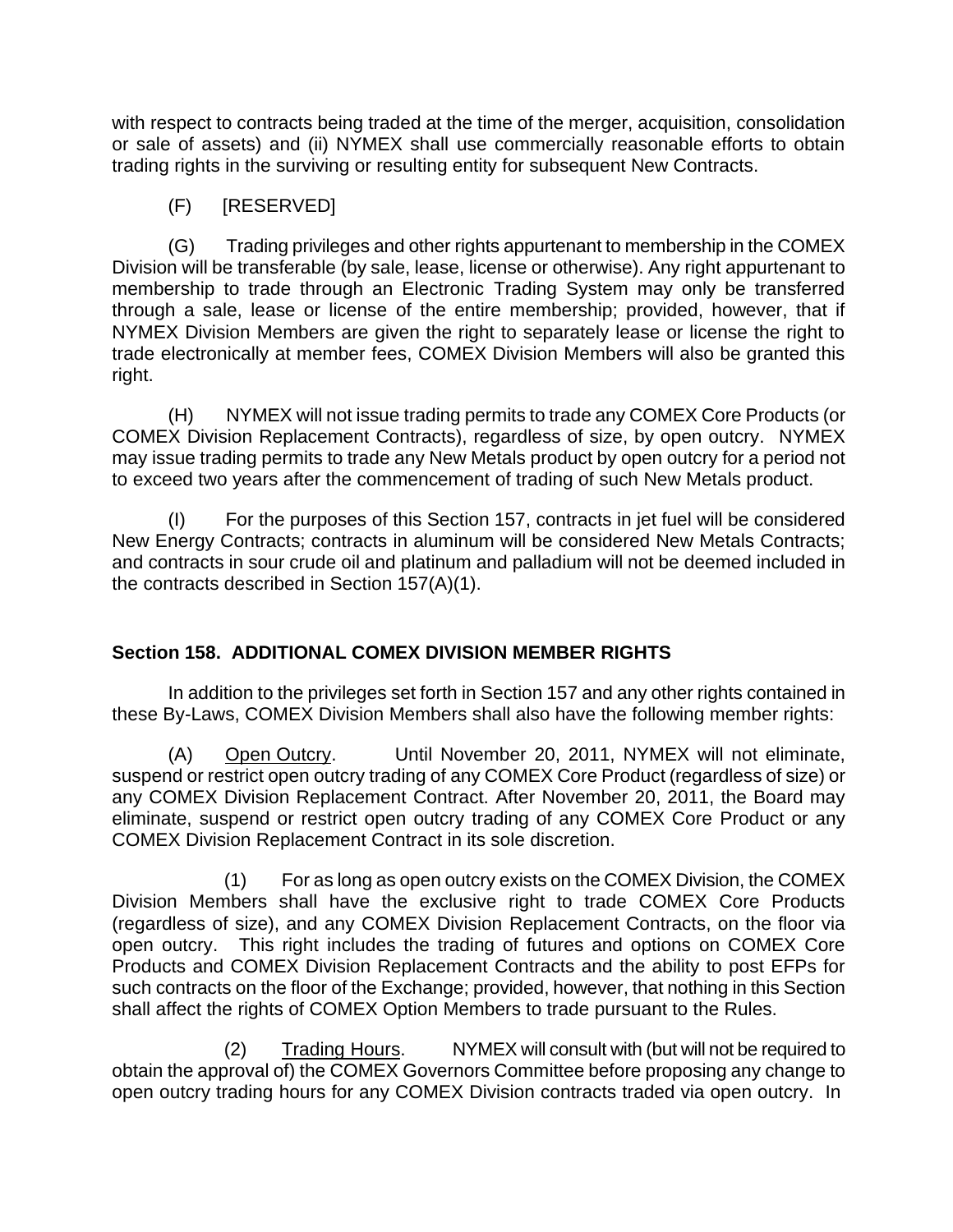addition, NYMEX may only change COMEX open outcry trading hours (i) if, within 15 days of the issuance of written notice to the COMEX Division Members proposing such changes, there is no written demand for a COMEX Division Member meeting to vote on such changes made by 10% or more of the 772 COMEX Division memberships eligible to vote or (ii) if such written demand for a meeting is made by the owners representing 10% or more of the 772 COMEX memberships within 15 days after the issuance of a written notice then by the approval of the eligible voters representing at least a majority of the COMEX memberships actually voting (in person or by proxy) at a member meeting. The provisions of this Section 158(A)(1) shall not apply to a temporary change on business days preceding an official Exchange holiday or to any temporary change in trading hours implemented by the Exchange in response to a physical or other emergency.

(3) Contract Specifications. (a) Until November 20, 2011 and except as otherwise provided in Section 158(A)(2), NYMEX will not establish or amend the contract terms and conditions of COMEX Core Products traded by open outcry (regardless of size), or any COMEX Division Replacement Contracts traded by open outcry, without the prior approval of the COMEX Governors Committee, in its sole discretion. This provision does not apply to COMEX Core Products (regardless of size) traded exclusively via electronic means.

(b) After November 20, 2011, NYMEX will have complete discretion to establish or amend the terms and conditions of COMEX Core Products (and any COMEX Division Replacement Contracts) to the extent necessary in order for the Exchange to meet competitive conditions with respect to such COMEX Contracts.

Until November 20, 2011, NYMEX will first consult with (but will not be required to obtain the approval of) the COMEX Governors Committee prior to establishing or changing any terms and conditions for any New Metals Contracts.

(B) Facility. (1) For as long as open outcry trading exists on the COMEX Division (but in all events until November 20, 2012), NYMEX shall (i) maintain the COMEX Division's current facility for such open outcry market, or a facility comparable thereto, for the dissemination of price information and for open outcry trading, clearing and delivery, (ii) provide reasonable financial support for technology, marketing and research for open outcry markets, and (iii) subject to Section 158(B)(2) and (3), provide reasonable floor space at such facility for open outcry trading of COMEX contracts.

(2) NYMEX will not reduce current COMEX Division floor space before November 20, 2009 without the prior consent of the COMEX Governors Committee in its sole discretion.

(3) Beginning November 20, 2009 through November 20, 2011, no reduction in the aggregate size of current COMEX Division floor space may be made to reduce the aggregate size of COMEX current floor space if average daily COMEX Core Product open outcry volume in any consecutive six-month period (on a rolling six-month basis commencing six months prior to November 20, 2009) is less than 40% of volume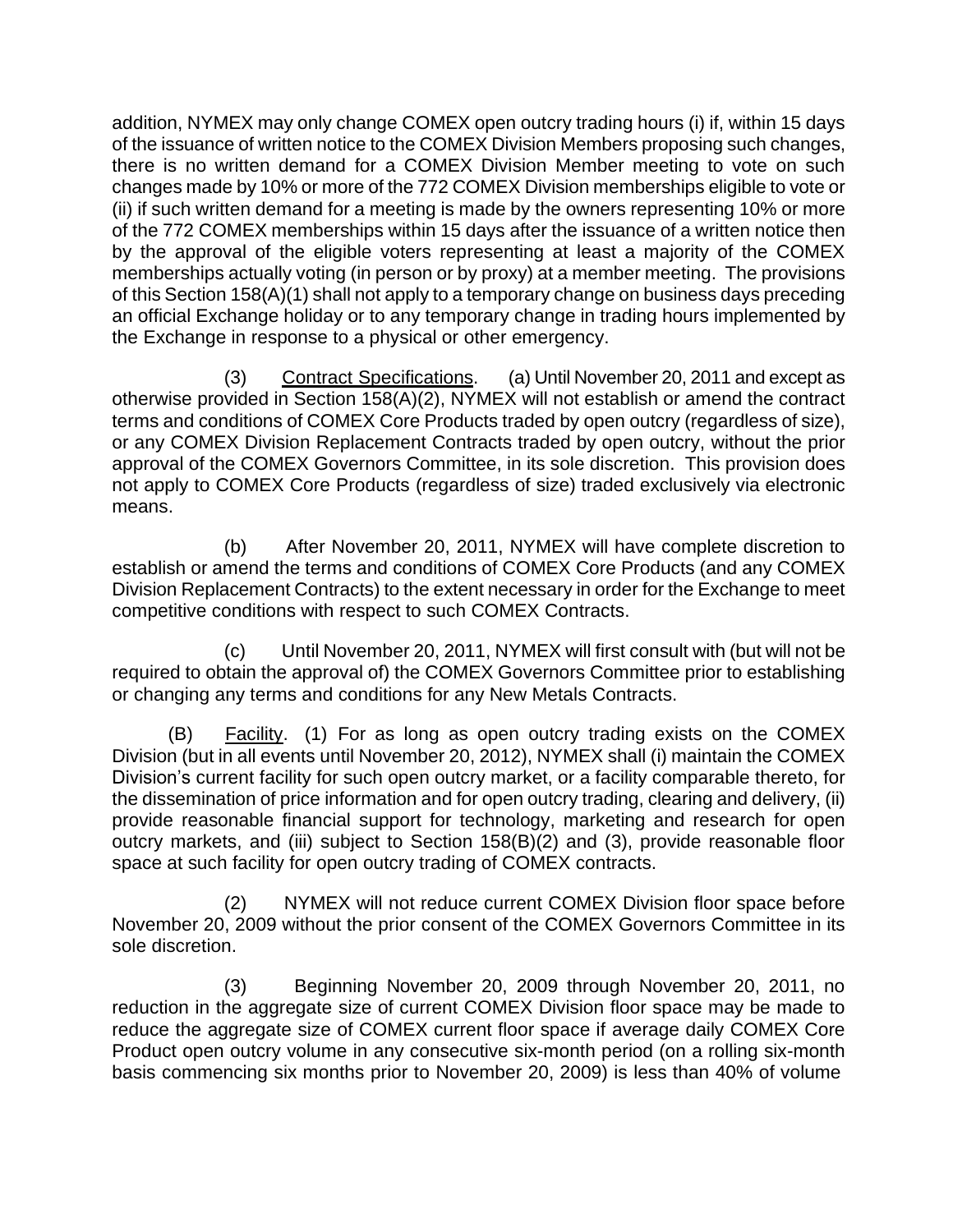levels based on the average daily volume for the three-month period August 1, 2006 through October 31, 2006; any such reduction should be in proportion to the level of volume decrease. For example, in the event that COMEX volume were to drop 50% for a six-month period in year 5 (as compared with the base volume figure), the floor space may be reduced up to 50%. The calculations pursuant to this provision shall not include any period in which the Board has taken emergency action.

# (C) Membership Privileges

(1) NYMEX may not impose membership transfer restrictions on COMEX Division Members that are more restrictive than those imposed on NYMEX Division Members.

(2) NYMEX may make changes to capital or eligibility requirements for becoming and maintaining Member or non-Clearing Member Firm status; provided that any such changes that are material must be reasonably related to then-current market conditions and commonly accepted industry practices. Notwithstanding anything in this paragraph or in these By-Laws all clearing members for COMEX Division contracts shall be required to own at least two COMEX trading rights as a condition for such clearing membership.

(3) (a) For products traded electronically, NYMEX shall provide COMEX Division Members with the same electronic trading privileges provided to NYMEX Division Members in NYMEX By-Law Section 311(F)(1), as may be amended from time to time; provided that any additional ability to lease or license electronic trading privileges or creation of additional electronic trading privileges associated with a NYMEX Class A Membership provided to NYMEX Division Members shall also be provided to COMEX Division Members. Nothing in this subsection shall prohibit NYMEX from providing additional electronic trading privileges in accordance with Section 158(E).

(b) NYMEX will have the right to require that COMEX Division Member Firms hold two COMEX trading rights plus the associated equity for those trading rights if legally permitted. If at any time member firms are required to hold equity, then the COMEX Governors Committee will be entitled to create a new "floor broker" membership classification. A Floor Broker who wished to qualify under such category (i) would be required to hold two COMEX Division trading rights but would not be required to retain the associated equity and (ii) would be entitled to have two bona fide employees, who may be COMEX Division lessees or licensees who will be permitted to trade on behalf of the floor broker and/or his customers without a lessee or licensee surcharge.

(4) COMEX Division Members' and COMEX Option Members' life insurance, disability, health and other welfare benefit plans, programs, policies and arrangements (as applicable) (other than the COMEX MRRP) shall remain in effect to the same extent as NYMEX Division Members. COMEX Division Members' and COMEX Option Members' rights under the Recognition and Retention Plan for Members of Commodity Exchange, Inc. (the "COMEX MRRP") shall continue to be governed by the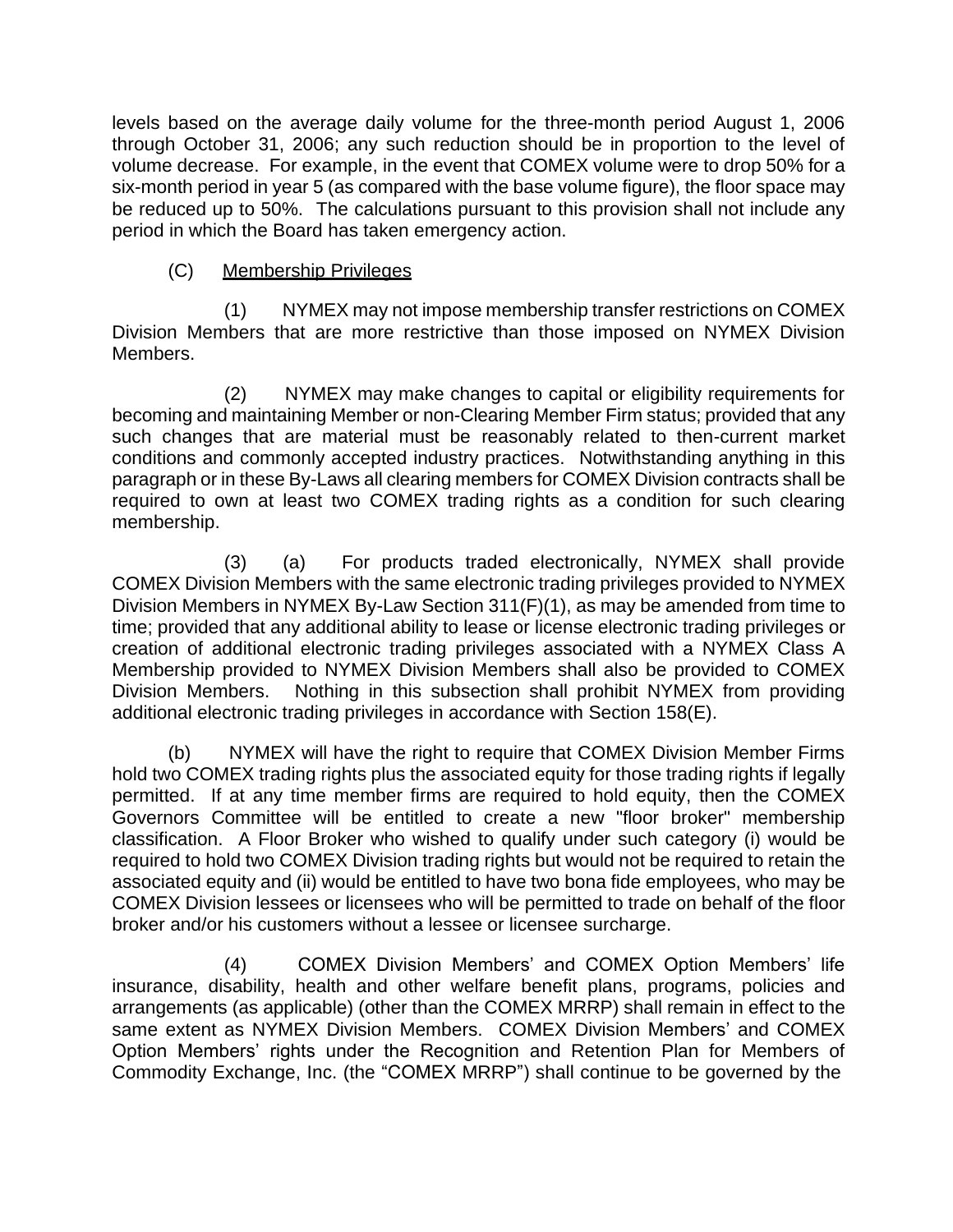terms of the COMEX MRRP and unaffected by these By-Laws.

(D) Notwithstanding the foregoing, the Board may take whatever action necessary in response to an "Emergency" as set forth in Article 7 of these By-Laws as well as any other action as may be required by applicable law or regulation; provided, however, that the Board will use all commercially reasonable efforts to take the steps necessary to ensure that any action taken or rule enacted pursuant to an emergency action is temporary in nature and is consistent with the rights granted under this Section 158.

(E) Notwithstanding anything to the contrary in the By-Laws:

(1) The Board will have the right to list electronically for both overnight and side-by-side (i.e., electronically and open outcry trading simultaneously during regular trading hours) trading all COMEX Division contracts. This will include the full-size and miNY gold, silver, copper and Eurotop 100 contracts. In addition, New Metals contracts may be listed electronically (or otherwise) under the same parameters and NYMEX ClearPort® Clearing contracts on metals products may be listed for clearing. In addition, the Board will have the right to create a mechanism to post EFPs electronically.

(2) The Board, in its sole discretion, shall have the ability to make additional electronic trading privileges available to trade the products as set forth above without limitation subject to Sections 105(G) and 158(C)(3)(a).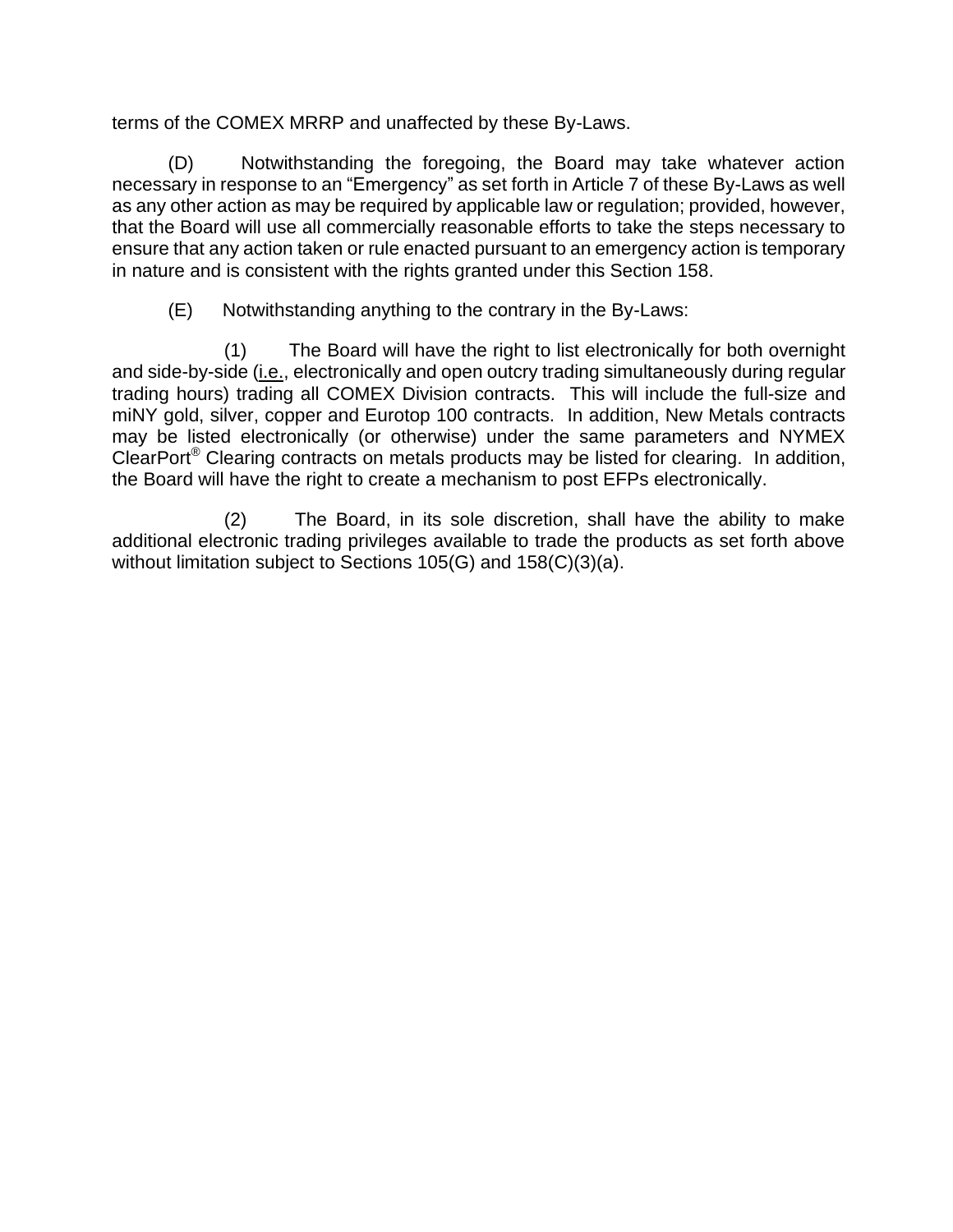# **ARTICLE 2 MEETINGS OF MEMBERS**

### **Section 200. TIME AND PLACE OF MEETINGS OF MEMBERS**

All meetings of Members shall be held at such place or places within or without the State of New York and at such time or times as the Chairman shall designate.

### **Section 200A. MEETINGS OF NPCL MEMBERS**

NYMEX and any other person or entity who or which in the future owns memberships for purposes of the NPCL in COMEX shall hold all meetings required or permitted by law. Whenever NYMEX or any other person or entity who or which in the future owns memberships for purposes of the NPCL in COMEX is required or permitted to take any action by vote, such action may be taken without a meeting on written consent, setting forth the action so taken, signed by NYMEX or any other person or entity who or which in the future owns memberships for purposes of the NPCL in COMEX.

## **Section 201. ANNUAL MEETINGS OF COMEX DIVISION MEMBERS**

(A) The COMEX Division Members shall hold an annual meeting at the offices of the Exchange at a time designated by the Chairman on the second Tuesday in March of each year. If such day is not a business day, the annual meeting shall be held on the next succeeding business day.

(B) The purpose of the annual meeting of COMEX Division Members shall be to elect seven (7) Members (including a Chairman) to the COMEX Governors Committee and to transact such other business as may come before the meeting.

## **Section 202. SPECIAL MEETINGS OF COMEX DIVISION MEMBERS**

(A) Special meetings of the COMEX Division Members may be called by the Board or by the Chairman in their discretion. In addition, special meetings of COMEX Division Members may be called at any time by the COMEX Governors Committee or by the Chairman thereof in their discretion.

(B) A special meeting of COMEX Division Members shall be called by the Chairman or by the Secretary upon receipt by the Chairman or by the Secretary of a written demand of COMEX Division Members entitled to cast twenty percent (20%) of the total number of votes entitled to be cast at such meeting. Any such written demand shall specify the purpose of such special meeting and the special meeting so called shall be limited to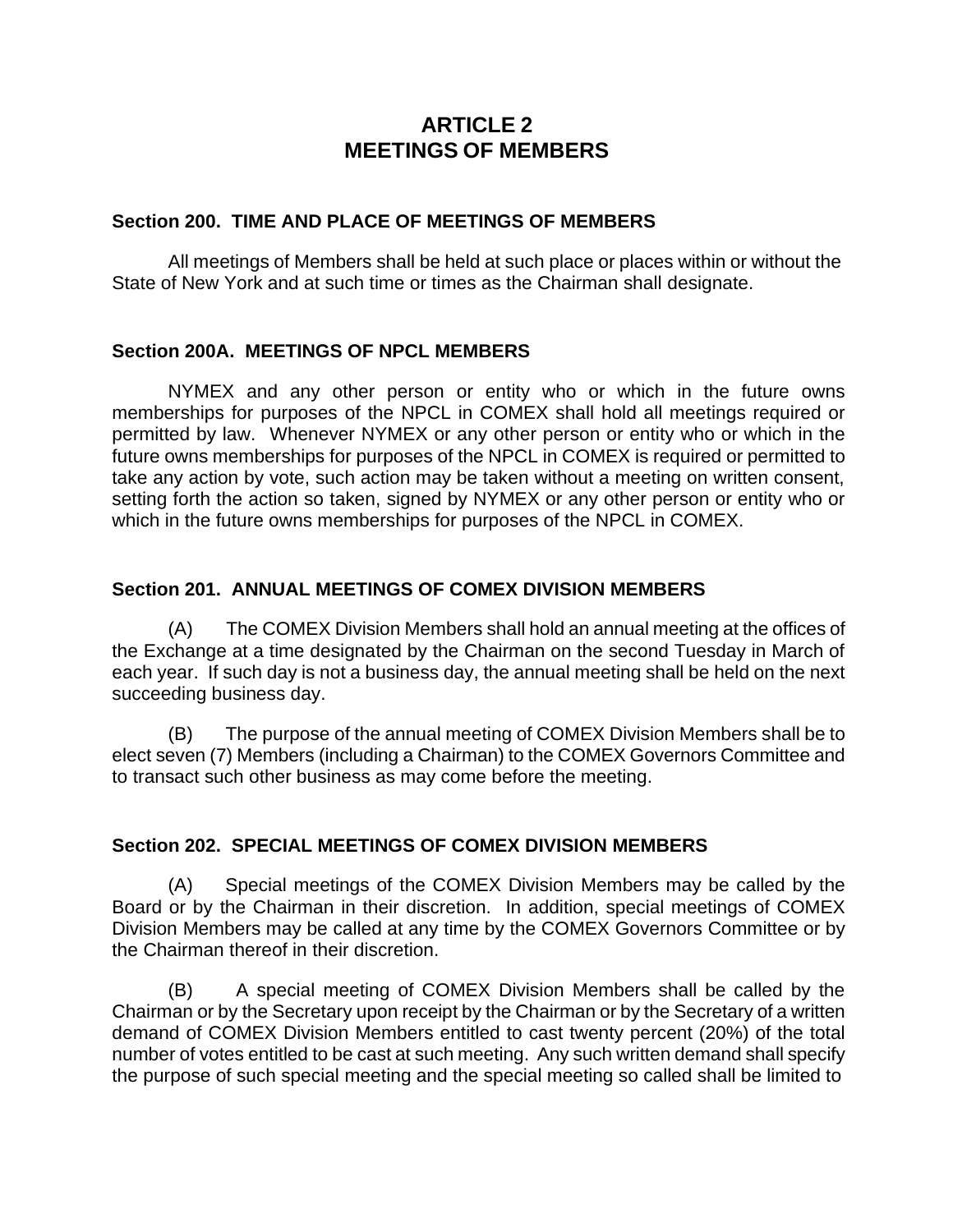the purpose so set forth. The written demand shall also specify the date of such special meeting which shall be a business day not less than sixty (60) or more than ninety (90) days from the date of such written demand.

# **Section 203. NOTICE OF MEETING**

(A) Notice of the annual meeting of COMEX Division Members shall state the place, date and time of such meeting.

(B) Notice of any special meeting of COMEX Division Members shall state the place, date and time of such special meeting, the purposes for which such meeting is called and shall indicate that it is being issued by or at the direction of the person or persons calling the special meeting.

(C) The Chief Executive Officer or the Secretary shall issue all notices of meetings of COMEX Division Members.

(D) A copy of the notice of any meeting of COMEX Division Members shall be given personally, or by delivery to a postal box located on the Exchange premises or by first class mail, postage prepaid and addressed to each COMEX Division Member at his address as it appears in the records of the Exchange. Notice of a meeting, when mailed in accordance with this Section 203(D), shall be effective when mailed. Notice of any meeting of COMEX Division Members shall be given not less than ten (10) nor more than fifty (50) days prior to the date of the meeting.

## **Section 204. QUORUM OF MEMBERS**

One hundred fifty (150) COMEX Division memberships, whether present in person or by proxy, shall constitute a quorum for the transaction of any permitted business at any meeting of COMEX Division Members held in accordance with these By-Laws. A majority of COMEX Division memberships present may adjourn a meeting despite the absence of a quorum.

## **Section 205. VOTING**

(A) Except as otherwise provided in the By-Laws, only the owner of the NYMEX Membership shall be entitled to vote. NYMEX Division Member Directors and the Chairman shall be elected at a meeting of NYMEX.

(B) The seven members of the COMEX Governors Committee referred to in Section 201(B), including the Chairman of that Committee, shall be elected by a plurality of the votes cast at the annual meeting of COMEX Division Members. Except as provided in the preceding sentence, to the extent permitted by law and except as provided in Section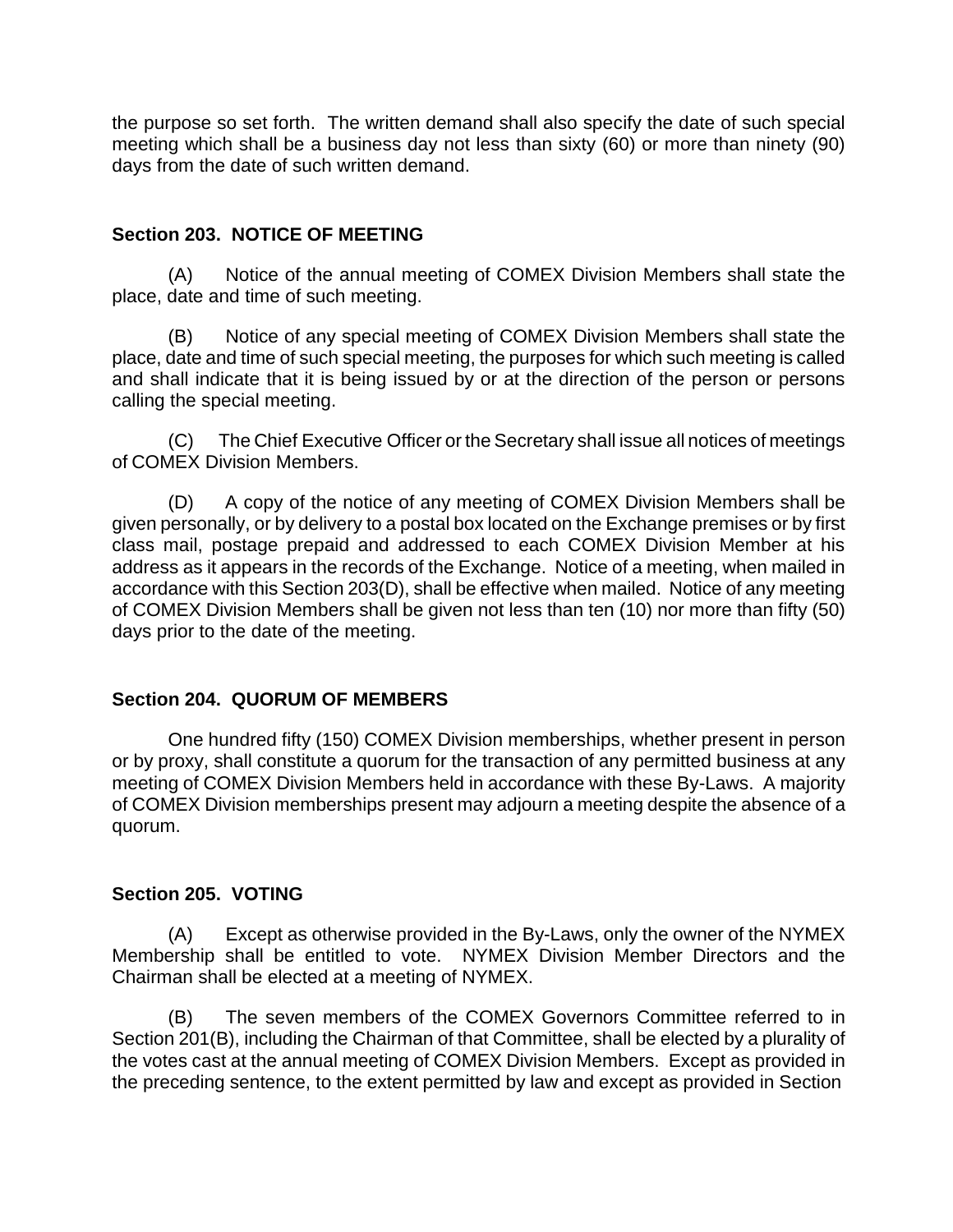500(B), any action of the COMEX Division taken by a vote of the NYMEX or COMEX Division Members requires a vote of a majority of the votes cast in person or by proxy at a meeting of Members of that class by the Members entitled to vote thereon. Blank ballots or abstentions shall not be counted in the number of votes cast. On any matter with respect to which COMEX Division Members are entitled to vote, COMEX Division Members will have one vote per COMEX Division Membership owned, and COMEX Division Memberships held by the Exchange or its successor in interest or any of its Affiliates shall not be entitled to vote.

(C) The record date for the determination of COMEX Division Members entitled to vote at any meeting shall be the close of business on the day next preceding the day on which notice is given but shall not be less than ten (10) nor more than fifty (50) days prior to the date of the meeting.

(D) Any action with respect to the matters described in clauses (1) through (2) below (the "Special Matters") may be taken only if:

(i) (a) the Board votes to take action on one of those matters and (b) the COMEX Governors Committee votes to approve the action by the Board and (c) within 15 days after the giving of notice of the actions described in (a) and (b), COMEX Division Members (x) do not make written demand for a special meeting which complies with all the applicable requirements of Section 202(B) or (y) do make written demand for a special meeting which complies with all applicable requirements of Section 202(B) and at such special meeting by majority vote the COMEX Division Members approve such action; or

(ii) (a) the Board votes to take action on one of those matters and (b) the Board's action is approved by a majority vote at a duly constituted meeting of COMEX Division Members, which meeting may be called (x) by the Board or the Chairman at any time after the COMEX Governors Committee votes to disapprove the action or after 14 days following announcement of the actions described in clause (a) of this paragraph if the COMEX Governors Committee has failed to vote to approve or disapprove such actions or (y) by the COMEX Governors Committee pursuant to Section 202(A).

Notice of any action with respect to Special Matters taken pursuant to clause (i) above shall be given personally, electronically or by delivery to a postal box located on the Exchange premises or by first class mail, postage prepaid and addressed to each COMEX Division Member at his address as it appears in the records of the Exchange. Notice of such action, when mailed in accordance with this Section 205(D), shall be effective when mailed. Notice of any such action shall be given promptly after such action.

The Special Matters are:

(1) Any change in the COMEX Member Retention and Retirement Plan as in effect on August 3, 1994;

(2) Any amendment to Sections 103, 104, 157(H), 202, 203, 204, 205(B)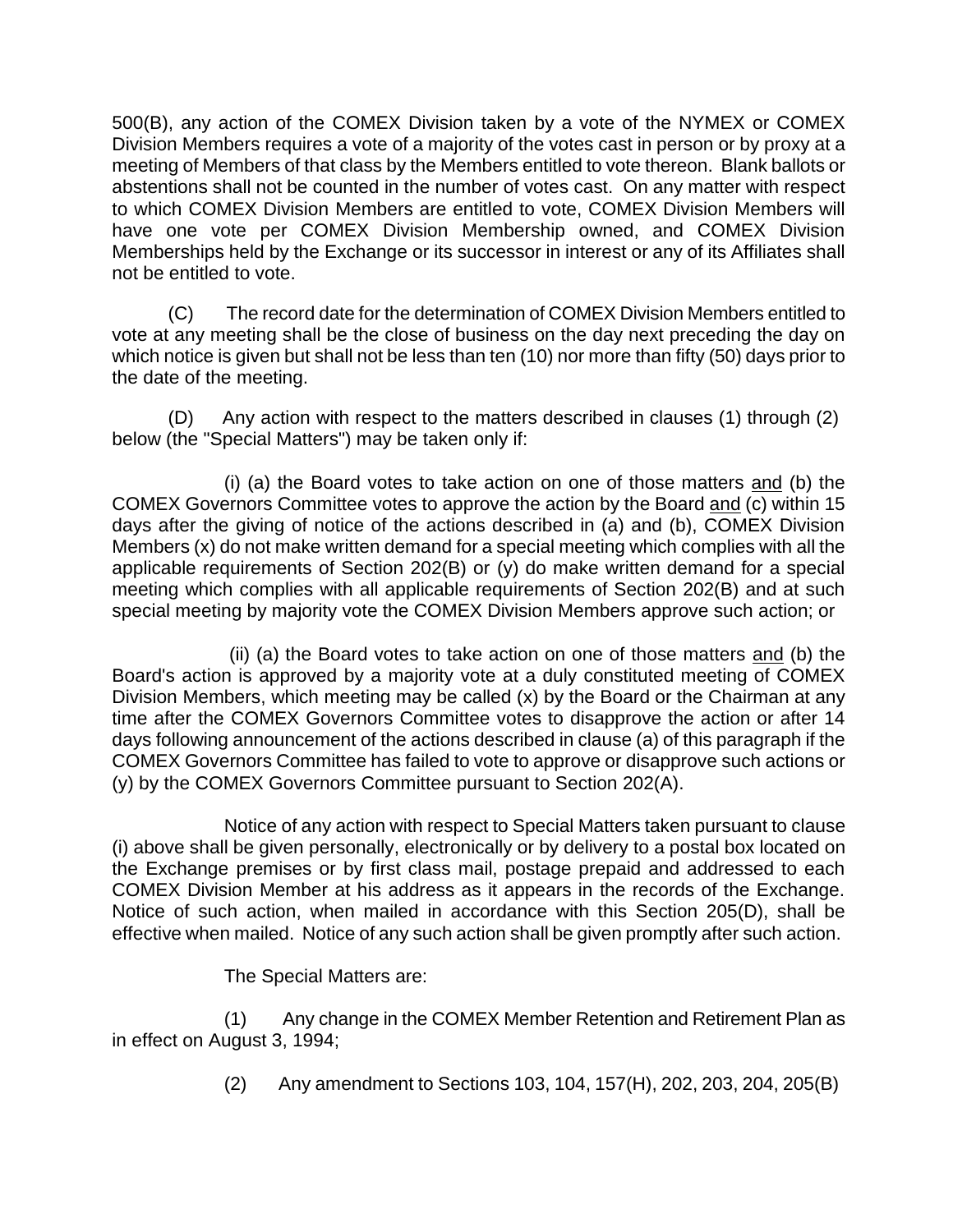and (C), 206, 402(E) and (F), and Article 4A (except Section 400A which may only be amended in accordance with Section 500(B)).

(E) Notwithstanding the foregoing provisions of Section 205(D), Section 205(D) shall not apply to emergency actions taken pursuant to Article 7. The Board of Directors will use all commercially reasonable efforts to take steps necessary (unless otherwise required by law) to ensure that any action taken or rule enacted pursuant to an emergency action is temporary in nature and is consistent with the rights granted to COMEX Division Members pursuant to these By-Laws and the Rules.

# **Section 206. PROXIES**

(A) A COMEX Division Member entitled to vote at a meeting of COMEX Division Members may authorize another COMEX Division Member to act for him by proxy.

(B) Every proxy must be in writing and signed by the COMEX Division Member.

(C) The Board may establish, from time to time, such terms and conditions as it deems appropriate to regulate voting by proxy.

# **Section 207. [RESERVED]**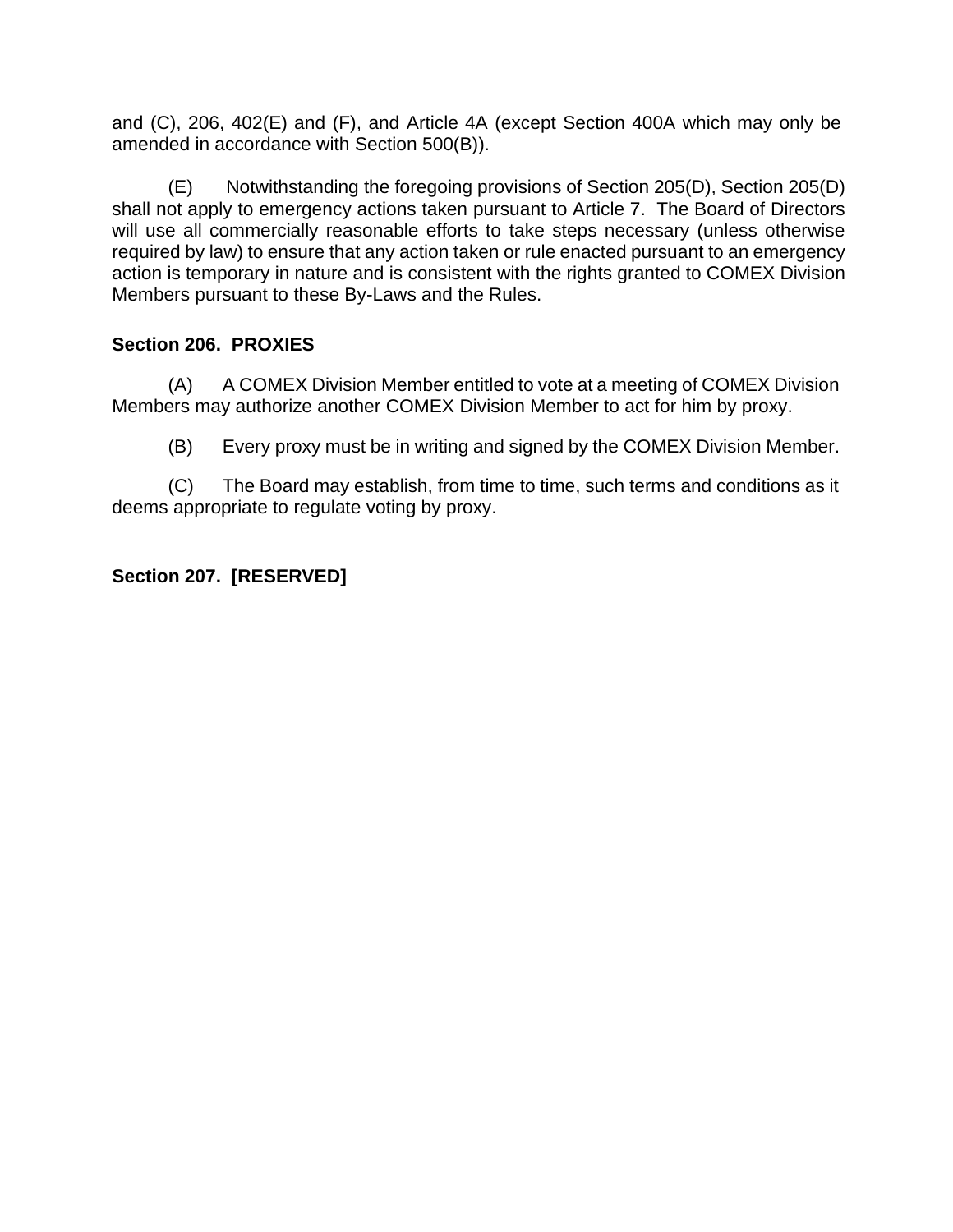# **ARTICLE 3 GOVERNMENT AND ADMINISTRATION**

# **Section 300. COMPOSITION OF BOARD**

The governance of the COMEX Division shall be vested in the Board which shall at all times be comprised of the same Directors as those who serve on the NYMEX board.

# **Section 301. POWERS OF THE BOARD**

(A) Subject to Sections 105, 157, 158, 205(D) and 500(B), the COMEX Division shall be managed by the Board which is vested with all powers necessary and proper for the government of the COMEX Division, the regulation and conduct of Members and Member Firms, and for the promotion of the welfare, objects and purposes of the COMEX Division. Subject to Sections 105, 157, 158, 205(D) and 500(B), the Board shall have control over and management of, the property, business and finances of the COMEX Division. Subject to Sections 105, 157, 158, 205(D) and 500(B) of these By-Laws, the Board may also adopt, amend, rescind or interpret the Rules of the COMEX Division as it deems necessary and appropriate.

(B) Without limiting the generality of the foregoing and subject to paragraph (D) of this Section, the Board shall have the following powers:

(1) the Board may make such expenditures as it deems necessary for the best interests of the COMEX Division;

(2) the Board may fix, from time to time, the fees or other compensation to Directors and to Members of any committee of the Board for services rendered in performing these duties as such, including compensation for Public Directors which may differ from the compensation for other Directors;

(3) the Board shall have the power to take such action as may be necessary to effectuate any final order or decision of the Commodity Futures Trading Commission taken under authority of the Commodity Exchange Act and necessary to comply in all respects with any requirements applicable to the COMEX Division under the Act; and

(4) the Board shall have the power to adopt arbitration rules for the settlement of claims, grievances, disputes and controversies.

(C) The Board may designate by resolution, from time to time, such committees as it may deem necessary or appropriate, and delegate to such committees the authority of the Board to the extent provided in these By-Laws or in such resolution, subject to any applicable provision of law.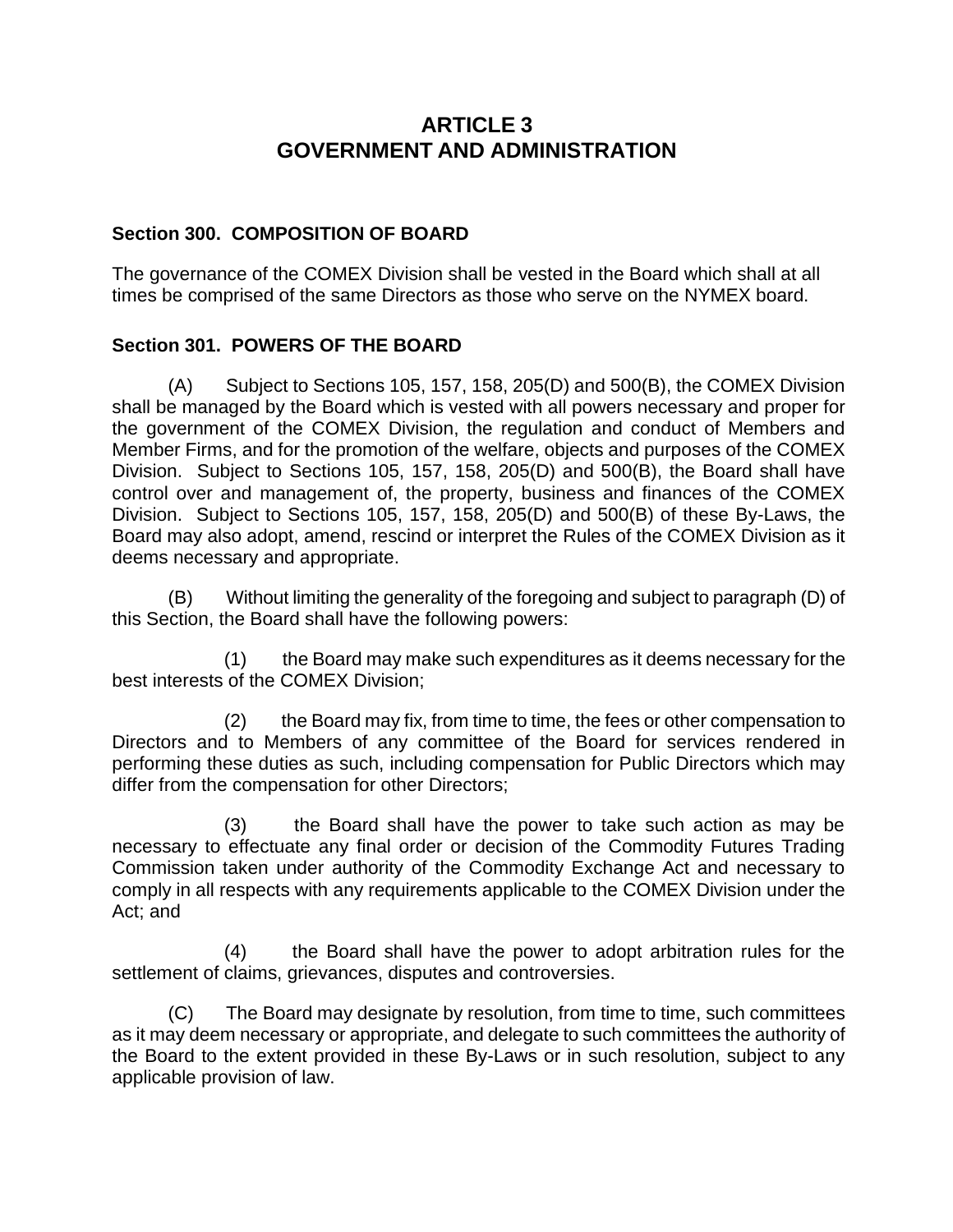(D) No action taken by the Board of Directors with respect to any Special Matter shall be effective without either (i) the prior consent of the COMEX Governors Committee as provided in Section 205 of these By-Laws which shall be subject to the veto rights of the COMEX Division Members provided for in Section 205(D) or (ii) the prior approval of COMEX Division Members in accordance with the provisions of Section 205(D).

# **Section 302. CHAIRMAN OF THE BOARD OF DIRECTORS**

- (A) NYMEX shall designate the Chairman of NYMEX as the Chairman.
- (B) [RESERVED]

(C) The Chairman shall have such authority and perform such duties as are incident to his office. He shall present any reports of the Board at meetings of Members. Whenever he deems it appropriate, the Chairman may communicate to the Board or to the Members any ideas and suggestions which tend, in his opinion, to promote the welfare and usefulness of the COMEX Division. The Chairman shall have a vote on all questions at all meetings of the Board or of the Members.

# **Section 303 – 306. [RESERVED]**

# **Section 307. RESIGNATION AND REMOVAL OF DIRECTORS**

Any Director may resign at any time by giving written notice to the Chairman of the Board, if any, the Chief Executive Officer or the Secretary. Unless otherwise stated in a notice of resignation, it shall take effect when received by the officer to whom it is directed, without any need for its acceptance. Further, a resignation from the Board of Directors of NYMEX shall be deemed a simultaneous resignation from the Board. NYMEX shall take such action, including, without limitation, removing a Director, as required to ensure that the members of the Board are identical to the members of the board of NYMEX.

## **Section 308. FILLING OF VACANCIES**

In the event there is a vacancy among the Directors caused by the death, removal or resignation of a Director, such vacancy may be filled by a majority of the Board of Directors then in office and any Director elected to fill such vacancy shall have the same remaining term as that of his or her predecessor.

# **Section 309. MEETINGS OF THE BOARD**

(A) Regular meetings of the Board may be held without call or notice at such times and at such places, within or without the State of New York, as shall be fixed by resolution of the Board of Directors. Special meetings of the Board of Directors may be called by the Chairman of the Board, the Chief Executive Officer, the Lead Director or a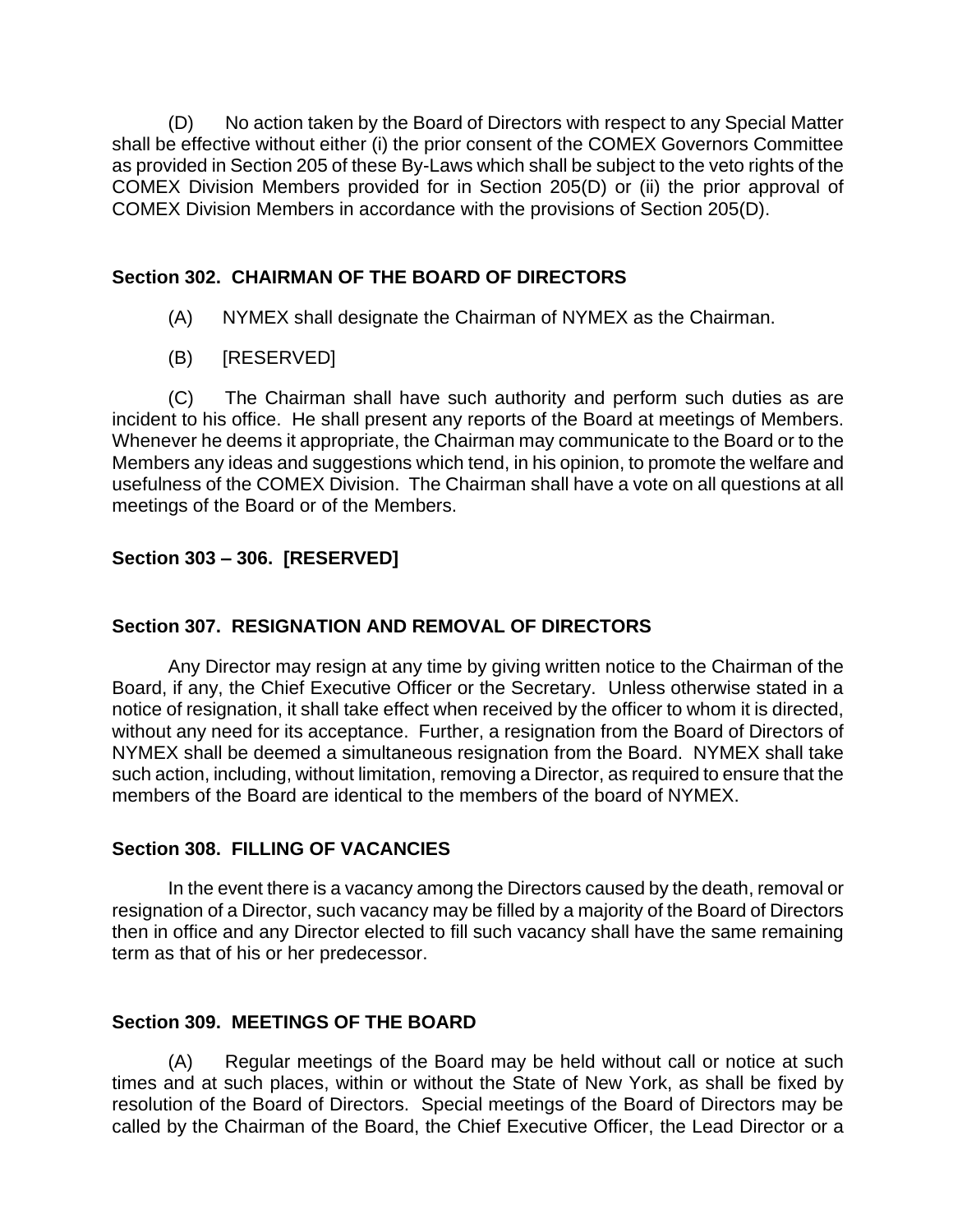majority of the members of the Board of Directors then in office and may be held at any time, date or place, within or without the State of New York, as the person or persons calling the meeting shall fix. Notice of the time and place of special meetings shall be delivered personally, by telephone or by electronic transmission to each Director or sent by first-class mail or telegram, charges prepaid, addressed to each Director at that Director's address as it is shown on the records of COMEX. If the notice is mailed, it shall be deposited in the United States mail at least four days before the time of the holding of the meeting. If the notice is delivered personally, by telephone, by electronic transmission or by telegram, it shall be delivered personally or by telephone or to the telegraph company at least 48 hours before the time of the holding of the meeting. Any oral notice given personally or by telephone may be communicated either to the Director or to a person at the office of the Director who the person giving the notice has reason to believe will promptly communicate it to the Director. The notice need not specify the purpose or the place of the meeting, if the meeting is to be held at the principal executive office of COMEX.

(B) Meetings of the Board of Directors shall be presided over by the Chairman of the Board, the Lead Director, if any, or the Chief Executive Officer (in that order), or in their absence, inability or unwillingness, by a chairman chosen at the meeting. The Secretary shall act as secretary of the meeting, but in his or her absence the chairman of the meeting may appoint any person to act as secretary of the meeting. A majority of the Directors present at a meeting, whether or not they constitute a quorum, may adjourn such meeting to any other date, time or place without notice other than announcement at the meeting.

( C ) The Chairman of the COMEX Governors Committee or his designee shall be entitled to attend all meetings of the NYMEX board and the Board in person, as an observer only, and not as a Director in accordance with Section 400A(D). The Chairman of the COMEX Governors Committee shall not, *ipso facto,* be a member of the Board, shall not have the right to vote at meetings of the Board and shall not be counted for purposes of determining whether a quorum exists. NYMEX shall use good faith efforts to provide notice of all NYMEX board and Board meetings in the same manner as notice is provided to Directors as set forth in this Section 309. The Chairman of the COMEX Governors Committee may address the Board in the same manner and subject to the same restrictions as apply to members of the Board. Inadvertent failure or inability to notify the Chairman of a meeting shall not affect the validity of any action taken at the meeting in his or their absence. The Chairman of the COMEX Governors Committee may, by action of the Board, be excluded from those portions of meetings of the Board (i) that relate exclusively to matters as to which the Board concludes, based on the advice of counsel, that the presence of the Chairman of the COMEX Governors Committee may result in the loss of a privilege against disclosure which otherwise would be available, or (ii) during which the Board of Directors considers actual or potential litigation brought by the COMEX Governors Committee or any COMEX Division Member.

## **Section 310. QUORUM**

A majority of the entire Board shall constitute a quorum. A majority of Directors present, whether or not a quorum exists, may adjourn any meeting to another time or place.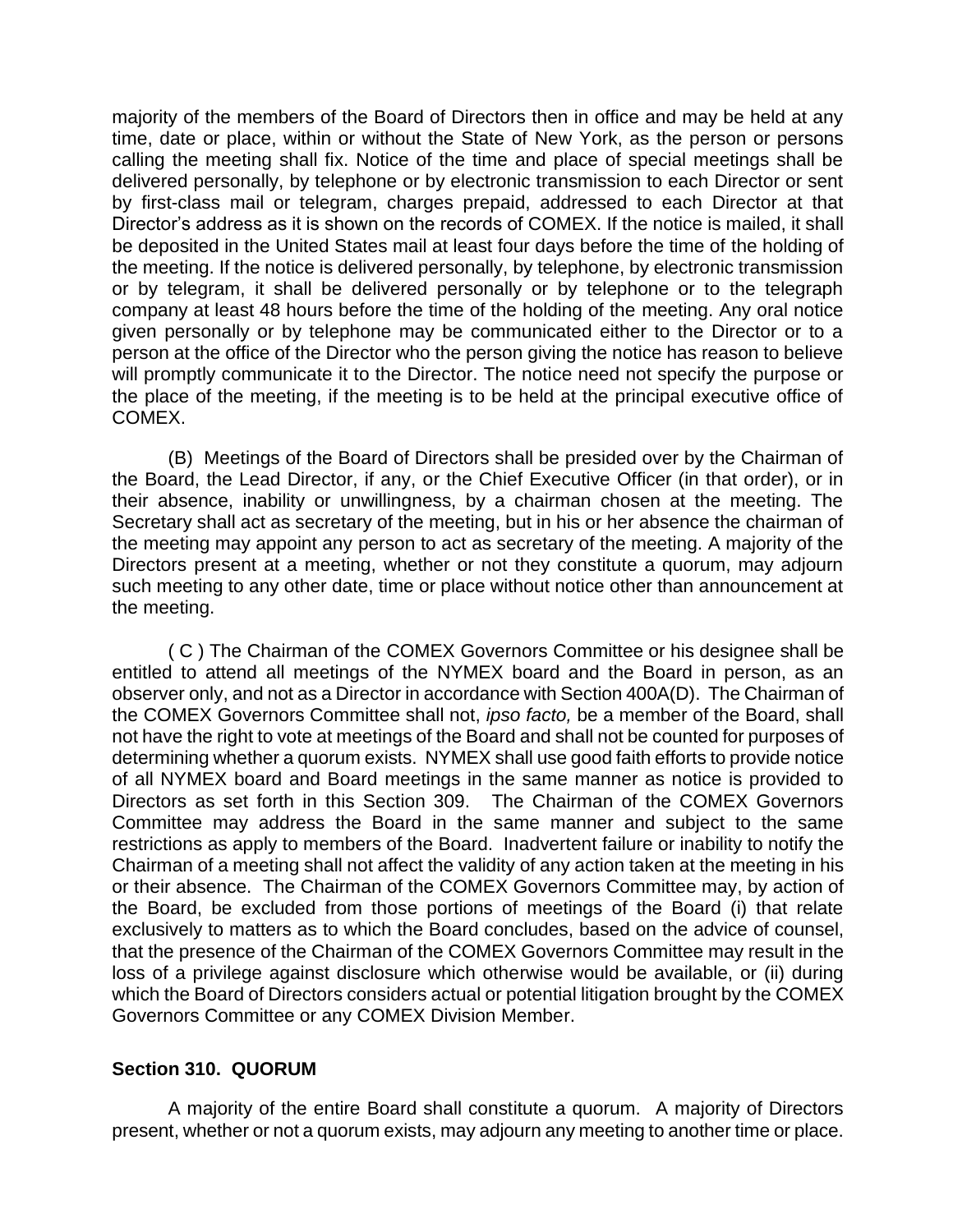Unless specifically provided otherwise in the By-Laws or any applicable law, any action taken by a vote of a majority of the Directors present at a meeting at which there is a quorum shall be the act of the Board.

#### **Section 311. ACTION BY CONSENT**

Any action required or permitted to be taken by the Board may be taken without a meeting if all of the Directors consent in writing to the adoption of a resolution authorizing such action. The resolution and the written consents of the Directors shall be filed with the minutes of the proceedings of the Board.

### **Section 312. TELEPHONE PARTICIPATION**

One or more Directors may participate in a meeting of the Board by means of conference telephone or similar communications devices allowing all persons participating at the meeting to hear each other, at the same time. Such participation shall constitute presence in person at the meeting.

## **Section 313. [RESERVED]**

#### **Section 314. RULES OF ORDER**

The Board shall have the authority to make rules governing its own conduct and proceedings.

## **Section 315. INTERESTED DIRECTORS**

No contract or transaction between COMEX and one or more of its Directors or officers, or between COMEX and any other corporation, partnership, association or other organization in which one or more of its Directors or officers are Directors or officers, or have a financial interest, shall be void or voidable solely for this reason, or solely because the Director or officer is present at or participates in the meeting of the Board of Directors or committee thereof which authorizes the contract or transaction, or solely because such person's or their votes are counted for such purpose if (i) the material facts as to such person's or their relationship or interest and as to the contract or transaction are disclosed or are known to the Board of Directors or the committee, and the Board of Directors or committee in good faith authorizes the contract or transaction by the affirmative votes of a majority of the disinterested Directors, even though the disinterested Directors be less than a quorum; or (ii) the material facts as to such person's or their relationship or interest and as to the contract or transaction are disclosed or are known to the stockholders entitled to vote thereon, and the contract or transaction is specifically approved in good faith by vote of the stockholders; or (iii) the contract or transaction is fair as to the Corporation as of the time it is authorized, approved or ratified, by the Board of Directors, a committee thereof or the stockholders. Common or interested Directors may be counted in determining the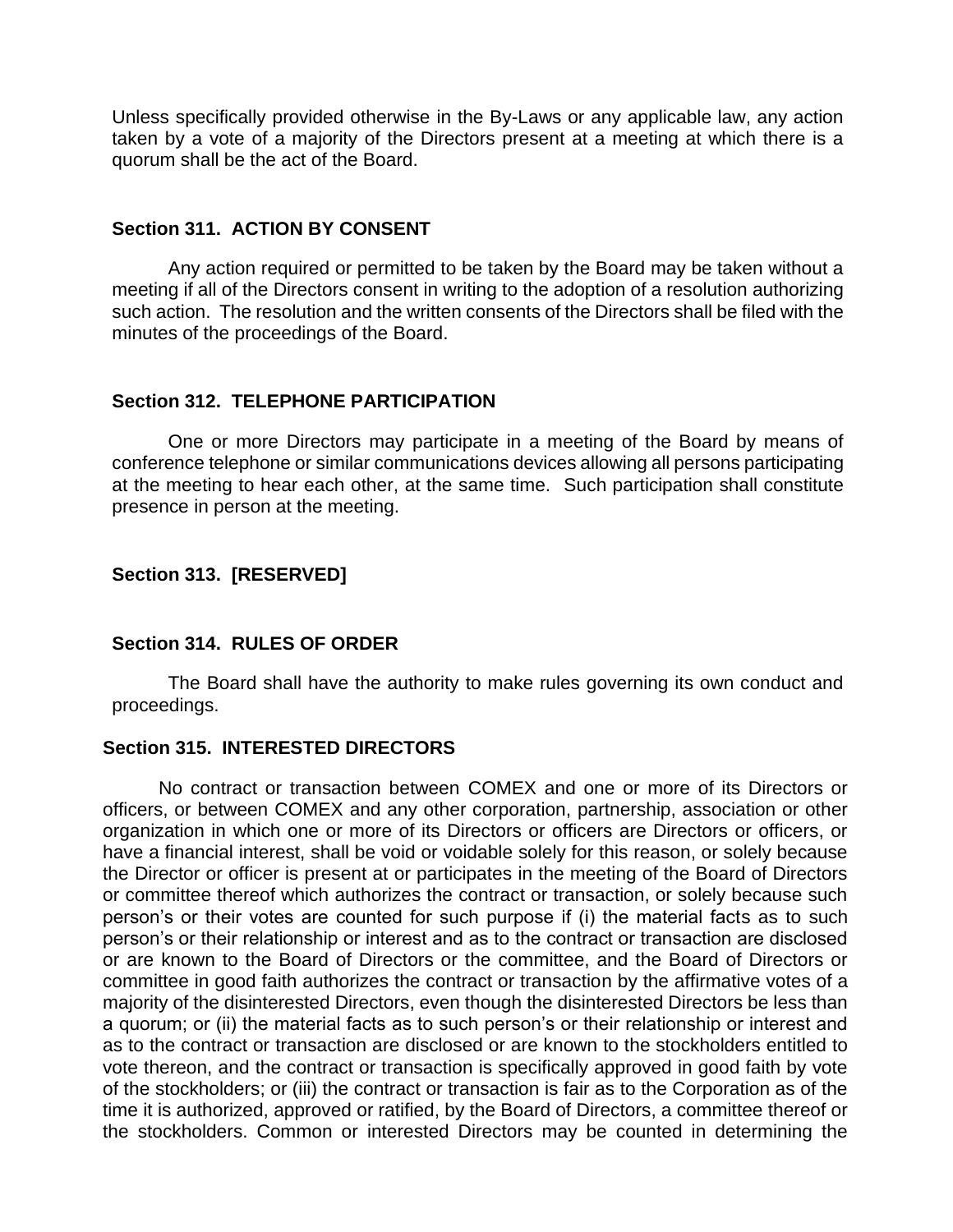presence of a quorum at a meeting of the Board of Directors or of a committee which authorizes the contract or transaction.

### **Section 316. DISQUALIFICATION FROM BOARD OR COMMITTEES**

No member of the Board or any committee established by COMEX shall be eligible to serve on the Board or any such committee if the individual has committed a "disciplinary offense" as defined by the Rules (Disqualification from Certain Committees and Governing Boards, currently Exchange Rule 300.D) or would be otherwise ineligible pursuant to such Rule.

## **Section 3.17. COMPENSATION**

Unless otherwise restricted by the Certificate of Incorporation, the Board of Directors shall have the authority to fix the compensation of Directors. The Directors shall be paid their reasonable expenses, if any, of attendance at each meeting of the Board of Directors or a committee thereof and may be paid a fixed sum for attendance at each such meeting and an annual retainer or salary for services as a Director or committee member. No such payment shall preclude any Director from serving COMEX in any other capacity and receiving compensation therefor.

#### **Section 3.18. PRESEUMPTION OF ASSENT**

Unless otherwise provided by the laws of the NPCL, a Director who is present at a meeting of the Board of Directors or of a committee thereof at which action is taken on any matter shall be presumed to have assented to the action taken unless his or her dissent shall be entered in the minutes of such meeting or unless he or she shall file his or her written dissent to such action with the person acting as secretary of such meeting before the adjournment thereof or shall forward such dissent by registered mail to the Secretary immediately after the adjournment of such meeting. Such right to dissent shall not apply to a Director who voted in favor of such action.

## **Sections 319-349. [RESERVED]**

## **Section 350. OFFICERS**

The Board of Directors shall elect from among its members a Chairman of the Board. The Board of Directors shall also elect a Chief Executive Officer, a Secretary and such other additional officers with such titles as the Board of Directors shall determine. The Board of Directors shall also have the authority to elect a Lead Director with the responsibilities set forth in COMEX's Corporate Governance Principles. Any number of offices may be held by the same person. Each Board officer and officer of COMEX shall hold office until his or her successor is elected and qualified or until his or her earlier death, resignation or removal.

# **Section 351. EXECUTION OF CORPORATE CONTRACTS AND INSTRUMENTS**

The Board of Directors, except as otherwise provided in these Bylaws, may authorize any officer or officers, employee or employees, or agent or agents, to enter into any contract or execute any instrument in the name of and on behalf of COMEX; such authority may be general or confined to specific instances. Unless so authorized or ratified by the Board of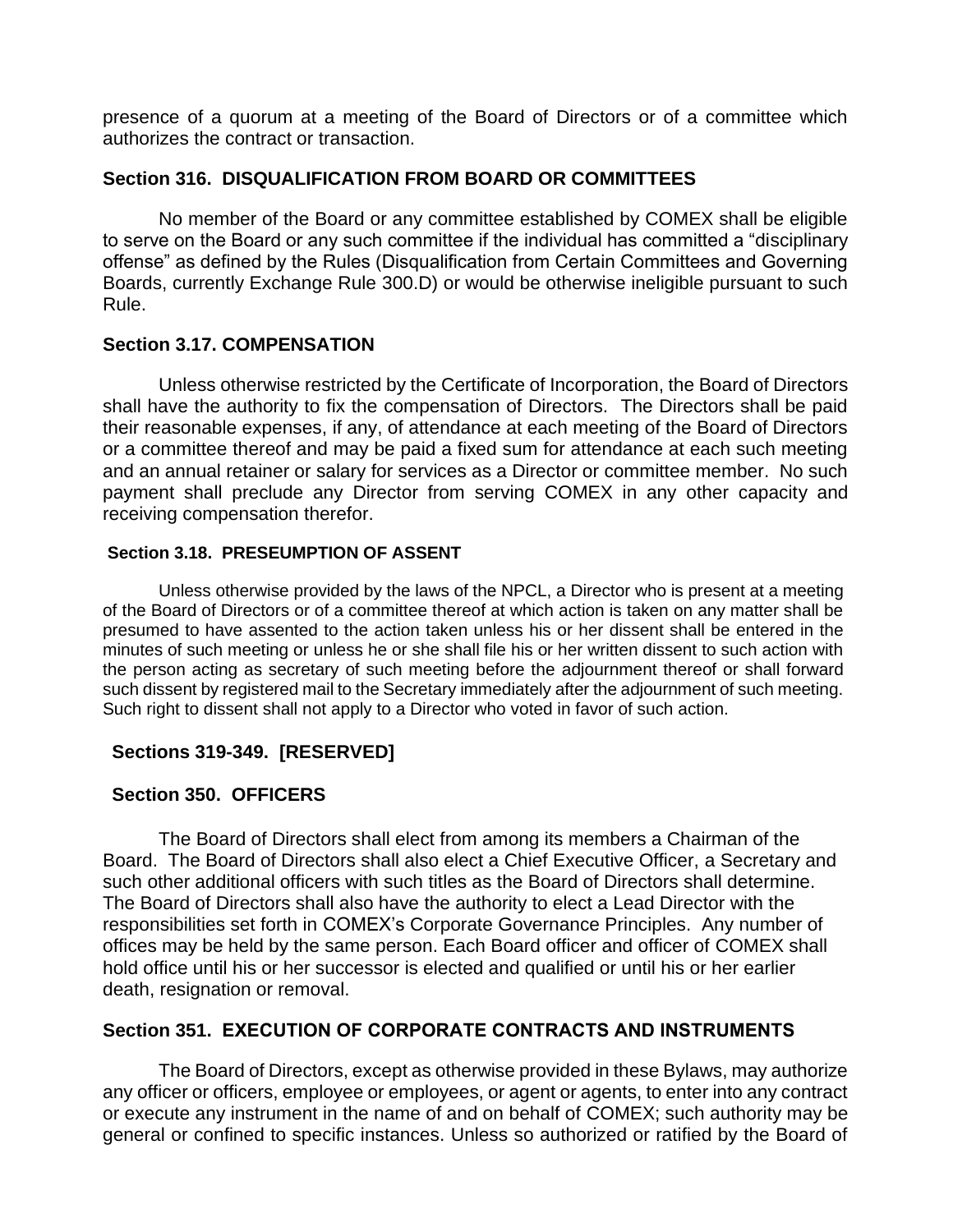Directors or within the agency power of an officer, no officer, agent or employee shall have any power or authority to bind COMEX by any contract or engagement or to pledge its credit or to render it liable for any purpose or for any amount.

# **Sections 352-359. [RESERVED]**

### **Section 360. INDEMNIFICATION**

(A) Each person who was or is made a party or is threatened to be made a party to or is otherwise involved in any action, suit or proceeding, whether civil, criminal, administrative or investigative (hereinafter a "proceeding"), by reason of the fact that he or she is or was a director, officer, trustee, member of any committee of COMEX (including, without limitation, a member of the COMEX Division Governors Committee or a member of any regular committee or special committee) or employee or is or was serving at the request of COMEX in any capacity with any other corporation or of a partnership, joint venture, trust or other enterprise, including service with respect to an employee benefit plan (hereinafter an "indemnitee"), shall be indemnified and held harmless by COMEX to the fullest extent authorized by the NPCL, as the same exists or may hereafter be amended (but, in the case of any such amendment, only to the extent that such amendment permits COMEX to provide broader indemnification rights than such law permitted COMEX to provide prior to such amendment) against all expense, liability and loss (including attorneys' fees, judgments, fines, ERISA excise taxes or penalties and amounts paid in settlement) reasonably incurred or suffered by such indemnitee in connection therewith; provided, however, that, except as provided in paragraph C of this Section 360 with respect to proceedings to enforce rights to indemnification, COMEX shall indemnify any such indemnitee in connection with a proceeding (or part thereof) initiated by such indemnitee only if such proceeding (or part thereof) was authorized by the Board.

(B) Expenses (including attorney's fees) incurred by an indemnitee in defending any proceeding shall be paid by COMEX in advance of its final disposition (hereinafter an "advancement of expenses"); provided, however, that an advancement of expenses shall be made only upon delivery to COMEX of an undertaking (hereinafter an "undertaking"), by or on behalf of such indemnitee, to repay all amounts so advanced if it shall ultimately be determined by final judicial decision from which there is no further right to appeal (hereinafter a "final adjudication") that such indemnitee is not entitled to be indemnified for such expenses under this paragraph B of this Section 360 or otherwise. Notwithstanding the foregoing or any other provision of these By-Laws, no advance shall be made by COMEX to an indemnitee who is not a director or officer of COMEX and no non-director or non-officer indemnitee shall be entitled such advance (i) if a determination is reasonably and promptly made by the Board by a majority vote of those directors who have not been named parties to the action, even though less than a quorum, or if there are no such directors or if such directors so direct, by independent legal counsel, that, based upon the facts known by the Board or such counsel at the time such determination is made: (x) the person seeking advancement of expenses (1) acted in bad faith, (2) did not act in a manner that he or she reasonably believed to be in or not opposed to the best interests of COMEX; or (3) acted contrary to, or omitted to act in accordance with, written policies of COMEX applicable to such person; (y) with respect to any criminal proceeding, such person believed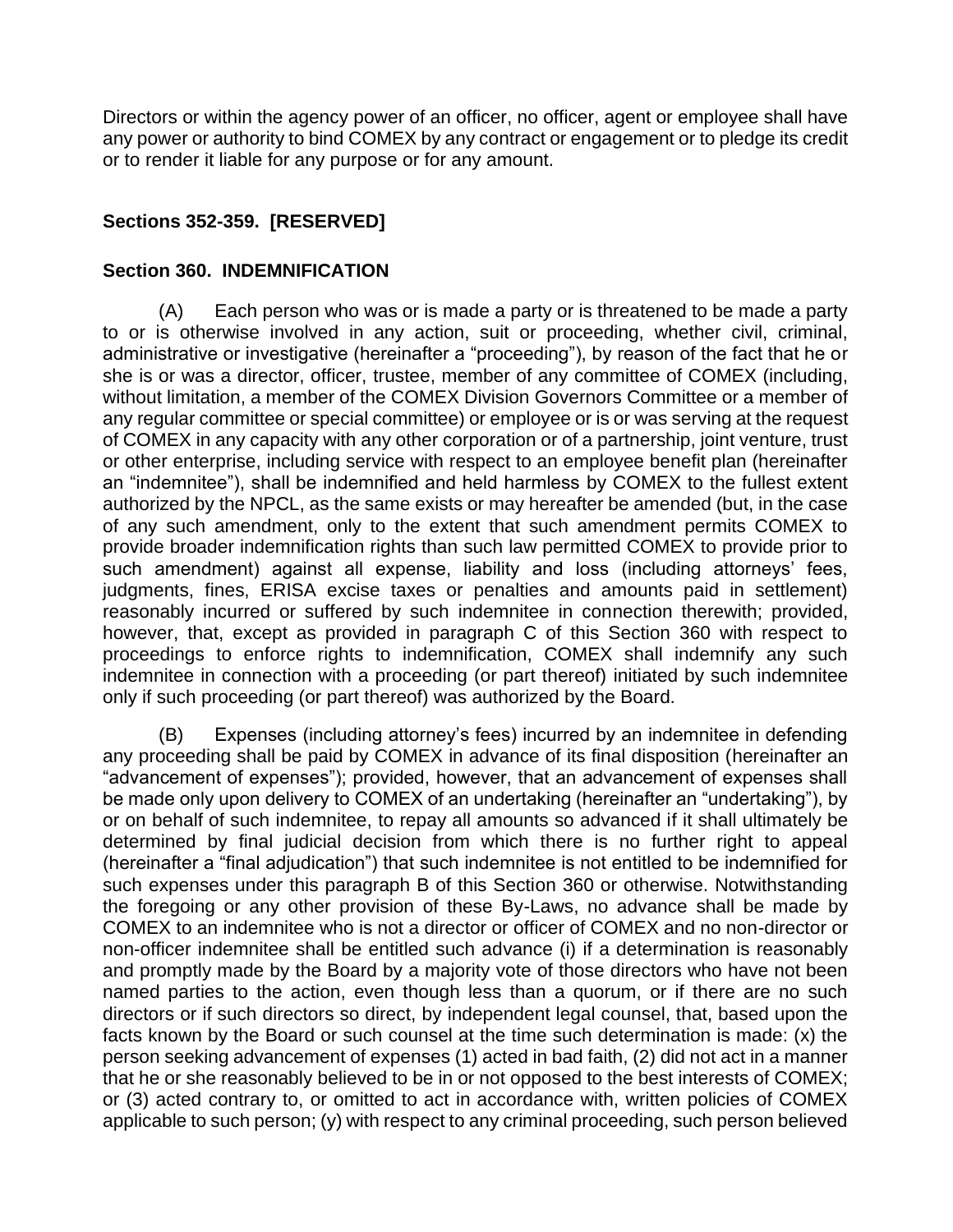or had reason to believe that his or her conduct was unlawful; or (z) such person deliberately breached his or her duty to COMEX, and (ii) unless an undertaking by or on behalf of such non-director or non-officer indemnitee has been delivered to COMEX and such indemnitee has provided such security or satisfied such conditions as may be imposed by the Board at the time of such delivery.

The rights to indemnification and to the advancement of expenses conferred in paragraphs A and B of this Section 360 shall be contract rights and such rights shall continue as to an indemnitee who has ceased to be a director, officer, committee member or employee and shall inure to the benefit of the indemnitee's heirs, executors and administrators.

(C) If a claim for indemnification or advancement of expenses under this Section 360 is not paid in full within sixty (60) days after a written claim therefor by an indemnitee has been received by COMEX, the indemnitee may file suit to recover the unpaid amount of such claim and, if successful in whole or in part, shall be entitled to be paid the expense of prosecuting such claim. In any such action, COMEX shall have the burden of proving that the indemnitee is not entitled to the requested indemnification or advancement of expenses under the NPCL.

(D) The rights to indemnification and to the advancement of expenses conferred in this Section 360 of these By-Laws shall not be exclusive of any other right which any person may have or hereafter acquire under any statute, the Certificate of Incorporation, By-Laws, agreement, vote of members or disinterested directors or otherwise.

(E) COMEX may maintain insurance, at its expense, to protect itself and any director, officer, trustee, committee member, employee or agent of COMEX or another corporation, partnership, joint venture, trust or other enterprise against any expense, liability or loss, whether or not COMEX would have the power to indemnify such person against such expense, liability or loss under the NPCL.

(F) COMEX may, to the extent authorized from time to time by the Board, grant rights to indemnification and to the advancement of expenses to any agent of COMEX to the fullest extent of the provisions of this Section 360 of these By-Laws with respect to the indemnification and advancement of expenses of the indemnitees hereunder.

# **Section 361. CORPORATE DEFENSE EXPENSES.**

Any member or member firm of the COMEX Division who fails to prevail in a lawsuit or any other type of legal proceeding instituted by that member or member firm against COMEX or any of its officers, Directors, committee members, employees or agents must pay to COMEX all reasonable expenses, including attorney's fees, incurred by COMEX in the defense of such proceeding. Any member or member firm required to compensate COMEX pursuant to this section shall be assessed interest on such amount at the rate of Prime plus one percent (1%), which interest shall accrue from the date such amount was demanded in writing after the member or member firm failed to prevail in a lawsuit or any other type of legal proceeding against COMEX.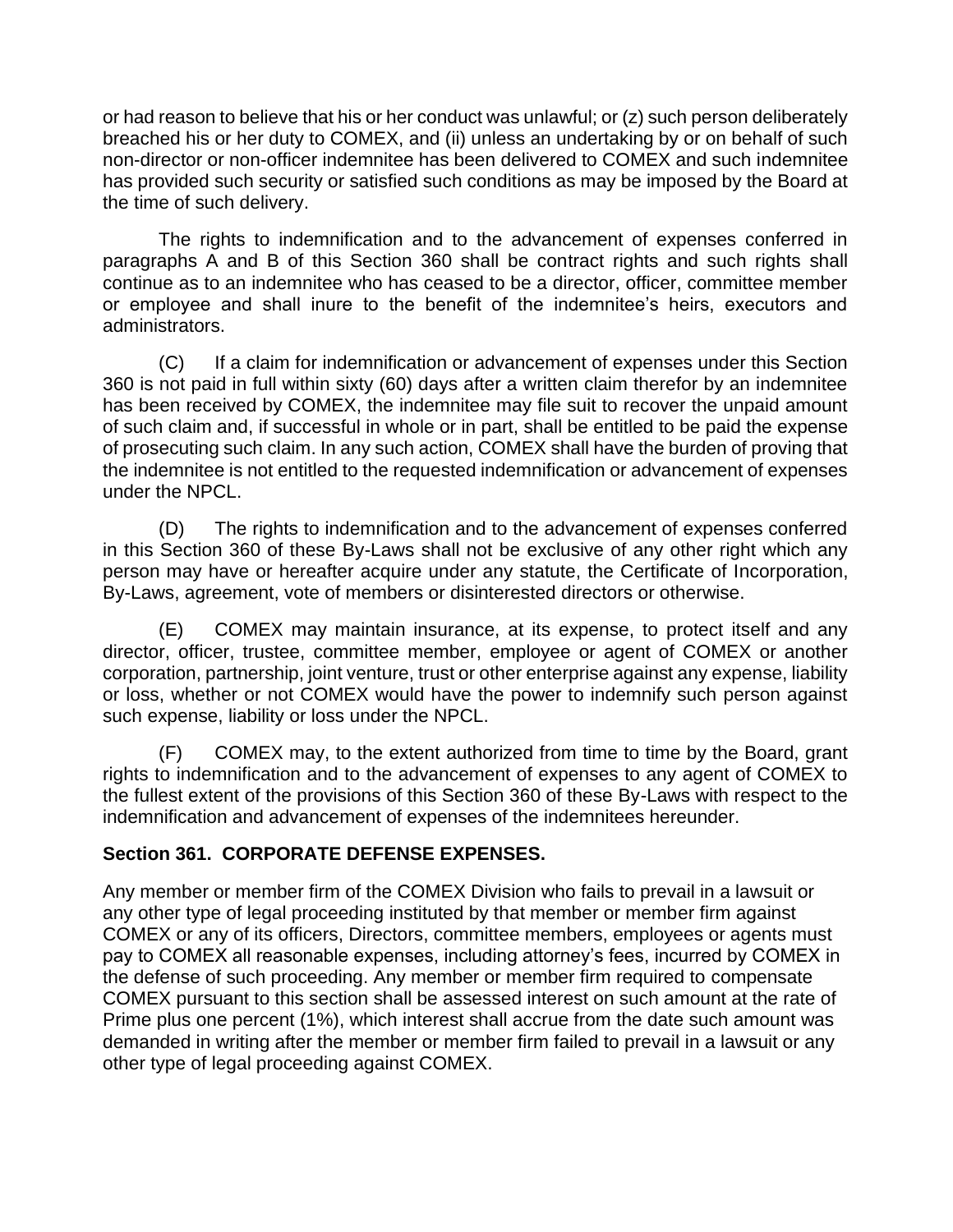# **ARTICLE 4 COMMITTEES**

## **Section 400. COMMITTEE DESIGNATION**

(A) The COMEX Division shall have such Standing Committees, Special Committees and Regular Committees as are provided in the By-Laws or Rules. The Board may appoint Regular Committees in addition to those named in the By-Laws or Rules. Committees established under the By-Laws of the New York Mercantile Exchange shall have authority to consider matters relating to the COMEX Division.

(B) The COMEX Division shall have a COMEX Governors Committee with such powers, rights, privileges and duties as are specified in Article 4A of the By-Laws.

## **Section 401. GENERAL PROVISIONS**

(A) General. To the fullest extent permitted by law, the Board of Directors shall have the power to appoint, and to delegate authority to, such committees of the Board of Directors as it determines to be appropriate from time to time.

(B) Additional and Standing Committees. In addition to such committees as may be authorized by the Board of Directors from time to time, COMEXshall have such additional and standing committees, which shall be composed of such persons having such powers and duties, as provided in the Rules. Any person may be disqualified from serving on or participating in the affairs of any committee to the extent provided in the Rules.

## **Section 402. POWERS OF COMMITTEES**

- (A) Reserved.
- (B) Reserved.
- (C) Reserved.

(D) All Committees shall have all powers necessary and incident to the discharge of their duties.

(E) At least two COMEX members shall be entitled to serve on each COMEX advisory committee regarding COMEX Division contracts.

(F) So long as open outcry trading continues to exist in the COMEX Division, a majority of the Exchange members appointed to subcommittees or panels of the Membership, Business Conduct and Probable Cause Committees relating to COMEX Division membership processes or disciplinary action regarding COMEX Division Members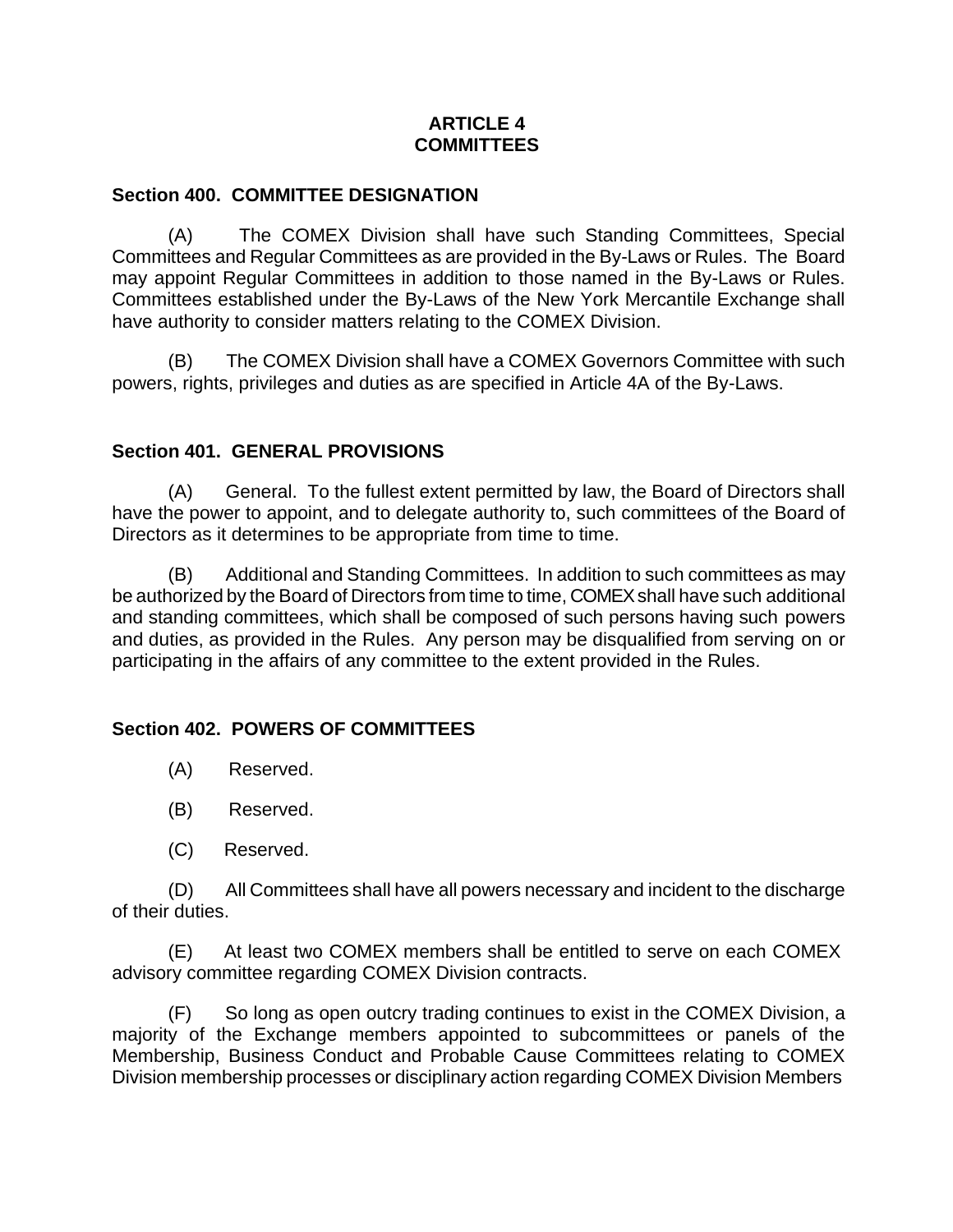shall be COMEX Division Members. This provision is subject to amendment to comply with any regulatory requirements imposed by the CFTC. If public participation is increased by NYMEX with respect to NYMEX subcommittees or panels, then public participation with respect to COMEX subcommittees or panels may be increased to the same extent.

### **Sections 403 - 409. [RESERVED]**

#### **Section 410. EFFECT ON ARTICLE 4A**

The provisions of this Article 4 shall not apply to or affect any of the provisions of Article 4A or any provision of these By-Laws affecting or relating to the COMEX Governors Committee or any subcommittee thereof.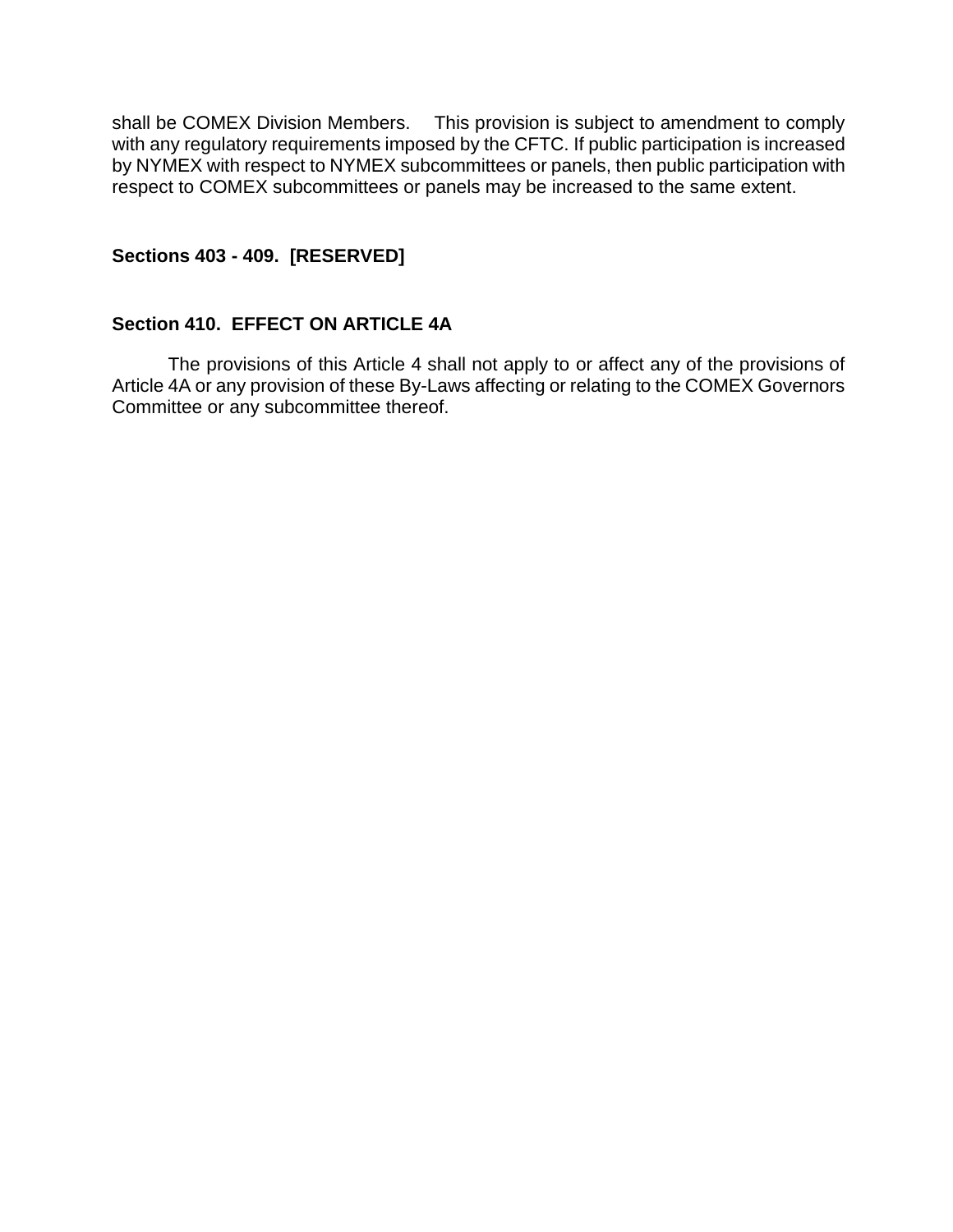# **ARTICLE 4A COMEX GOVERNORS COMMITTEE AND COMEX DIVISION MEMBER MATTERS**

# **Section 400A. POWERS AND COMPOSITION OF THE COMEX GOVERNORS COMMITTEE**

(A) The COMEX Governors Committee shall be responsible for advising the Board on matters uniquely pertinent to COMEX Division Members. The COMEX Governors Committee in its sole discretion shall also have such powers and responsibilities over the COMEX Division Members as are specifically assigned to it pursuant to these By-Laws and the Rules, including, without limitation, (i) the ability to levy assessments upon the COMEX Division Members when necessary to obtain independent legal or professional services to protect their interests, and (ii) the right to retain and use all funds over which it currently or in the future has control.

(B) Beginning with the annual meeting to be held in 2007, the COMEX Governors Committee shall consist of twelve members as follows: (a) seven (7) COMEX Division Members (each of whom shall be a COMEX Division Member who does not lease or license his membership) shall be elected by the 772 COMEX members ("Elected COMEX Governors"), and (b) five (5) other persons appointed by the NYMEX board, at least three of whom shall be COMEX Division Members who do not lease or license memberships. If any of the seven Elected COMEX Governors are unable to serve their full term, the remaining Elected COMEX Governors will appoint a replacement to serve until the next election.

(C) The Chairman of the COMEX Governors Committee (who shall be a COMEX Division Member who does not lease or license his membership) shall be elected by the 772 COMEX Memberships. The Vice Chairman of the COMEX Governors Committee shall be selected from among the seven Elected COMEX Governors on the Committee by a vote of all of the Committee members.

(D) The Chairman of the COMEX Governors Committee or his designee shall be entitled to attend all NYMEX board meetings in an advisory capacity, and shall be entitled to attend all discussions regarding COMEX-related issues. The Chairman of the COMEX Governors Committee may, by action of the Board, be excluded from those portions of meetings of the Board (i) that relate exclusively to matters as to which the Board concludes, based on the advice of counsel, that the presence of the Chairman of the COMEX Governors Committee may result in the loss of a privilege against disclosure which otherwise would be available, or (ii) during which the Board of Directors considers actual or potential litigation brought by the COMEX Governors Committee or any COMEX Division Member or a discussion of NYMEX legal rights vis-à-vis COMEX Division Members.

(E) Each Elected COMEX Governor will have the right to attend any COMEX Committee meeting (as noted in Sections 402(E) and (F)) in an advisory capacity.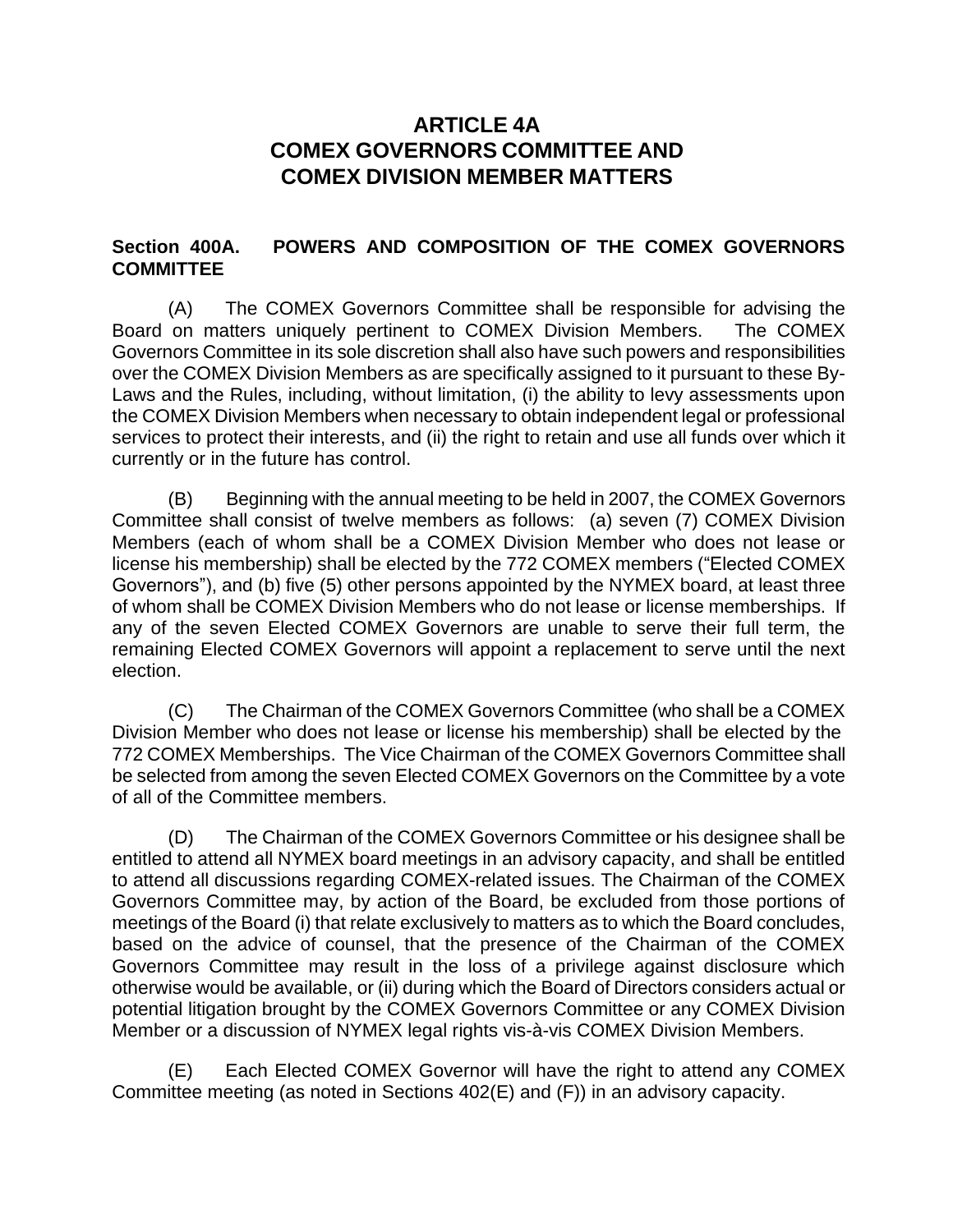(F) Not more than one person who is a partner, officer, director, employee or affiliate of a member or member firm, or of any affiliate of a member or member firm, shall be eligible to serve as a member of the COMEX Governors Committee at one time.

(G) In the event that there is a controversy as to the status of the business affiliation of a member of the COMEX Governors Committee, the COMEX Governors Committee shall make a final determination upon such data as it, in its sole discretion, determines is necessary, relevant or material.

# **Section 401A. DELEGATION OF THE COMEX GOVERNORS COMMITTEE**

(A) Committees of the COMEX Governors Committee. The COMEX Governors Committee from time to time, by resolution, may delegate to regular committees (all of whose members are members of the COMEX Governors Committee) and to special committees (each consisting of three or more members of the COMEX Governors Committee) all powers and authority of the COMEX Governors Committee specified in the resolutions delegating such authority, and each such regular or special committee shall have only the powers and authority specifically delegated to it by the COMEX Governors Committee to the extent so specified in such resolutions. Notwithstanding the foregoing, the COMEX Governors Committee may not delegate to any such committee any authority as to the matters specified in Section 205(D) of these By-Laws.

(B) Special Committees. The COMEX Governors Committee, from time to time, by resolution adopted by the COMEX Governors Committee, may appoint special committees. Each such special committee shall be authorized only to study problems relating to the specific area or areas assigned to such committee, and to report back to the COMEX Governors Committee with its recommendations with respect thereto.

(C) Any committee established pursuant to paragraphs (A) or (B) of this Section 401A may make rules for holding and conducting its meetings and shall keep minutes of all meetings.

(D) Any action required or permitted to be taken by any committee established pursuant to paragraphs (A) or (B) of this Section 401A or by any regular committee authorized by Section 400(A) of the By-Laws may be taken without a meeting if all members of such committee consent in writing to the adoption of a resolution authorizing the action. The resolution and the written consents thereto by the members of such committee shall be filed with the minutes of the proceedings of such committee.

## **Section 402A. MEETINGS OF THE COMEX GOVERNORS COMMITTEE**

(A) Regular meetings of the COMEX Governors Committee shall be held on such dates as the COMEX Governors Committee may determine.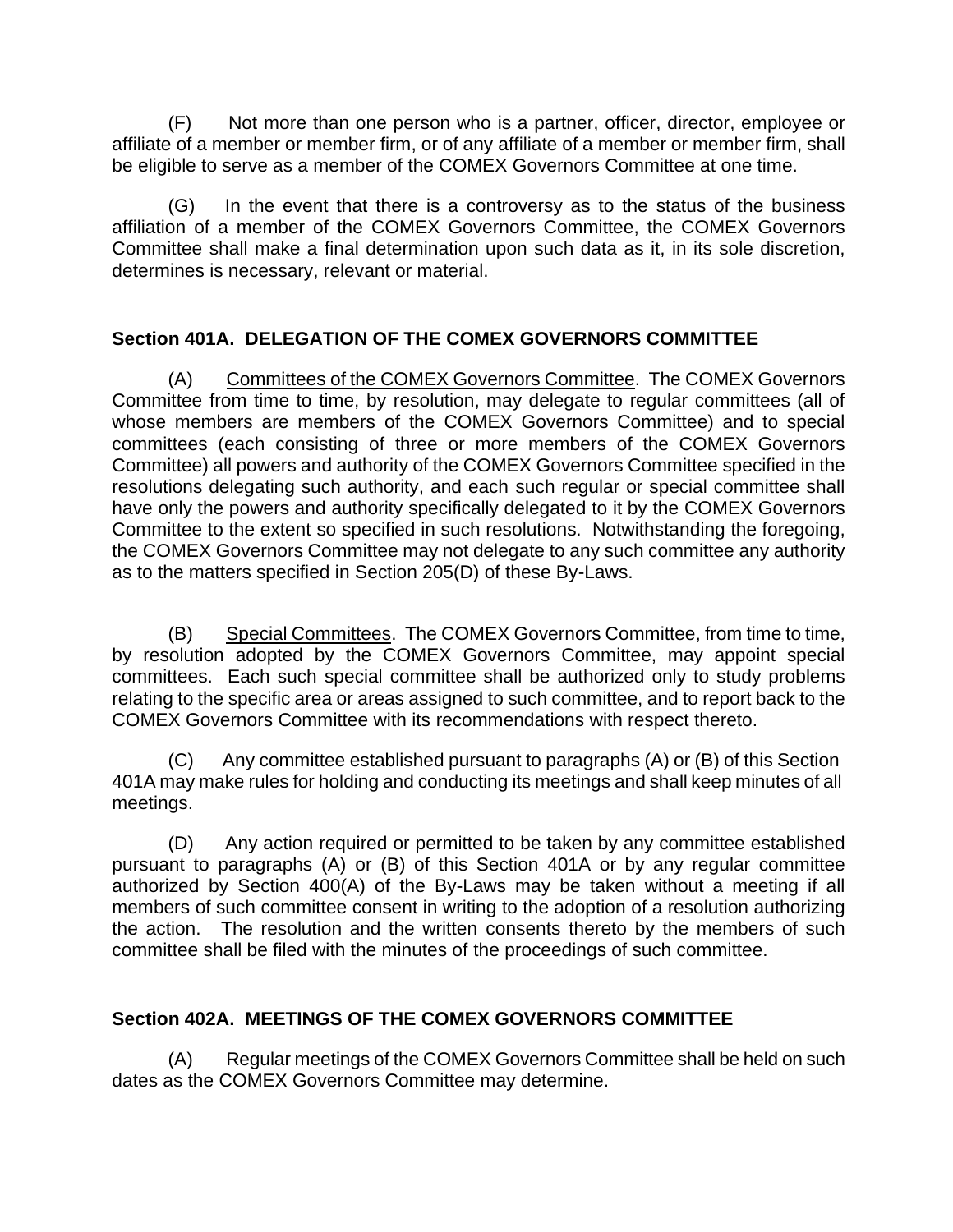(B) Special meetings of the COMEX Governors Committee may be called on not less than one day's notice, which notice may be in writing, by telephone, or in person, by the Chairman of the COMEX Governors Committee or any member of the Board of Directors and shall be called by the Secretary upon the written request of not less than five members of the COMEX Governors Committee.

(C) If the day on which a regular meeting of the COMEX Governors Committee is to be held shall fall on a holiday, such meeting shall be held on the next ensuing business day.

(D) Any action required or permitted to be taken by the COMEX Governors Committee may be taken without a meeting if all members of the COMEX Governors Committee consent in writing to the adoption of a resolution authorizing such action.

(E) Any one or more members of the COMEX Governors Committee may participate in a meeting of the COMEX Governors Committee by means of a conference telephone or similar communications equipment allowing all persons participating in the meeting to hear each other at the same time. Participation by such means shall constitute presence in person at a meeting.

(F) Seven members of the COMEX Governors Committee shall constitute a quorum; provided, however, that to constitute a quorum of the COMEX Governors Committee, a majority of the Committee members present at any meeting must be Elected COMEX Governors. A majority of members of the COMEX Governors Committee present, whether or not a quorum exists, may adjourn any meeting to another time or place. Unless specifically provided otherwise in the By-Laws, any action taken by a vote of a majority of the members of the COMEX Governors Committee present at a meeting at which there is a quorum shall be the act of the COMEX Governors Committee.

(G) The five (5) Governors appointed by the NYMEX board to the COMEX Governors Committee may, by action of the COMEX Governors Committee, be excluded from those portions of meetings of the COMEX Governors Committee during which the COMEX Governors Committee considers actual or potential litigation against NYMEX or COMEX Division Member legal rights vis-à-vis NYMEX.

# **Section 403A. RESIGNATION, SUSPENSION, REMOVAL AND RECALL OF COMEX GOVERNORS COMMITTEE MEMBERS**

(A) Resignation

(1) A member of COMEX Governors Committee may resign at any time by tendering written notice of his resignation to the Chairman, and such resignation, unless specifically contingent upon its acceptance, will be effective as of the date specified in the notice or, if no date is specified, as of the date of the notice, and his office shall be declared vacant.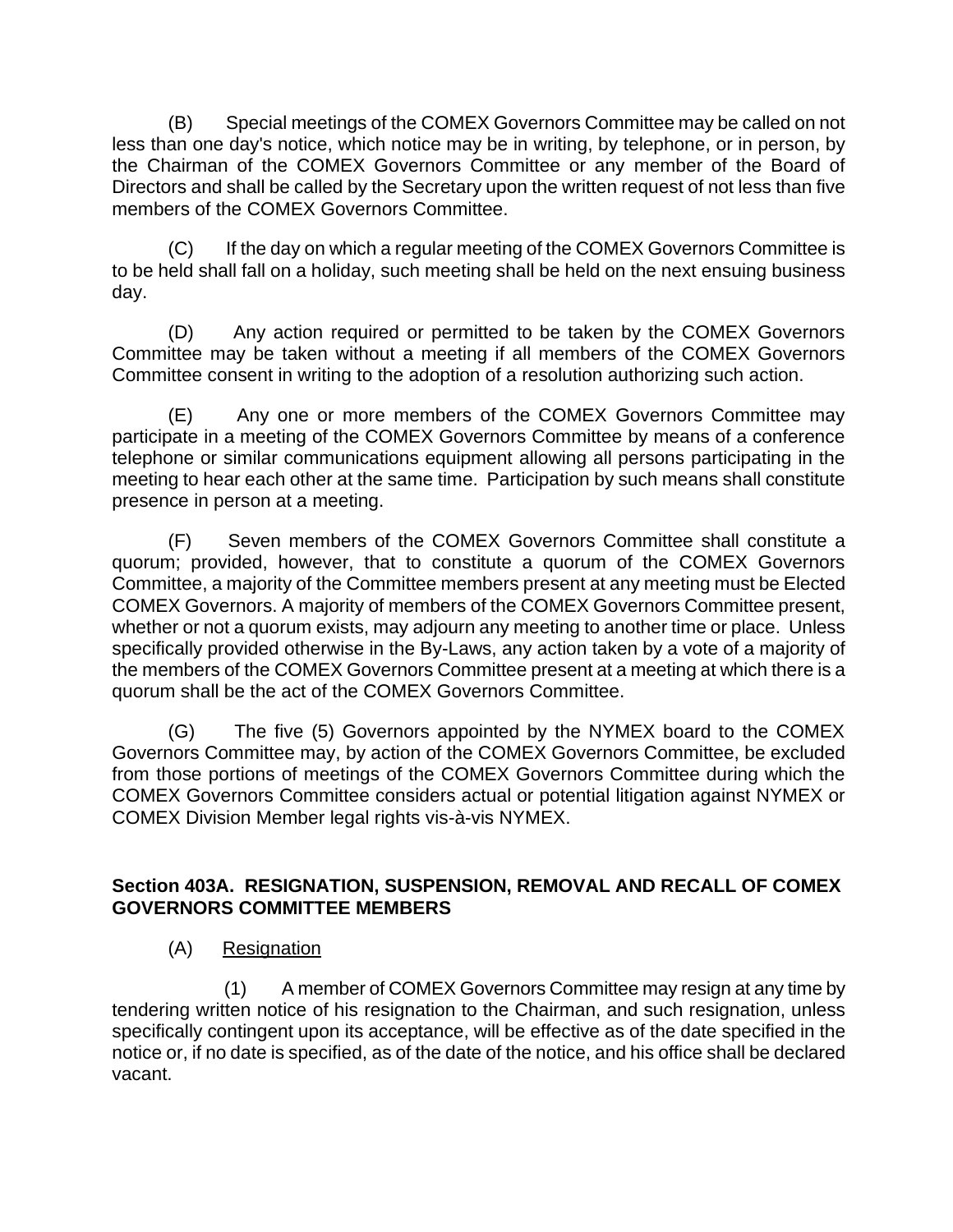(2) If a member of the COMEX Governors Committee, other than those serving on the NYMEX board, has been elected to serve on the governing board of another commodities exchange or any clearing organization affiliated therewith, or of any securities or options exchange, and determines to serve thereon, said COMEX Governors Committee member shall tender his resignation in accordance with subsection (A)(1) of this By-Law immediately following his election unless the COMEX Governors Committee consents to such service. If said COMEX Governors Committee member fails to tender his resignation, he shall be deemed to have resigned from the COMEX Governors Committee and his office declared vacant.

(3) If, by reason of a change in affiliation of a member of the COMEX Governors Committee at any time, or by reason of merger, sale or consolidation of two or more member firms, two or more affiliated persons are serving on the COMEX Governors Committee, at least one such affiliated member shall resign so that there shall be only one member of the COMEX Governors Committee who is an officer, director, employee, partner, or affiliate of a member firm or affiliate. The failure of one such member of the COMEX Governors Committee to resign shall be cause for removal by the COMEX Governors Committee of either member of the COMEX Governors Committee.

(4) In the event any of the five COMEX Governors appointed by the NYMEX board have resigned from the COMEX Governors Committee and if any of those five positions remain unfilled for a period in excess of 35 days, the Chairman of the Board may appoint Directors to fill the vacancies on an interim basis until the NYMEX board appoints a replacement.

# (B) Suspension and Removal

(1) In the event of the refusal, failure, neglect or inability of any member of the COMEX Governors Committee, other than those appointed by the NYMEX board, to discharge his duties, or for any cause adversely affecting the best interests of the Exchange, or if a COMEX Governors Committee member shall absent himself from three successive regular or special meetings of the COMEX Governors Committee and fail to justify such absences to the satisfaction of the COMEX Governors Committee, the COMEX Governors Committee shall have the power to suspend such member upon the affirmative vote of the COMEX Governors Committee, provided that at least a majority of the members of the COMEX Governors Committee are present at the meeting at which such action is taken.

(2) If the COMEX Governors Committee suspends a COMEX Governors Committee member, other than those appointed by the NYMEX board, a special meeting of members shall be called by the Secretary of the Exchange and convened within sixty (60) days of the suspension to vote on the removal of the suspended COMEX Governors Committee member.

(3) In the event of the refusal, failure, neglect or inability of any member of the COMEX Governors Committee appointed by the NYMEX board to discharge his duties,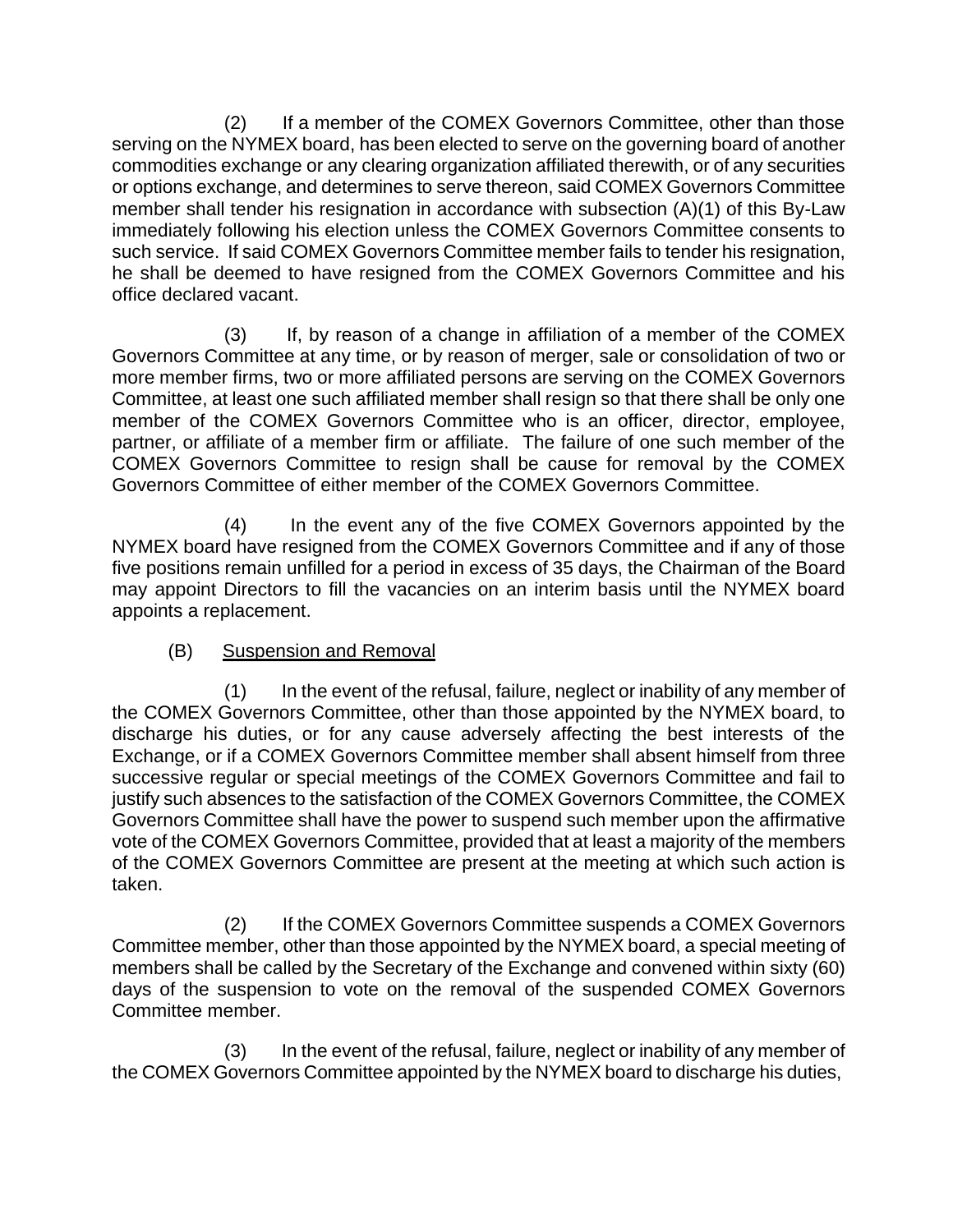or for any cause adversely affecting the best interests of the Exchange, or if a COMEX Governors Committee member appointed by the NYMEX board shall absent himself from three successive regular or special meetings of the COMEX Governors Committee and fail to justify such absences to the satisfaction of the COMEX Governors Committee, the COMEX Governors Committee shall have the power to remove such member upon the affirmative vote of the COMEX Governors Committee, provided that at least a majority of the members of the COMEX Governors Committee are present at the meeting at which such action is taken. Removal pursuant to this Section 403A(B)(3) shall not be effective until the successor for such member of the COMEX Governors Committee is appointed and qualified. At the request of the Chairman of the COMEX Governors Committee, the Chairman of the Board of Directors shall appoint such successor to replace any member of the COMEX Governors Committee removed under this provision. Any such appointment shall be made and become effective on the earlier of ten (10) days following the request and a date for a meeting of the COMEX Governors Committee specified at the time of the request by the Chairman of the COMEX Governors Committee. Notwithstanding any provision above, in the event that the Chairman of the Board of Directors fails to make an appointment within such time period, the removal shall be deemed effective 10 days after the request by the Chairman of the COMEX Governors Committee.

(C) Recall

(1) Within forty-five (45) days of presentation to the Secretary of the Exchange of a written petition signed by at least twenty-five percent (25%) of the COMEX Division Members, or, within sixty (60) days of the suspension of a COMEX Governors Committee member, a recall election shall be conducted to determine whether a COMEX Governors Committee member, other than those appointed by the NYMEX board, shall remain in office. Recall of said COMEX Governors Committee member shall require the affirmative vote of sixty percent (60%) of the votes cast by the members of the COMEX Division voting at the election.

(2) No member of the COMEX Governors Committee shall be subject to recall within six (6) months of assuming office or to more than one recall election in any twelve- (12) month period.

(3) In the event that a COMEX Governors Committee member is recalled, the vacant COMEX Governors Committee membership shall be filled at the next regular COMEX Governors Committee meeting in accordance with Section 405A of the By-Laws.

(D) For purposes of this By-Law and Section 360 of these By-Laws, the Chairman of the COMEX Governors Committee shall be treated in the same manner as all other members of the COMEX Governors Committee.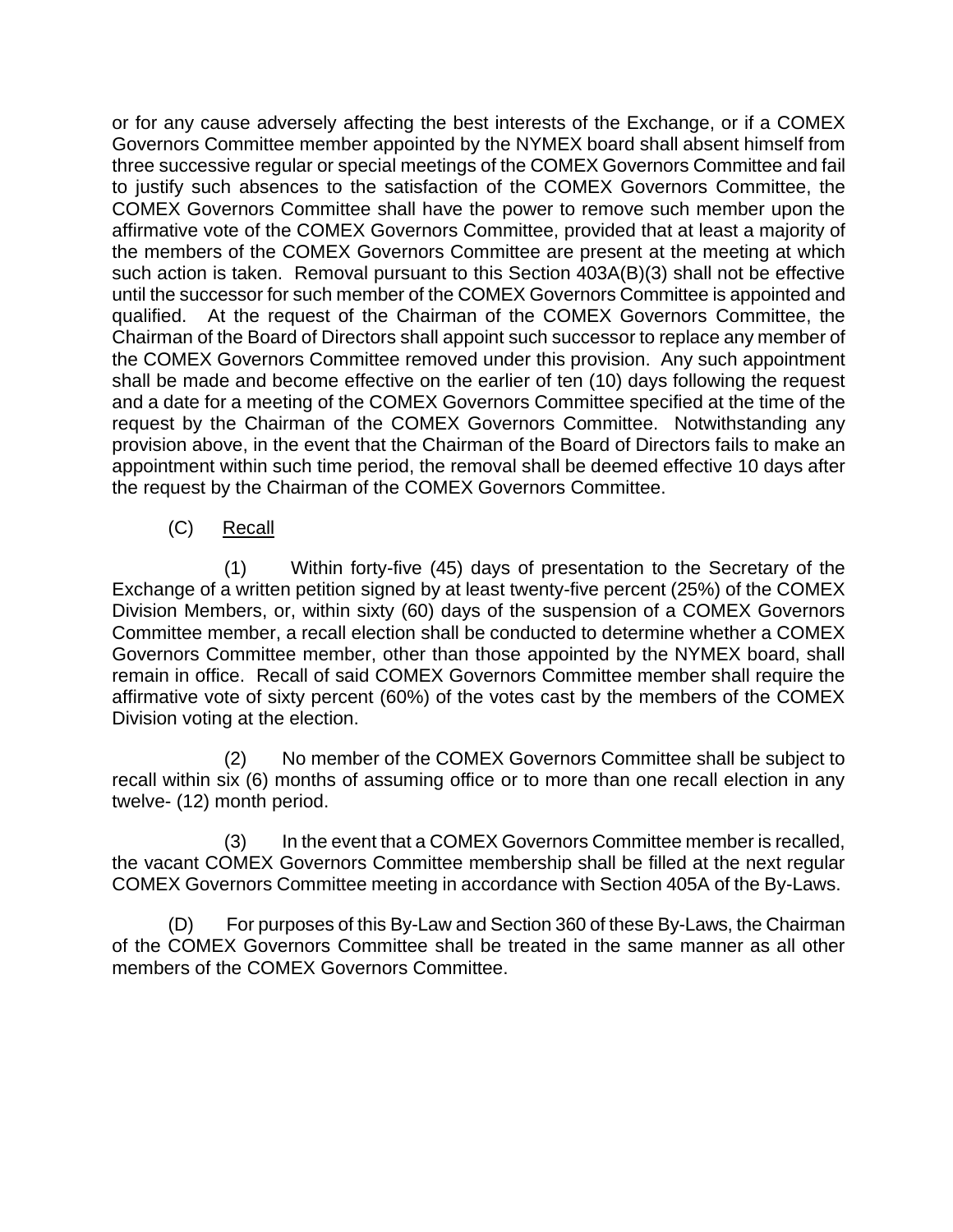# **Section 404A. TENURE OF OFFICE OF COMEX GOVERNORS COMMITTEE MEMBERS**

(A) Chairman of the COMEX Governors Committee. The Chairman of the COMEX Governors Committee shall serve a term in office of two (2) years after election by the COMEX Division membership-at-large.

(B) COMEX Governors Committee Members. The members of the COMEX Governors Committee (other than the Chairman and those members who are appointed by the NYMEX board) each shall serve a term in office of three (3) years after election by the membership-at-large; provided, that immediately after the 2007 Annual Meeting, the members of the COMEX Governors Committee elected from the membership-at-large shall be divided into three groups of two, with different expiring terms based on the number of votes they received. The terms of the two at-large Elected Governors who receive the most votes shall expire in 2010; the terms of the two at-large Elected Governors who receive the next greatest amount of votes shall expire in 2009; and the terms of the two atlarge Elected Governors who receive the least amount of votes shall expire in 2008.

# **Section 405A. VACANCIES**

(A) Vacancies shall be filled as follows:

(1) Vacancies on the COMEX Governors Committee. If any of the seven Elected COMEX Governors are unable to serve their full term, the remaining Elected COMEX Governors will appoint a replacement to serve until the next election. Such designee shall serve on the COMEX Governors Committee until the next annual meeting of members at which time a successor shall be elected to fill the unexpired term, if any.

(2) Vacancies of Member Officers.

(a) In the event of a vacancy in the office of the Chairman of the COMEX Governors Committee, the COMEX Governors Committee shall designate, from among the remaining Elected COMEX Governors, an individual to serve as the Chairman until the next annual meeting of members, at which time a successor shall be elected by the COMEX Division membership-at-large to fill a new, two-year term of office.

(b) In the event of a vacancy in the office of the Vice Chairman of the COMEX Governors Committee, the COMEX Governors Committee shall designate, from among the remaining Elected COMEX Governors, an individual to serve as the Vice Chairman for the unexpired term.

(B) In the event any vacancy of a NYMEX-appointed Governor on the COMEX Governors Committee described in paragraph (A)(1) or (2) of this Section remains unfilled for a period of 45 days, the Board shall have the right to designate an individual to fill such vacancy.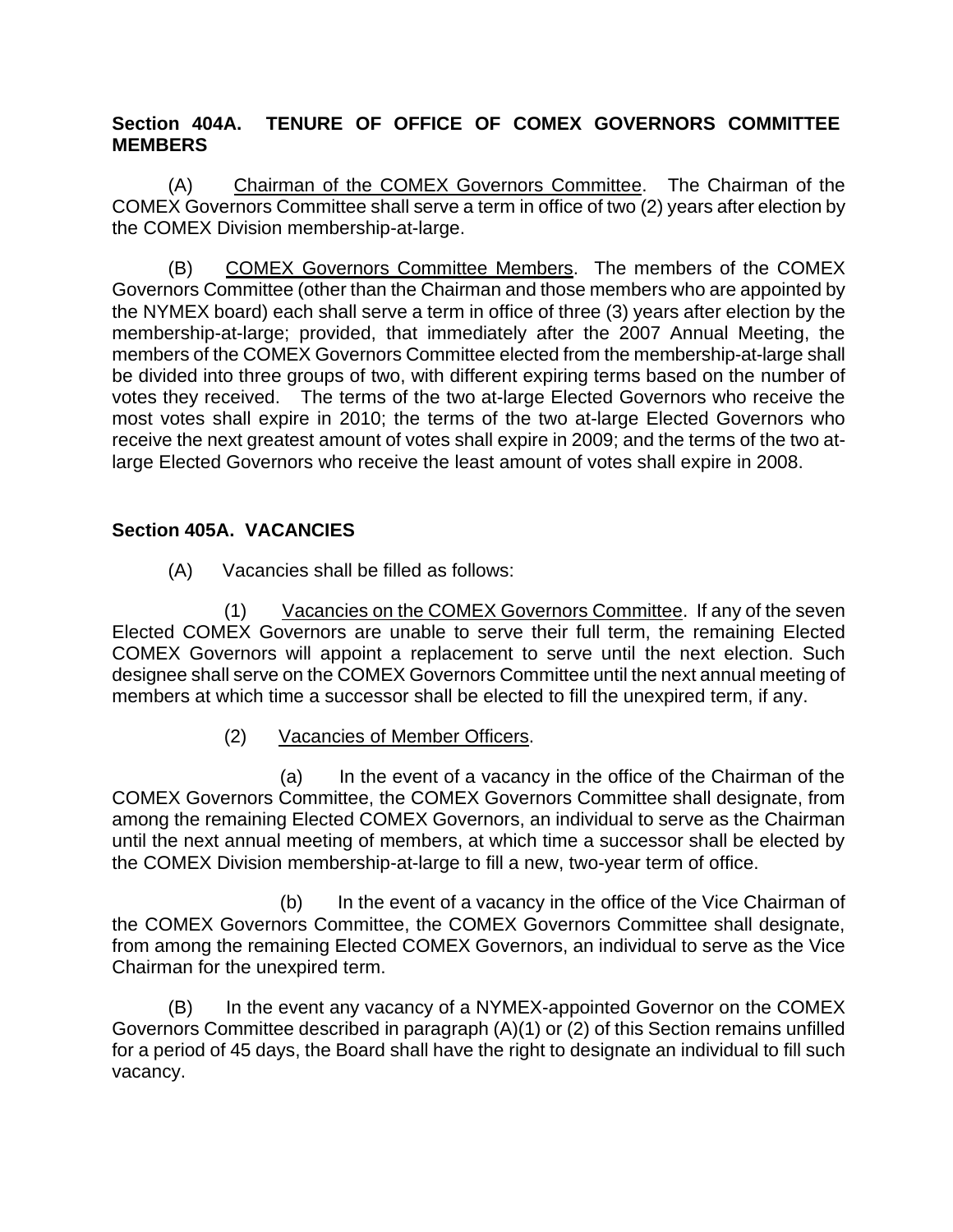#### **Section 406A. CHAIRMAN OF THE COMEX GOVERNORS COMMITTEE**

The Chairman of the COMEX Governors Committee shall preside at all meetings of COMEX Division Members and of the COMEX Governors Committee. He shall communicate to the COMEX Governors Committee, such matters and make such suggestions as may, in his opinion, tend to promote the prosperity and welfare and increase the usefulness of the COMEX Division. He shall perform such other duties as are necessary and incident to the Office of the Chairman of the COMEX Governors Committee. The Chairman and the Vice Chairman of the COMEX Governors Committee shall each be a COMEX Division Member who does not lease or license his membership.

### **Section 407A. VICE CHAIRMAN OF THE COMEX GOVERNORS COMMITTEE**

In the event of the temporary absence or inability to act of the Chairman of the COMEX Governors Committee, the Vice Chairman of the COMEX Governors Committee shall assume all of the functions and powers and shall discharge all of the duties of the Chairman of the COMEX Governors Committee.

## **Section 408A. [RESERVED]**

## **Section 409A. ANNUAL ELECTIONS**

At the annual meeting of COMEX Division Members convened pursuant to Section 201 of these By-Laws, elections shall be held to fill expiring terms of the seven Elected COMEX Governors and unexpired terms of vacancies, if any, which have been filled in accordance with Section 405A of these By-Laws. The election of the Chairman of the COMEX Governors Committee shall be held every two years at the annual meeting of COMEX Division Members, except as otherwise required pursuant to Section 405A of these By-Laws in the event of a vacancy in the office of the Chairman of the COMEX Governors Committee.

The members of the COMEX Governors Committee elected at the annual meeting shall enter into their duties at the annual meeting of the COMEX Governors Committee, and shall hold office until their successors are elected and qualify.

## **Section 410A. INSPECTORS OF ELECTION**

Each election shall be supervised by three Inspectors of Election, who shall be appointed by the Chairman of the COMEX Governors Committee and none of whom shall be members of the COMEX Governors Committee.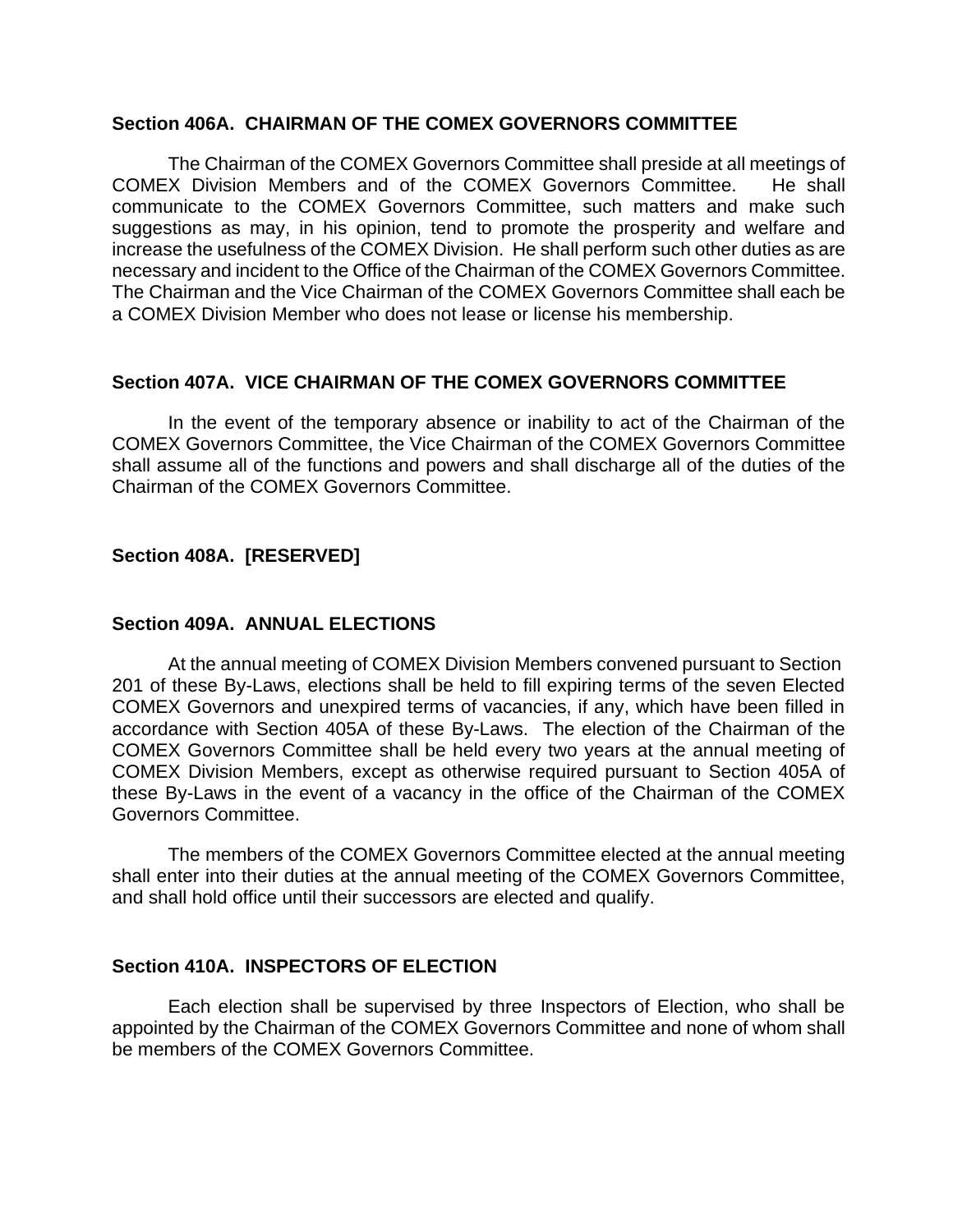Promptly after voting for members of the COMEX Governors Committee has -been completed, the Inspectors of Election shall prepare, and subscribe to, three statements, setting forth in detail the result of the annual election, one of which shall be posted upon the Bulletin Board, one of which shall be submitted to the COMEX Governors Committee and one of which shall be submitted to the Board.

### **Section 411A. [RESERVED]**

### **Section 412A. COMEX GOVERNORS COMMITTEE RULES**

The COMEX Governors Committee may recommend to the Board of Directors the adoption, alteration or amendment of any Rule that pertains to matters affecting COMEX Division Members.

### **Sections 413A-415A. [RESERVED]**

## **Section 416A. PETITIONS FOR ELECTION TO THE COMEX GOVERNORS COMMITTEE**

(A) Nominations for the COMEX Division representatives on the COMEX Governors Committee, including the Chairman, shall be made by petition signed by no fewer than forty (40) COMEX Division Members in good standing. All nominating petitions shall be filed with the Secretary on or before the 35th day prior to the annual meeting.

(B) A member serving on the COMEX Governors Committee, whose term does not expire at the time of the annual meeting, may stand for election as the Chairman of the COMEX Governors Committee.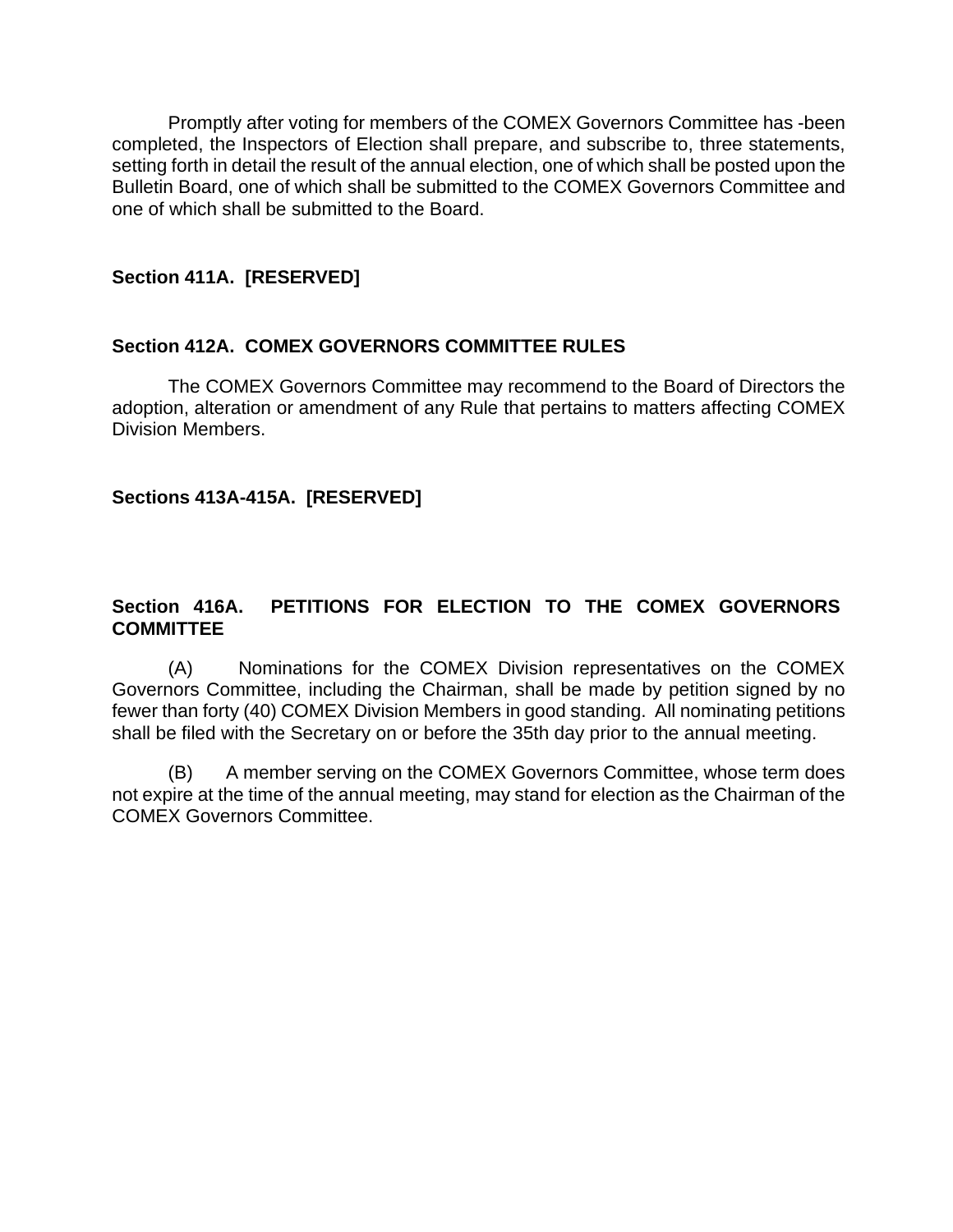# **ARTICLE 5 AMENDMENTS TO BY-LAWS AND RULES**

## **Section 500. AMENDMENT OF BY-LAWS**

(A) Subject to Section 205 and paragraph (B) of this Section 500, any By-Law may be adopted, amended or deleted by the Board. The proposed By-Laws, amendment, or deletion shall be adopted by the affirmative vote of the NYMEX Member. Notice of the By-Law, amendment or deletion must be given in accordance with Section 203 and shall specifically set forth the entire By-Law, amendment, or deletion.

(B) The following By-Law provisions may only be amended upon an affirmative vote of 300 COMEX Division Members voting in person or by proxy at a member meeting (i.e. at least 300 COMEX Division Members voting in favor of any such amendment):

(1) Sections 100(B), 157(A) – (G) and (I), 158, 205 (D), 360 (to the extent the rights of the COMEX Governors Committee and/or members of any COMEX committee are reduced or eliminated), 400A, 402A(F) and (G), 500(B), 501, and 505.

(C) Notwithstanding anything to the contrary in these By-Laws, nothing in this Article 5 shall prohibit the Board from calling a special meeting of the COMEX Division Members as set forth in Section 205(D)(ii).

## **Section 501. RULES**

Any Rule adopted by the Board in accordance with these By-Laws shall be consistent with these By-Laws and shall not contravene any of the provisions contained therein.

## **Section 502. AMENDMENTS AFFECTING EXISTING CONTRACTS**

Unless provided to the contrary in the By-Laws or Rules in the resolution adopting an amendment or deletion of the By-Laws or Rules, any amendment or deletion of the By-Laws or Rules that relate to products traded on the COMEX Division shall be binding on contracts entered into before and after such amendment or deletion. Unless provided to the contrary in a resolution adopting an amendment, any amendment or deletion that affects the amount of money to be paid, or grade, quality or quantity of merchandise to be received, under any contract shall be effective only with respect to the delivery month immediately following the last delivery month in which there is an open position on the date such amendment or deletion becomes effective.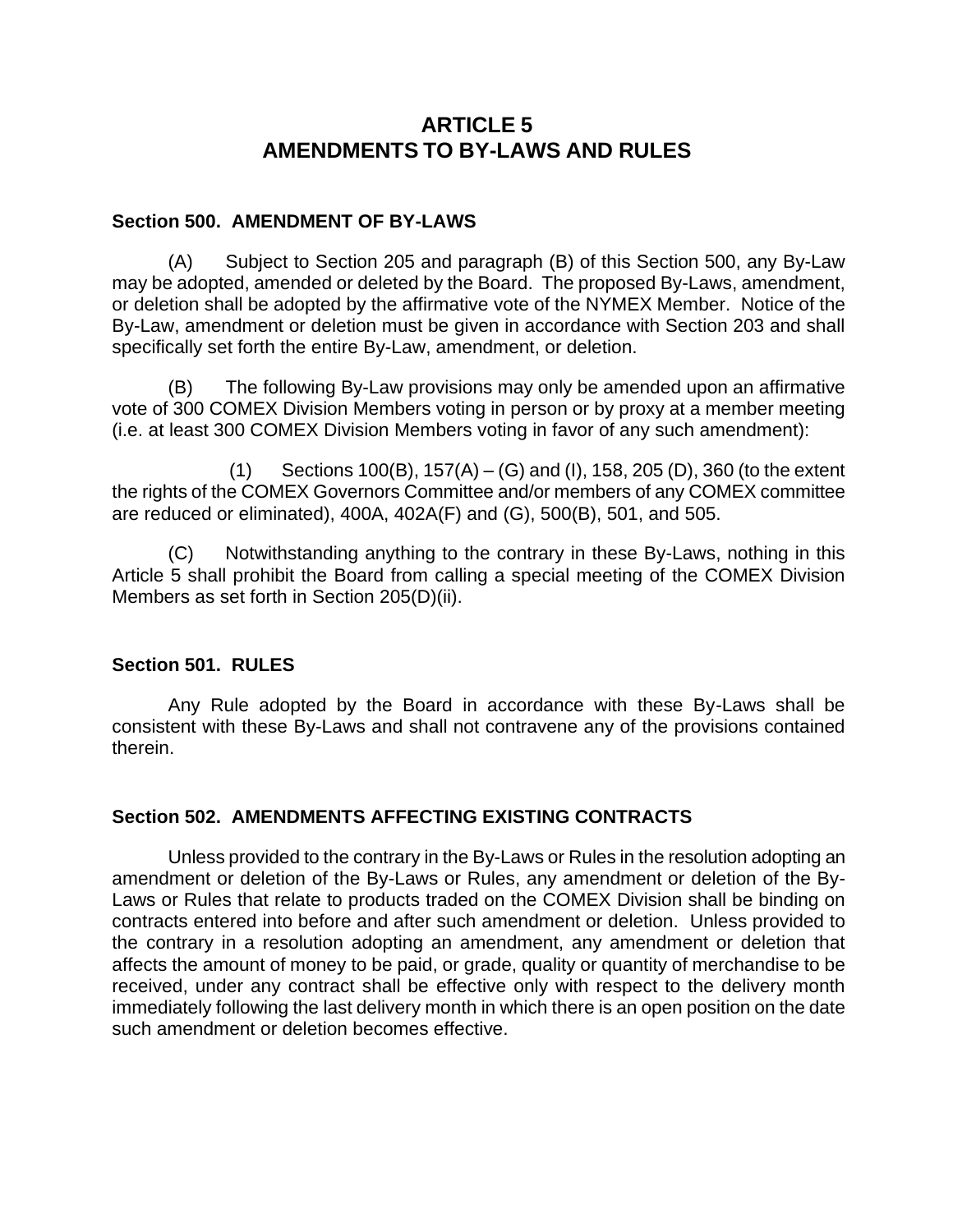#### **Section 503. EFFECTIVE DATE OF AMENDMENTS**

All By-Laws and amendments thereto are effective and binding on Members and shall govern all matters to which they are applicable ten days following receipt of prior approval from the Commission or following receipt of notification that such prior approval is unnecessary, or, at such date as is fixed by the Board but shall not be retroactive (except as may be permitted under Articles 7 and 8).

#### **Section 504. TECHNICAL AMENDMENTS**

The Board, by majority vote at any meeting, may change the numbers and captions of the By-Laws or amend the By-Laws to correct cross references to By-Laws, statutes, regulations, to correct typographical errors or similar matters. The Board may make such changes effective immediately.

### **Section 505. MERGERS, SALE OF ASSETS, ETC.**

NYMEX may enter into or effect any transaction involving the merger or consolidation of NYMEX, the NYMEX Division or the COMEX Division with or into another entity, the sale, transfer or lease of all or substantially all of the assets of NYMEX, the NYMEX Division or the COMEX Division or its successor to another entity or the sale, transfer or lease of the COMEX Division or the NYMEX Division or any similar transaction; provided, however, (i) subject to Section 157(E), the surviving or acquiring entity agrees to provide all of the rights and protections to the COMEX Division Members that are contained in these By-Laws (to the extent that such rights have not expired in accordance with their terms); (ii) NYMEX or the surviving or acquiring entity in any sale, transfer or lease of the COMEX Division guarantees that it will provide a physical space to the COMEX Division Members in which to trade open outcry products, which is located in the New York City metropolitan area, and which is equivalent in size and all other material respects to the COMEX Division Members' existing floor space at the time of such sale, transfer or lease, subject to Section 158(B); and (iii) if such transaction occurs prior to November 20, 2011, NYMEX and the NYMEX Division are transferred together, and simultaneously, with the COMEX Division.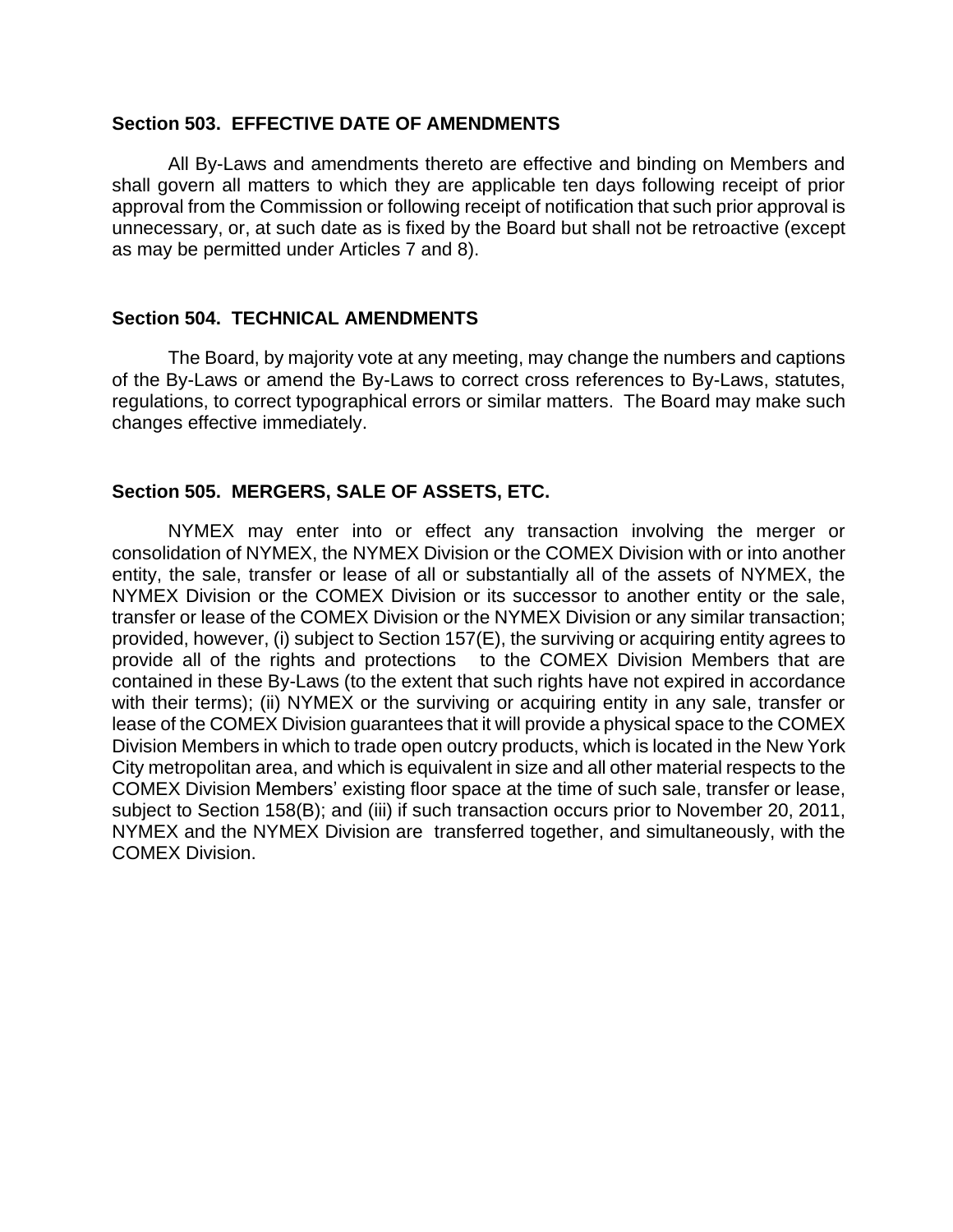# **ARTICLE 6 [RESERVED]**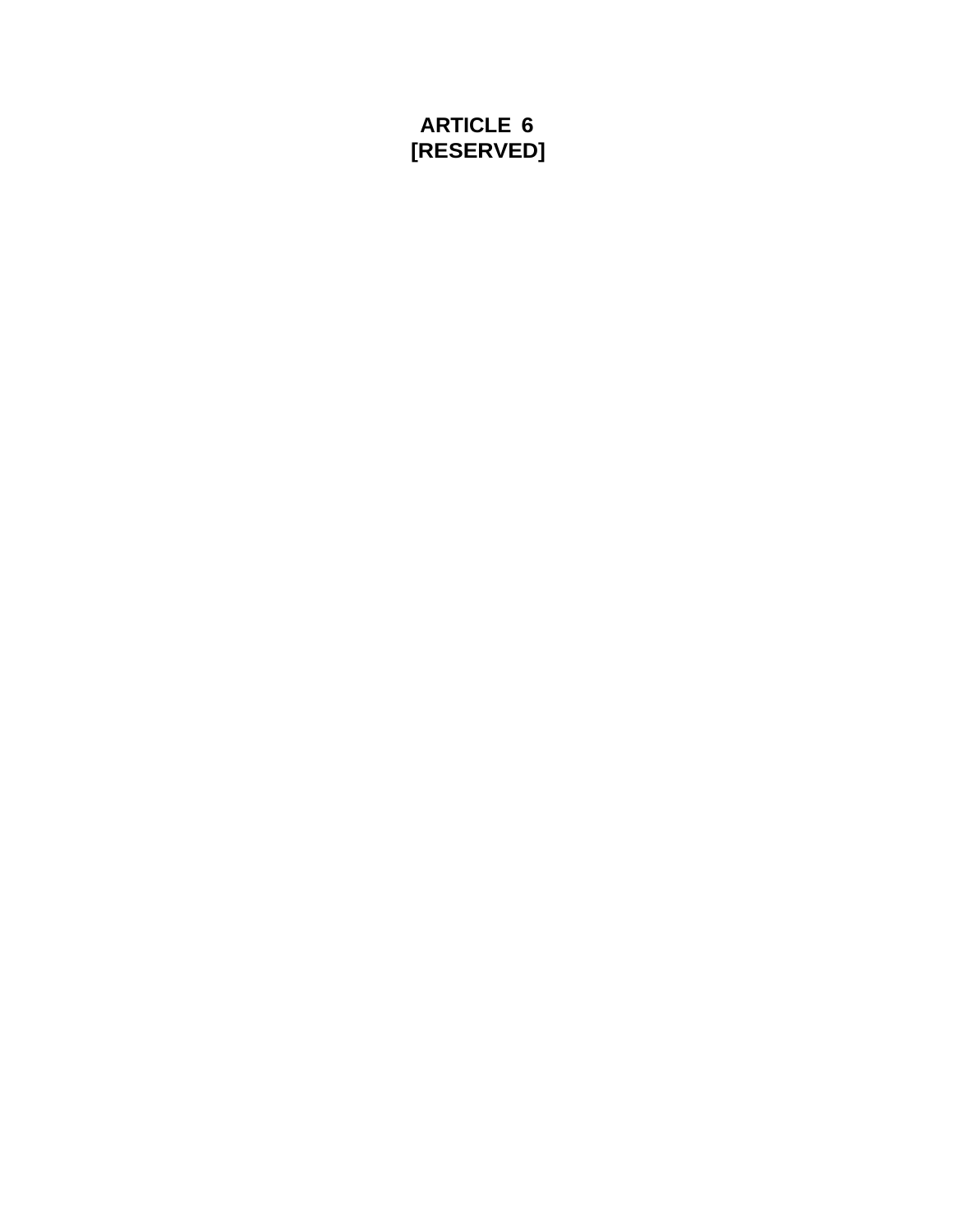# **ARTICLE 7 EMERGENCIES**

### **Section 700. DEFINITIONS**

As used in this Article 7 of the By-Laws:

(A) The term "emergency" means any occurrence, circumstance or event as defined by the Commission in accordance with the applicable provisions of the Act which in the opinion of the Board requires immediate action and threatens or may threaten such things as the fair and orderly trading or liquidation of any commodity futures or options contract, traded on the COMEX Division. Occurrences, circumstances or events which the Board may deem emergencies are limited to:

(1) any manipulative activity or attempted manipulative activity;

(2) any actual, attempted or threatened corner, squeeze, congestion or undue concentration of positions;

(3) any circumstance or circumstances that may materially affect the ability to satisfy the obligations arising under futures or options contracts traded on the COMEX Division;

(4) any action taken by or against the government of the United States, any foreign government, any state or local government, or by any other exchange, any board of trade or trade association, whether foreign or domestic, which action may have a direct impact on trading on the COMEX Division;

(5) any circumstance that may have a severe, adverse effect on the physical functions of the COMEX Division including, for example, fires or other casualties, bomb threats, substantial inclement weather, power failures, communication or transportation breakdowns, computer system breakdowns, screen-based trading system breakdowns and malfunctions of plumbing, heating, ventilation and air conditioning systems;

(6) the bankruptcy or insolvency of any Member or Member Firm or the imposition or service of any lien, attachment, execution or other levy or an injunction or other restraint against a Member or Member Firm or their assets by any governmental agency, court, arbitrator or judgment creditor which event may affect the ability of the Member or Member Firm to perform on its contracts or otherwise to engage in business;

(7) the occurrence of a "Reportable Emergency Event" or "Financial Emergency" with respect to a Member or Member Firm, as defined in Section 850(C) or (D) of the By-Laws;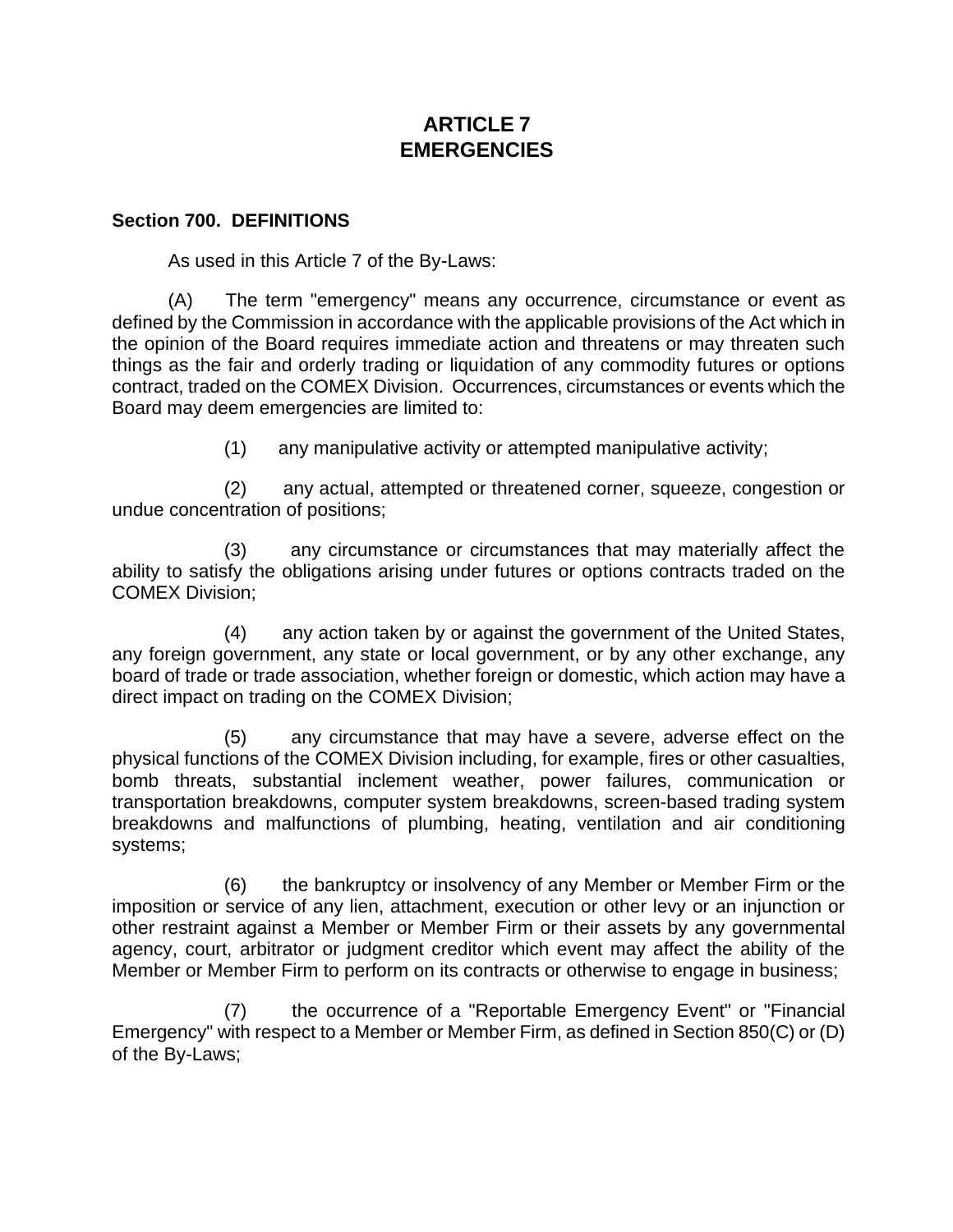(8) any circumstance in which it appears, in the judgment of the Board, that a Member or Member Firm: (i) has failed to perform on its futures or options contracts, or (ii) is insolvent or is in such financial or operational condition or is conducting its business in such a manner that such Member or Member Firm cannot be allowed to continue its business without jeopardizing the safety of customer funds, of any Members or of the COMEX Division; or,

(9) any other unusual, unforeseeable and adverse circumstance with respect to which it is not practicable for the Exchange to submit, in timely fashion, a rule to the Commission for prior review.

(B) The term "two-thirds vote of the Board" means the affirmative vote of members of the Board constituting two-thirds of the Board, either (i) physically present and voting at any meeting at which a quorum of the Board is physically in attendance or (ii) voting in any manner other than at a meeting at which a quorum is physically in attendance as permitted by applicable state corporation law.

(C) The term "physical emergency" means, in addition to those events which are set forth at sub-paragraph (A)(5) of this Section 700, any computer malfunction, backlog or delay in clearing trades or in processing any documents relating to clearing trades, any floor occurrences which threaten an orderly market, or any similar events.

(D) The term "temporary emergency rule" means a rule or resolution adopted, under this Article 7 of the By-Laws, to meet an emergency.

# **Section 701. EMERGENCY ACTION**

(A) In the event of an emergency, the COMEX Division, by two-thirds vote of the Board and subject to the applicable provisions of the Commodity Exchange Act, and to the applicable rules and regulations promulgated thereunder, may adopt and place into immediate effect a temporary emergency rule.

(B) A temporary emergency rule, including any modification thereof, may not extend beyond the duration of the emergency as determined by the Board. However, in no event shall such a temporary emergency rule, or any modification thereof, extend for more than ninety (90) days after the temporary emergency rule is placed in effect.

(C) Any temporary emergency rule may provide for, or may authorize the Board to undertake actions which, in the sole discretion of the Board or of any Committee, are necessary or appropriate to meet the emergency including, but not limited to, such actions as:

(1) limiting trading to liquidation only, in whole or in part, or limiting trading to liquidation only except for new transactions in futures or options contracts by parties who have the commodity to deliver pursuant to such sales;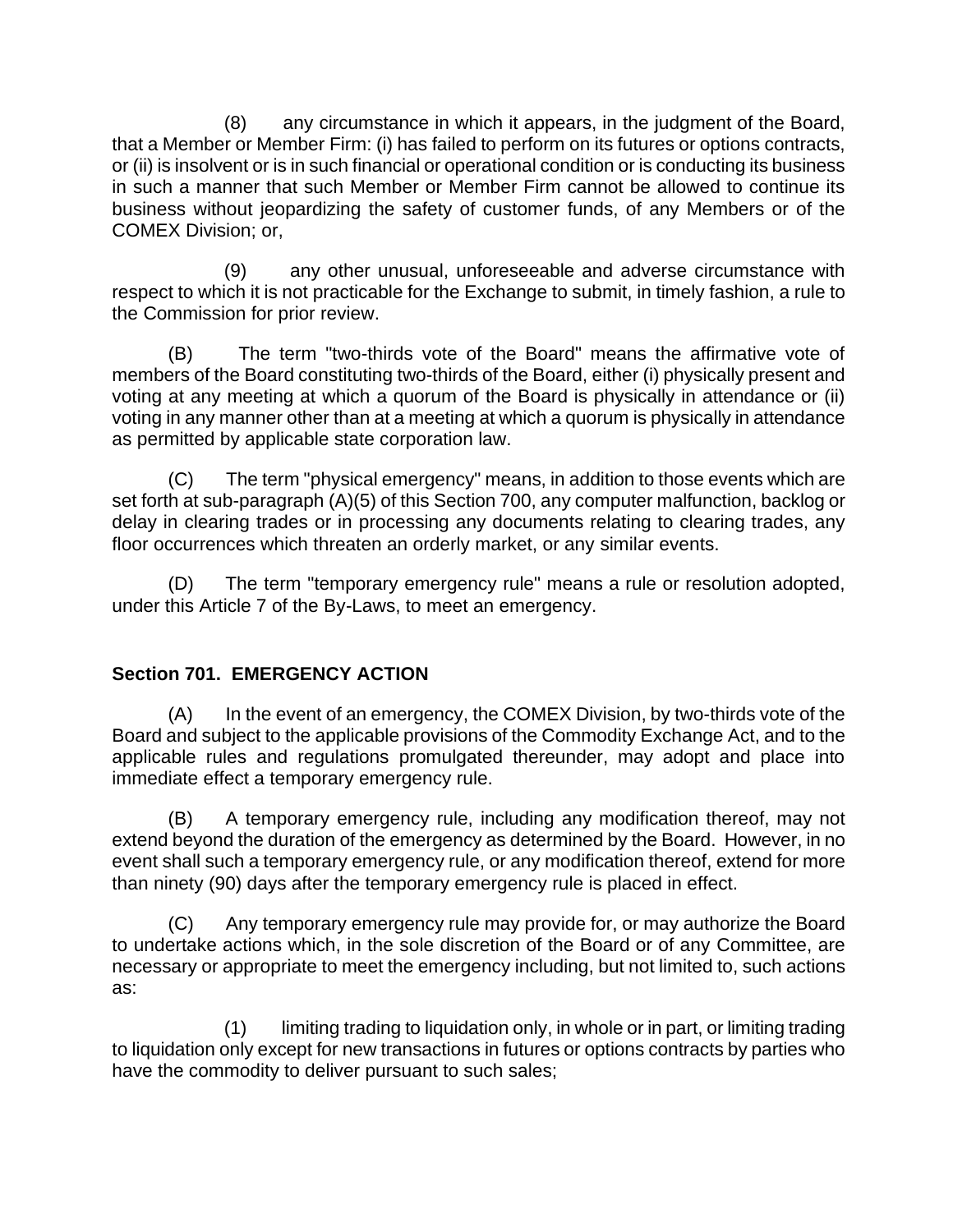(2) extending or shortening the expiration date for trading in futures or options contracts;

extending the time of delivery under futures contracts or expiration of (3) extendin<br>futures or options contracts;

delivery; (4) changing delivery points, the manner of delivery or the means of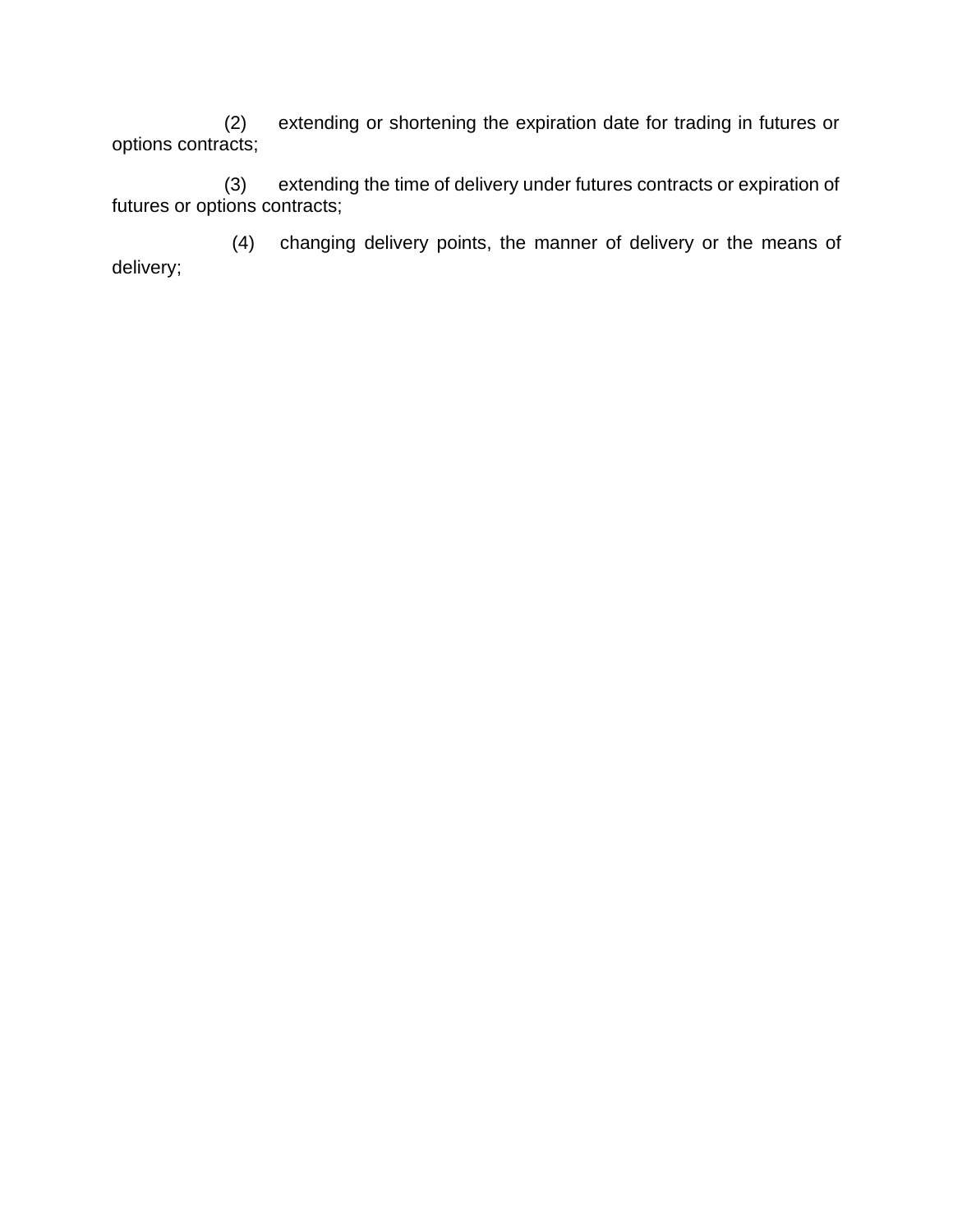- (5) modifying price limits;
- (6) modifying circuit breakers;

(7) ordering the liquidation of futures and/or options contracts, the fixing of a settlement price or the reduction of positions held by or for any or all Members, Member Firms or customers;

(8) ordering the transfer of futures and/or options contracts and the money, securities and property securing such contracts held by or on behalf of customers by a Member or Member Firm to another Member or Member Firm or to other Members or Member Firms willing or obligated to assume such contracts;

- (9) extending, limiting or changing hours of trading;
- (10) suspending trading; and

(11) modifying or suspending any provision of rules of the contract market, including any contract market prohibition against dual trading.

# **Section 702 – 703. [RESERVED]**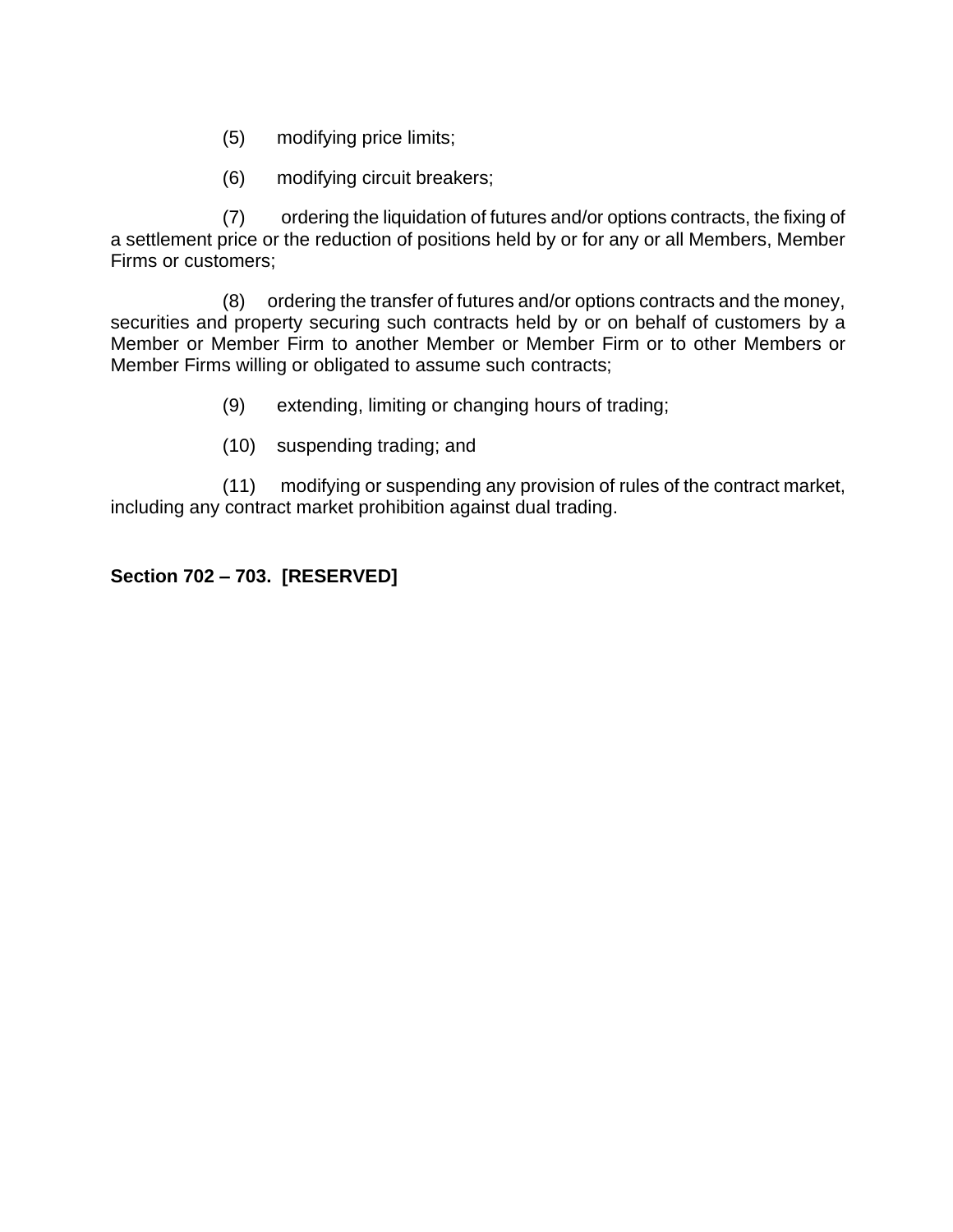# **ARTICLE 8 [RESERVED]**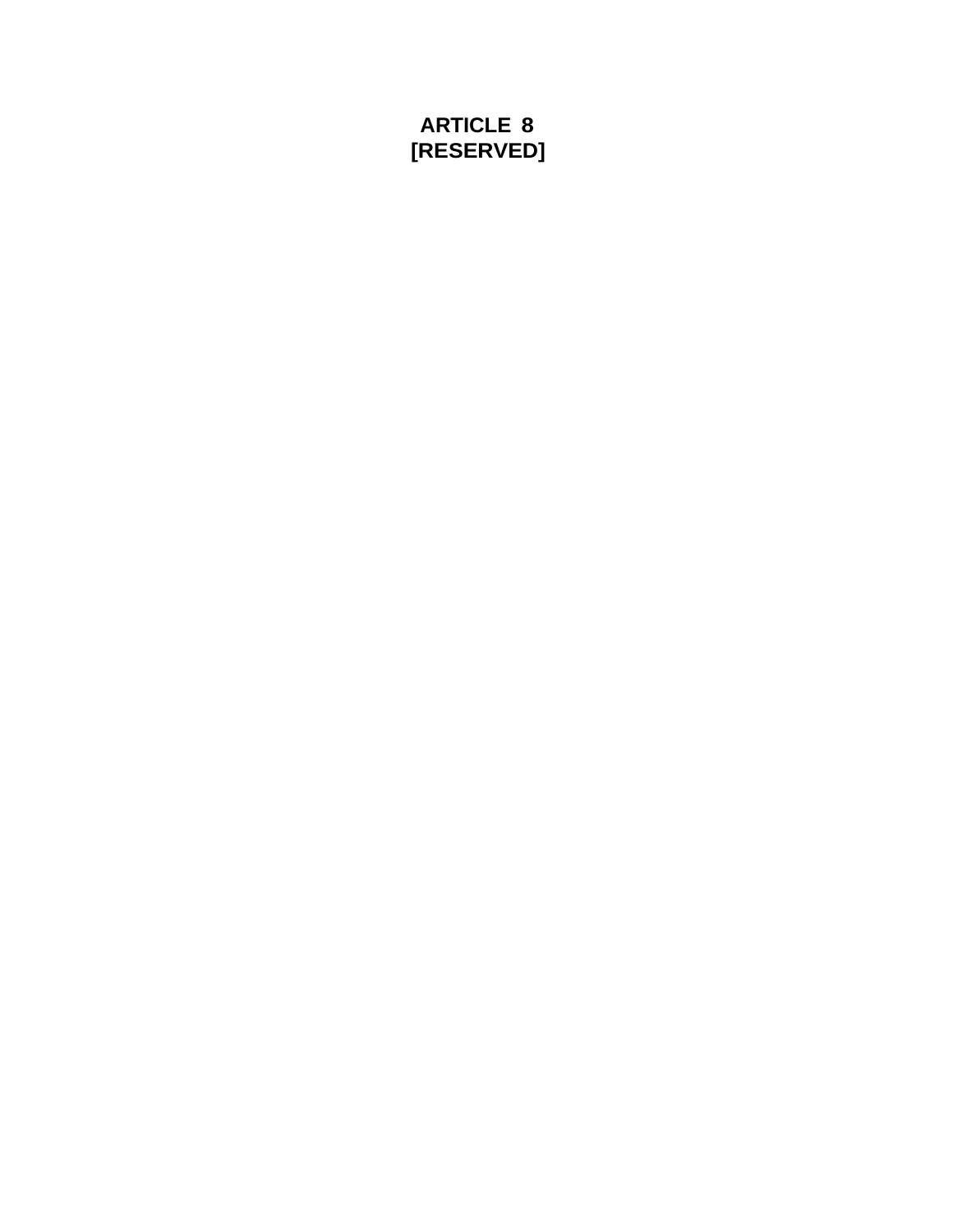# **ARTICLE 9 DEFINITIONS**

#### **Section 900. SINGULAR NUMBER; GENDER**

Unless the context otherwise requires, words importing the singular number include the plural; and words importing the masculine gender include the feminine and neuter gender as appropriate.

#### **Section 901. ACT**

The term "Act" shall mean the Commodity Exchange Act, as may be amended from time to time.

#### **Section 902. AFFILIATE**

The term "affiliate" or "Affiliate" shall mean a person that directly, or indirectly through one or more intermediaries, controls or is controlled by, or is under common control with, the person or entity specified.

#### **Section 903. BOARD**

The term "Board" or "Board of Directors" shall mean the Board of Directors of Commodity Exchange, Inc. or its designee(s).

#### **Section 904. BUSINESS DAY**

The term "business day" shall mean any day on which the Exchange is open for trading.

#### **Section 905. BUYER AND SELLER**

For the purpose of these By-Laws, the terms "Buyer" and "Seller" shall mean the long Clearing Member and the short Clearing Member, respectively.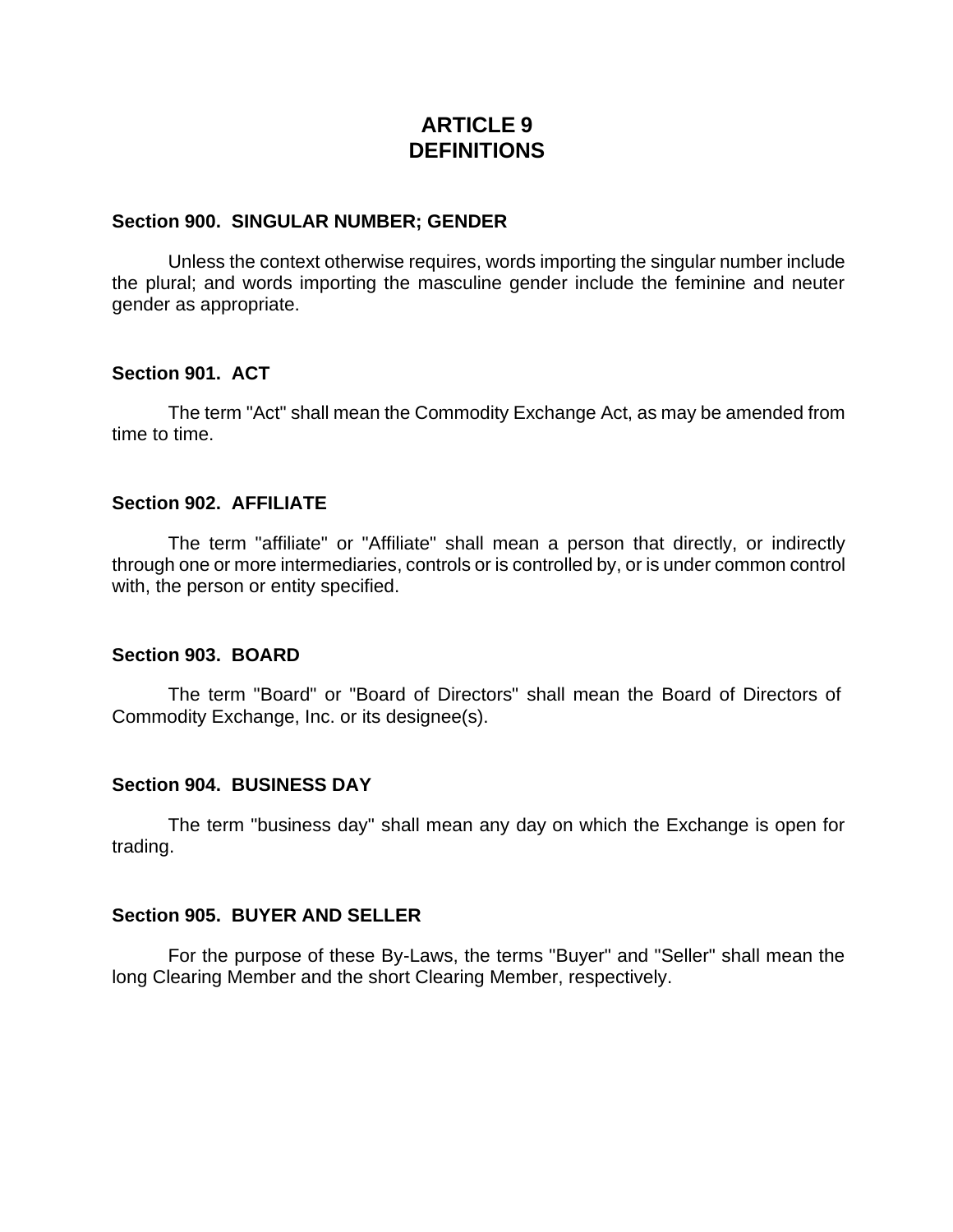## **Section 906. BY-LAWS**

The term "By-Laws" shall mean these By-Laws until subsequently amended in accordance with their terms.

#### **Section 907. CLEARING HOUSE**

The terms "Clearing Association," "Clearing House" or "Clearing Department" shall mean the department of the Exchange or any corporation, organization or other entity authorized by the Board to clear any contracts subject to the Rules of the Exchange.

#### **Section 907A. CME CORE PRODUCT**

The term "CME Core Product" shall mean any CME product which represents 5% or more of electronic futures volume for the CME in 2008.

#### **Section 908. COMEX CORE PRODUCT**

The term "COMEX Core Product" shall mean gold, silver, copper and Eurotop 100 contracts that were traded on the Commodity Exchange, Inc. immediately prior to August 3, 1994.

#### **Section 909. COMEX OR COMEX DIVISION**

The terms "COMEX" or "COMEX Division" shall mean the COMEX Division of the Exchange, which currently shall operate through COMEX, a wholly-owned subsidiary of the Exchange, or in the future may operate as a division of the Exchange.

#### **Section 910. COMEX DIVISION MEMBERS**

The term "COMEX Division Members" shall mean Members of the COMEX Division of the Exchange and Member Firms, but shall not, except in Articles 7 and 8 of these By-Laws, include COMEX Option Members or Member Firms upon which membership privileges have been conferred by Option Member(s).

#### **Section 911. COMEX DIVISION MEMBERSHIPS**

The term "COMEX Division Memberships" shall mean those holders of the rights and privileges to trade futures, futures options contracts and similar instruments on the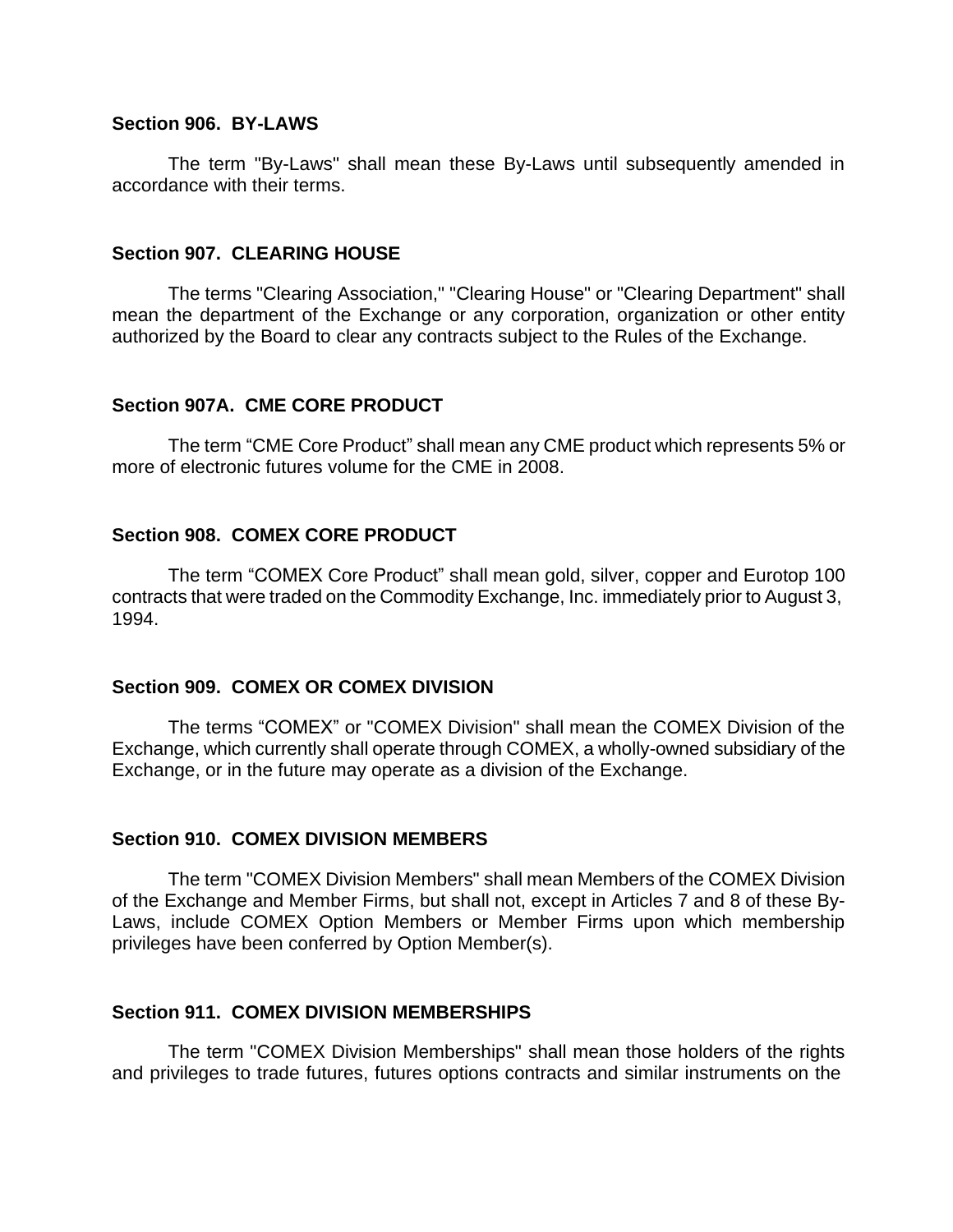Exchange in accordance with and specifically as set forth in the provisions of these By-Laws and such other rights and privileges as are set forth in the By-Laws.

## **Section 912. COMEX GOVERNORS COMMITTEE**

The term "COMEX Governors Committee" shall mean the committee established in accordance with Article 4A of these By-Laws.

### **Section 913. COMEX OPTION MEMBERS**

The term "COMEX Option Member" shall mean those persons having the rights set forth in Sections 2.81 through 2.86 of the Rules.

### **Section 914. COMMISSION**

The term "Commission" shall mean the Commodity Futures Trading Commission.

### **Section 915. COMMODITY**

The term "commodity" shall mean any or all goods, articles, services, rights and interests in which contracts for future delivery, or options on such contracts, are presently or in the future dealt in, or are subject to the Rules.

#### **Section 916. CUSTOMER**

The term "customer" shall mean a person, including another Member, for whom a Member or Member Firm carries an account.

#### **Section 917. DIRECTORS**

The term "Directors" shall mean the members of the Board.

#### **Section 918. EFP**

The term "EFP" shall mean a transaction commonly referred to as an exchange-forphysicals.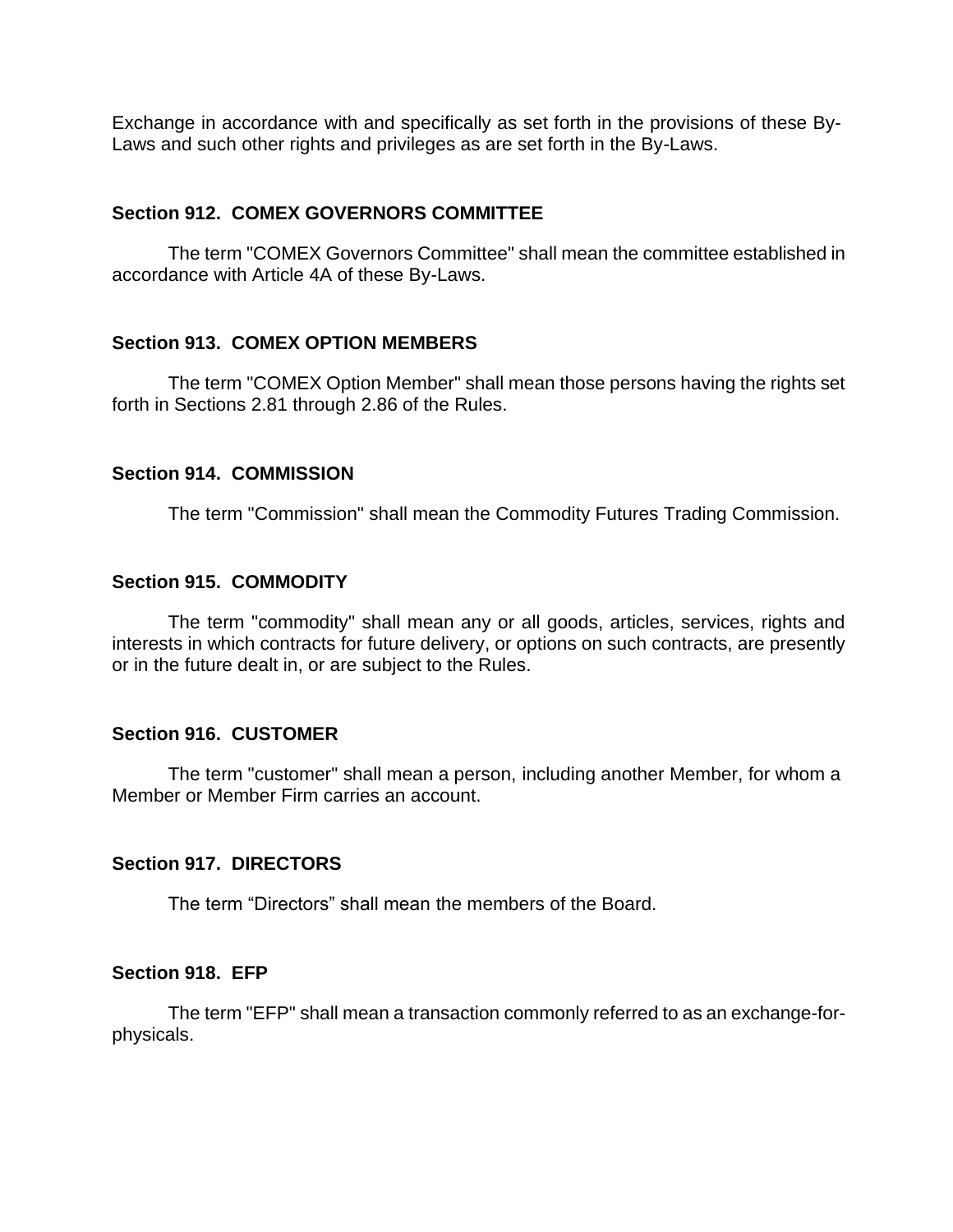### **Section 919. ELECTED COMEX GOVERNOR**

The term "Elected COMEX Governor" shall have the meaning set forth in Section 400A(B).

### **Section 920. ELECTRONIC TRADING SYSTEM**

The term "Electronic Trading System" shall mean CME Globex™, NYMEX ClearPort® Trading or any successor electronic trading system through which NYMEX contracts are traded.

## **Section 921. EXCHANGE**

The term "Exchange" shall mean the New York Mercantile Exchange, Inc., a corporation organized and existing under the Delaware General Corporation Law and consisting of the NYMEX Division and the COMEX Division, and any successor thereto.

### **Section 922. FIRM**

The term "Firm" shall mean a corporation, partnership, association or sole proprietorship.

## **Section 923. FLOOR BROKER**

The term "Floor Broker" shall mean any Member, who has been granted floor trading privileges pursuant to the By-Laws and Rules and who, pursuant to said By-Laws and Rules, buys and sells any commodity futures or options contract on the COMEX Division, for any person other than himself.

## **Section 924. FLOOR MEMBER**

The term "Floor Member" shall mean any Member who is either a Floor Broker or a Floor Trader.

## **Section 925. FLOOR TRADER**

The term "Floor Trader" shall mean any Member who has been granted floor trading privileges pursuant to the By-Laws and Rules and who, pursuant to said By-Laws and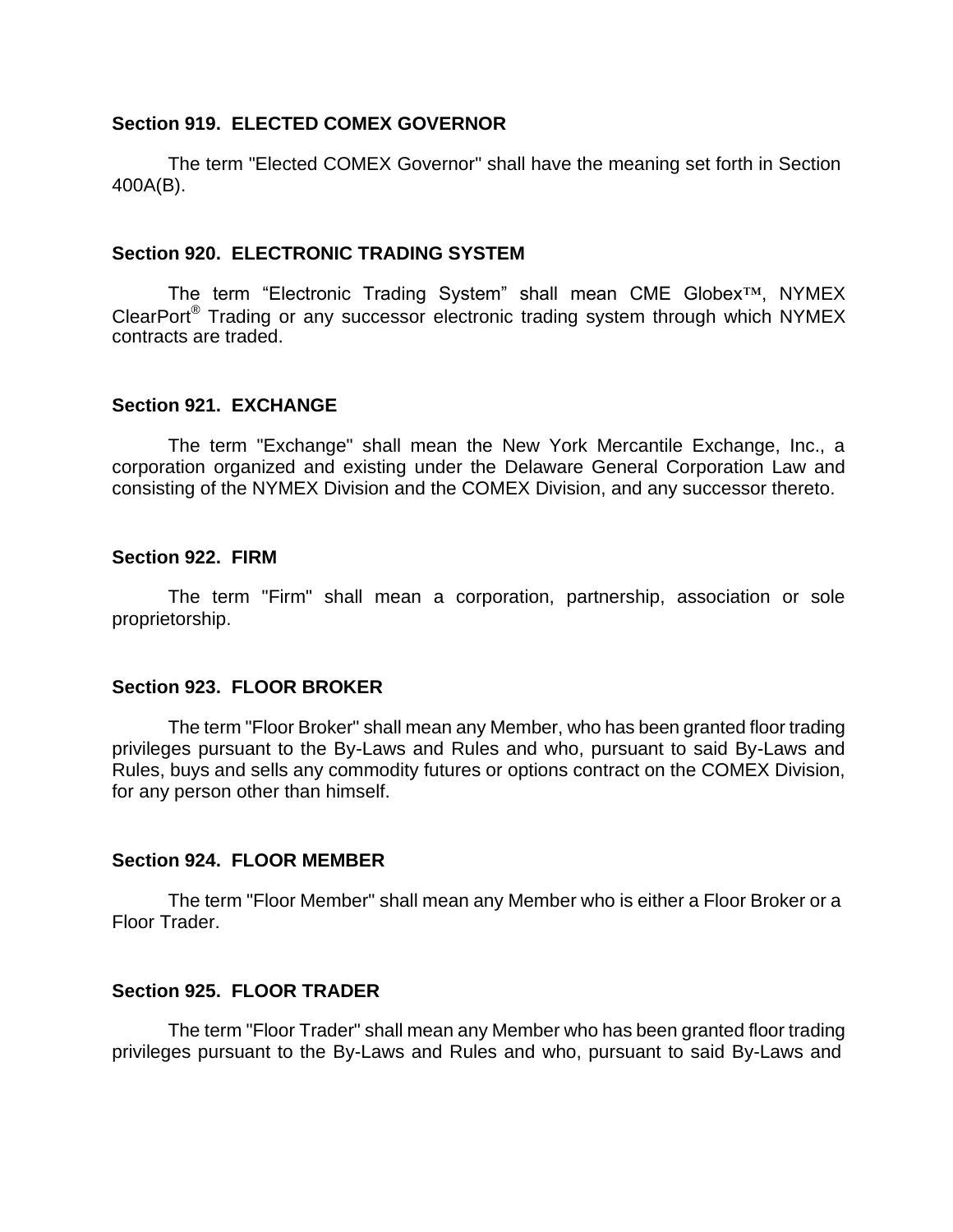Rules, buys and sells any commodity futures or options contract on the COMEX Division for his own account.

## **Section 926. FUTURES CONTRACT**

The term "futures contract" shall mean any contract designated by the Board which is traded on or subject to the By-Laws and Rules of the Exchange.

### **Section 927. FUTURES COMMISSION MERCHANT**

The term "futures commission merchant" shall mean a person who is or is required to be registered with the Commission as a futures commission merchant.

### **Section 928. HOLIDAY**

The term "holiday" shall mean any day which the Board may designate as an Exchange holiday on which day the Exchange shall be closed.

#### **Section 929. MEMBER**

The term "Member" shall mean any person or entity with any of the trading privileges on the COMEX Division set forth in Section 157(A) or under the Rules, including with respect to COMEX Option Members under Sections 2.81 through 2.86 of the Rules.

#### **Section 930. MEMBER FIRM**

The term "Member Firm" shall mean any firm upon which membership privileges on the COMEX Division have been conferred by one or more Member(s) of the COMEX Division. The rights and privileges of each Member Firm shall be limited by the scope of the rights and privileges held by its conferring Member(s) and as otherwise limited by the By-Laws or Rules.

#### **Section 931. NON-MEMBER**

The term "non-member" shall mean any person who is not a Member of the Exchange.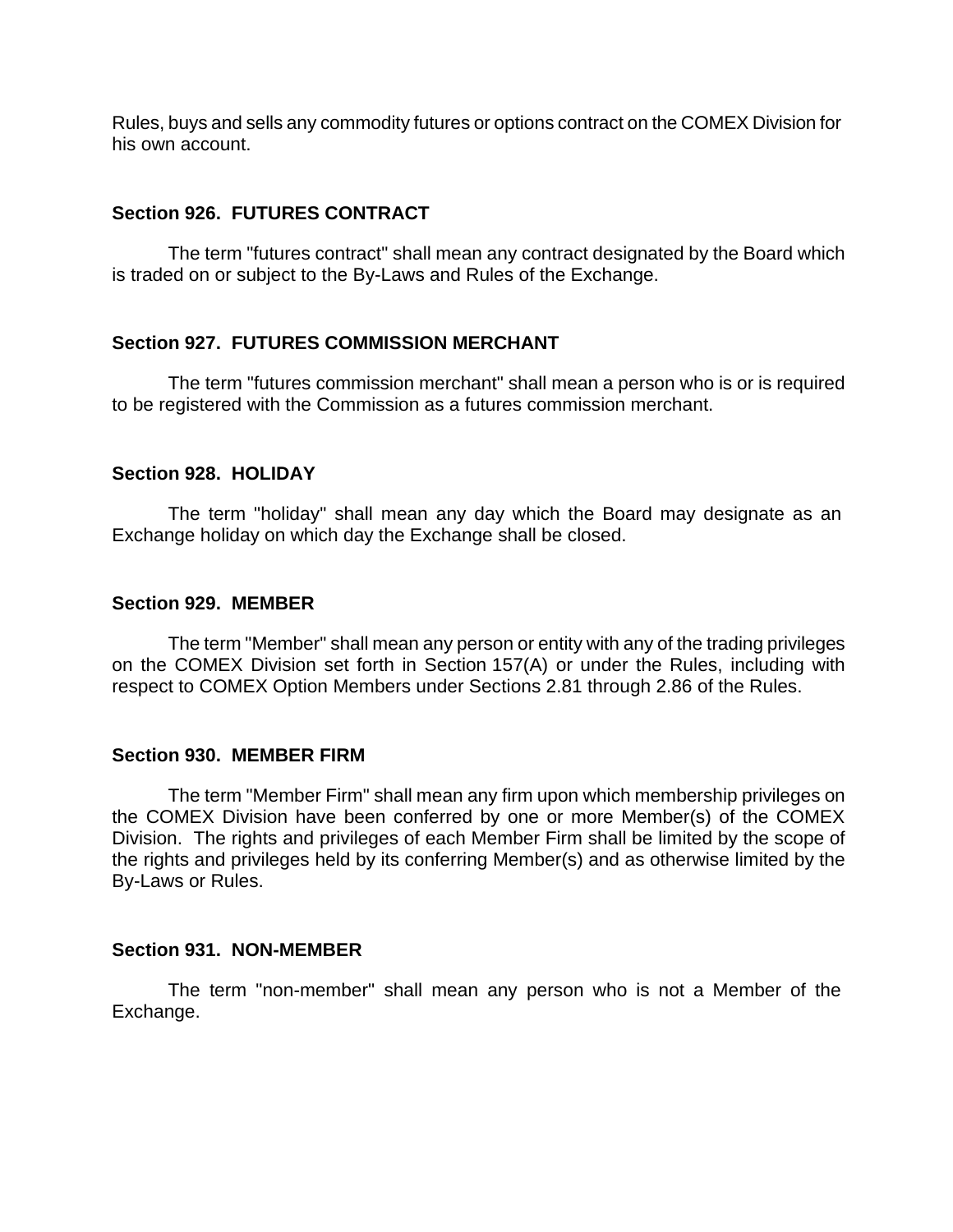## **Section 932. NYMEX**

The term "NYMEX" shall mean New York Mercantile Exchange, Inc.

#### **Section 933. NYMEX CORE PRODUCTS**

The term "NYMEX Core Products" shall mean NYMEX's Light Sweet Crude Oil, Natural Gas, N.Y. Harbor Unleaded Gasoline, N.Y. Harbor RBOB Gasoline and N.Y. Harbor Heating Oil futures contracts, whether physically-delivered or cash-settled.

### **Section 934. NYMEX DIVISION**

The term "NYMEX Division" shall mean the NYMEX Division of the Exchange.

#### **Section 935. NYMEX DIVISION MEMBER**

The term "NYMEX Division Member" shall mean a member of NYMEX holding a Class A membership.

#### **Section 936. RESERVED**

#### **Section 937. NYMEX MEMBERSHIP**

The term "NYMEX Membership" shall mean the membership in COMEX that is owned by NYMEX.

#### **Section 938. OPTIONS CONTRACT**

The term "Options Contract" shall mean any transaction or agreement in interstate commerce which is or is held out to be of the character of, or is commonly known to the trade as, an "option," "privilege," "indemnity," "bid," "offer," "put," "advance guaranty," or "decline guaranty," and which is subject to Regulation under the Commodity Exchange Act.

### **Section 939. PERSON**

The term "person" shall mean an individual or firm.